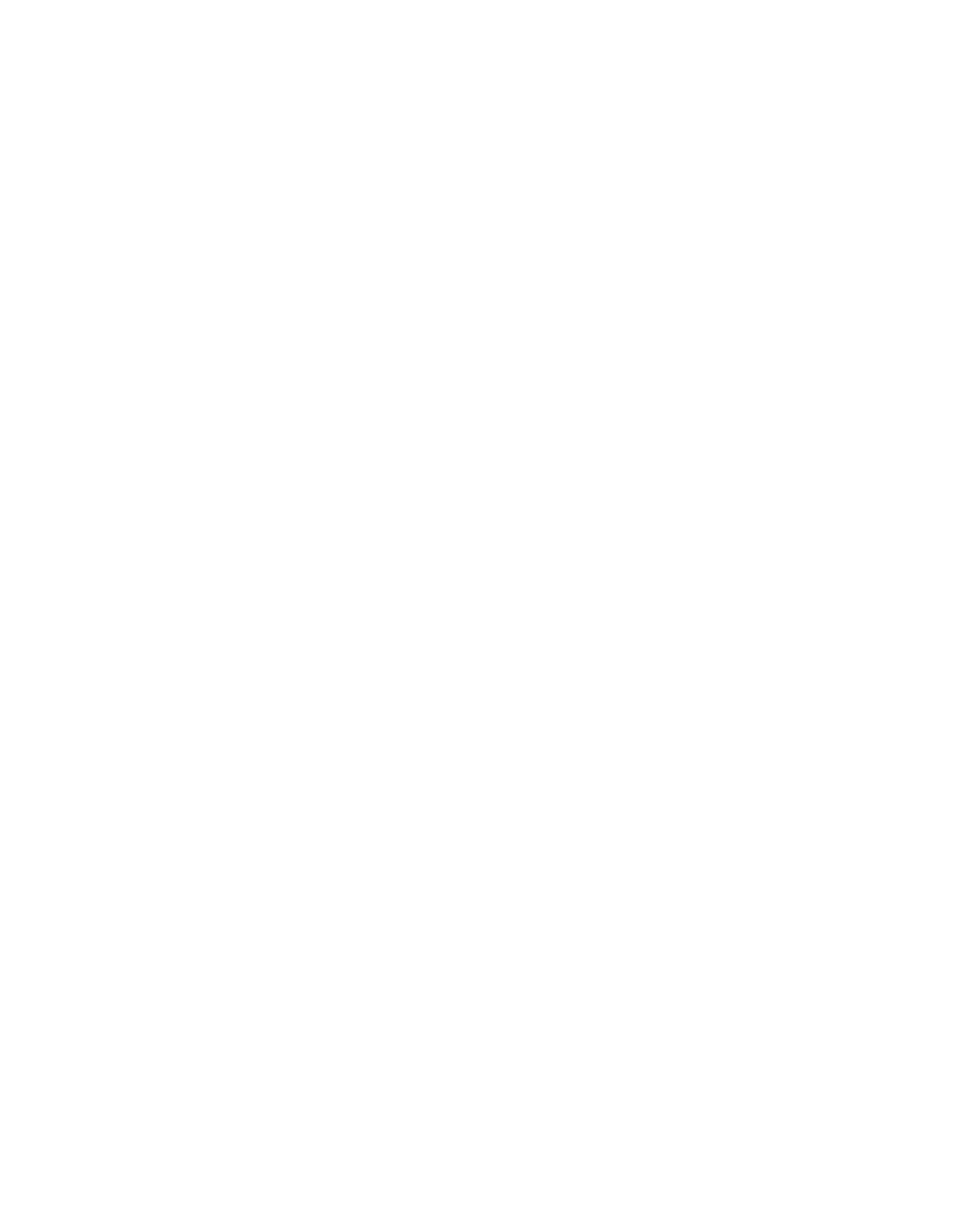#### INTERNATIONAL MONETARY FUND

#### REPUBLIC OF MOLDOVA

#### **Financial System Stability Assessment Update**

Prepared by the Monetary and Capital Markets and European Departments

Approved by Jaime Caruana and Michael Deppler

February 26, 2008

The Financial System Stability Assessment (FSSA) is based on the work of the joint IMF-World Bank Financial Sector Assessment Program (FSAP) update mission to Moldova in October 2007. The team met with the Deputy Prime Minister, the ministers of Finance and Economy, the governor and staff of the National Bank of Moldova (NBM), the president and staff of the National Commission on Financial Markets (NCFM), as well as with banks, other financial institutions, and other private sector participants.

The FSAP team consisted of Judit Vadasz (IMF, Mission Chief), Sonja Brajovic-Bratanovic (World Bank, Deputy Mission Chief) Marie-Therese Camilleri, Nikoloz Gigineishvili, Annamaria Kokenyne, Silvia Ramirez (all IMF), Serap Gonulal, Sue Rutledge (all World Bank), Keith Bell (banking supervisions—World Bank expert), Tyge Rasmussen (securities market—World Bank expert), Alexander Shishlov (National Bank of Kazakhstan, payment systems—World Bank expert), and Walter Zunic (banking supervision—IMF expert).

- Overall, vulnerabilities of the financial sector appear to be manageable. Stress tests on likely scenarios do not indicate major vulnerabilities for the banking system as a whole.
- Since the 2004 FSAP, the NBM has made progress in identifying bank owners, an issue then flagged as a major vulnerability, but other financial supervisors have been considerably less successful in this respect.
- The main challenges faced by the financial sector policy-makers are the following:
	- focus monetary policy credibly on inflation and improve liquidity management by developing the capacity and instruments for handling inflation;
	- upgrade the analytical tools used by the NBM to assess and monitor financial stability for the whole of the financial system;
	- enhance and institutionalize the cooperation between the NBM and the NCFM;
	- ensure the effective operation of the newly established NCFM and expand its remit to leasing; and
	- improve the infrastructure of financial markets and of the payment systems.

The summary assessments of compliance with two international standards (Basel Core Principles and Core Principles for Systemically Important Payment Systems) are attached. Compliance was found to be good overall, but full compliance requires further substantial efforts.

The main author of this report is Judit Vadasz with contributions from all mission members.

*FSAPs are designed to assess the stability of the financial system as a whole and not that of individual institutions. They have been developed to help countries identify and remedy weaknesses in their financial sector structure, thereby enhancing their resilience to macroeconomic shocks and cross-border contagion. FSAPs do not cover risks that are specific to individual institutions such as asset quality, operational or legal risks, or fraud.*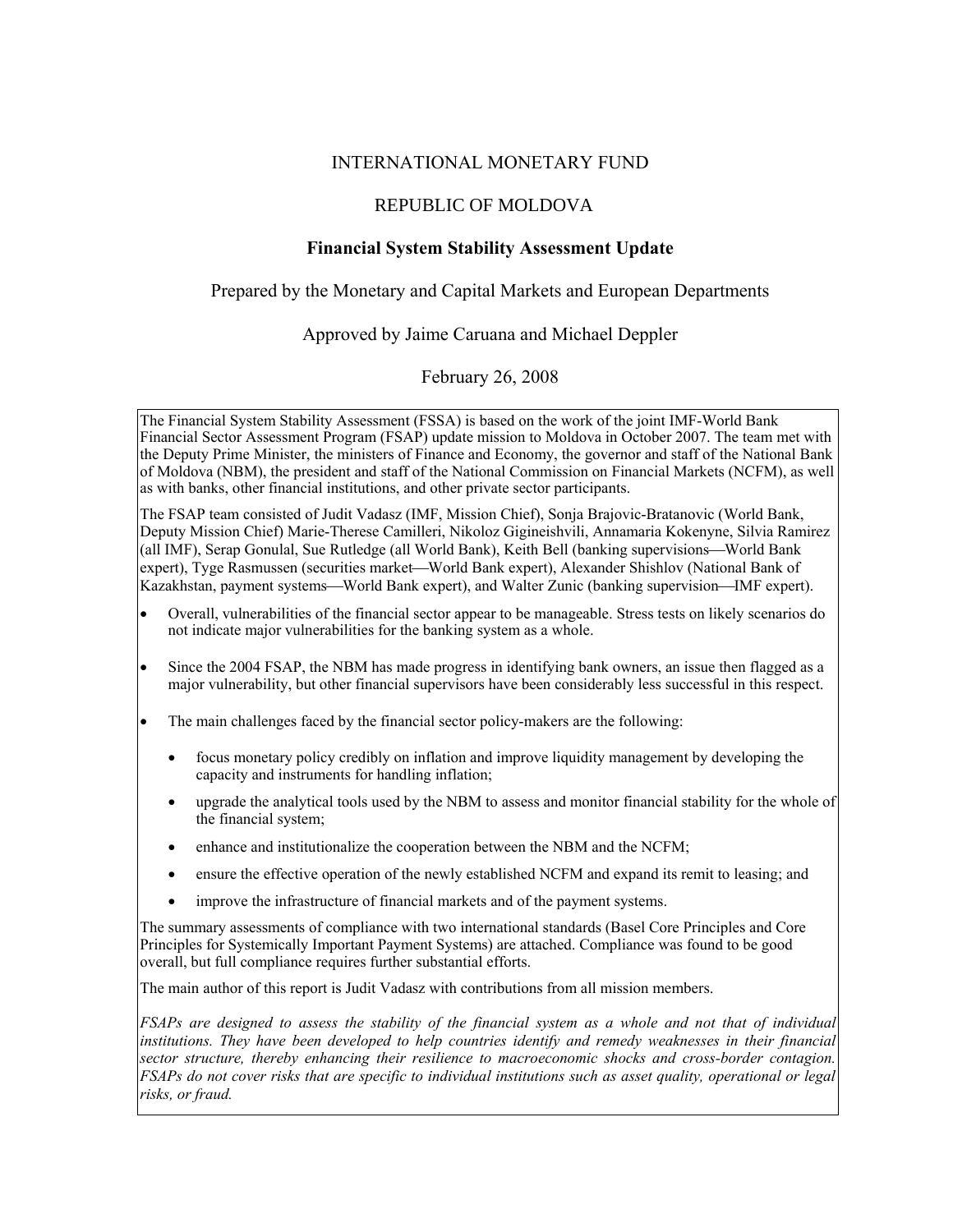# Contents Page

| Tables                                                                                      |  |
|---------------------------------------------------------------------------------------------|--|
|                                                                                             |  |
|                                                                                             |  |
|                                                                                             |  |
|                                                                                             |  |
| Figures                                                                                     |  |
|                                                                                             |  |
|                                                                                             |  |
| Boxes                                                                                       |  |
|                                                                                             |  |
|                                                                                             |  |
| 3. Provisions of the Law on the Core Principles of Regulating Entrepreneurial Activities 25 |  |
|                                                                                             |  |
| Appendixes                                                                                  |  |
| I. Observance of Financial Sector Standards and Codes: Summary Assessments 29               |  |
| II. Assessment of Basel Core Principles for Systemically Important Payment Systems and      |  |

| II. Assessment of Basel Core Principles for Systemically Important Payment Systems and |  |
|----------------------------------------------------------------------------------------|--|
|                                                                                        |  |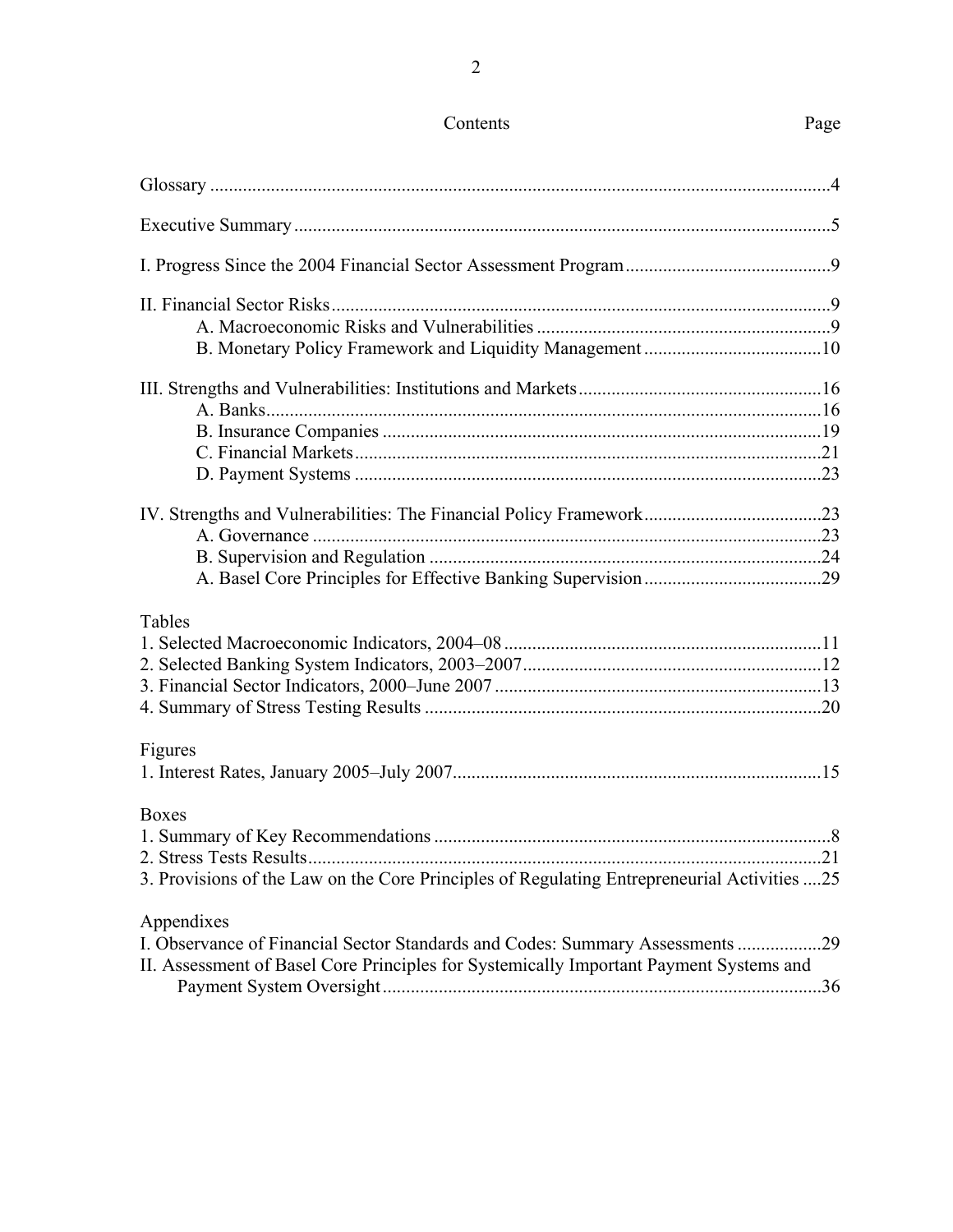Appendix Tables

| 5. Recommended Actions to Improve Compliance with the Basel Core Principles for     |       |
|-------------------------------------------------------------------------------------|-------|
|                                                                                     | $-32$ |
| 6. Recommended Actions to Improve Adherence to the Core Principles for Systemically |       |
| Important Payment Systems by the Real Time Gross Settlement and Designated-Time     |       |
|                                                                                     |       |
|                                                                                     |       |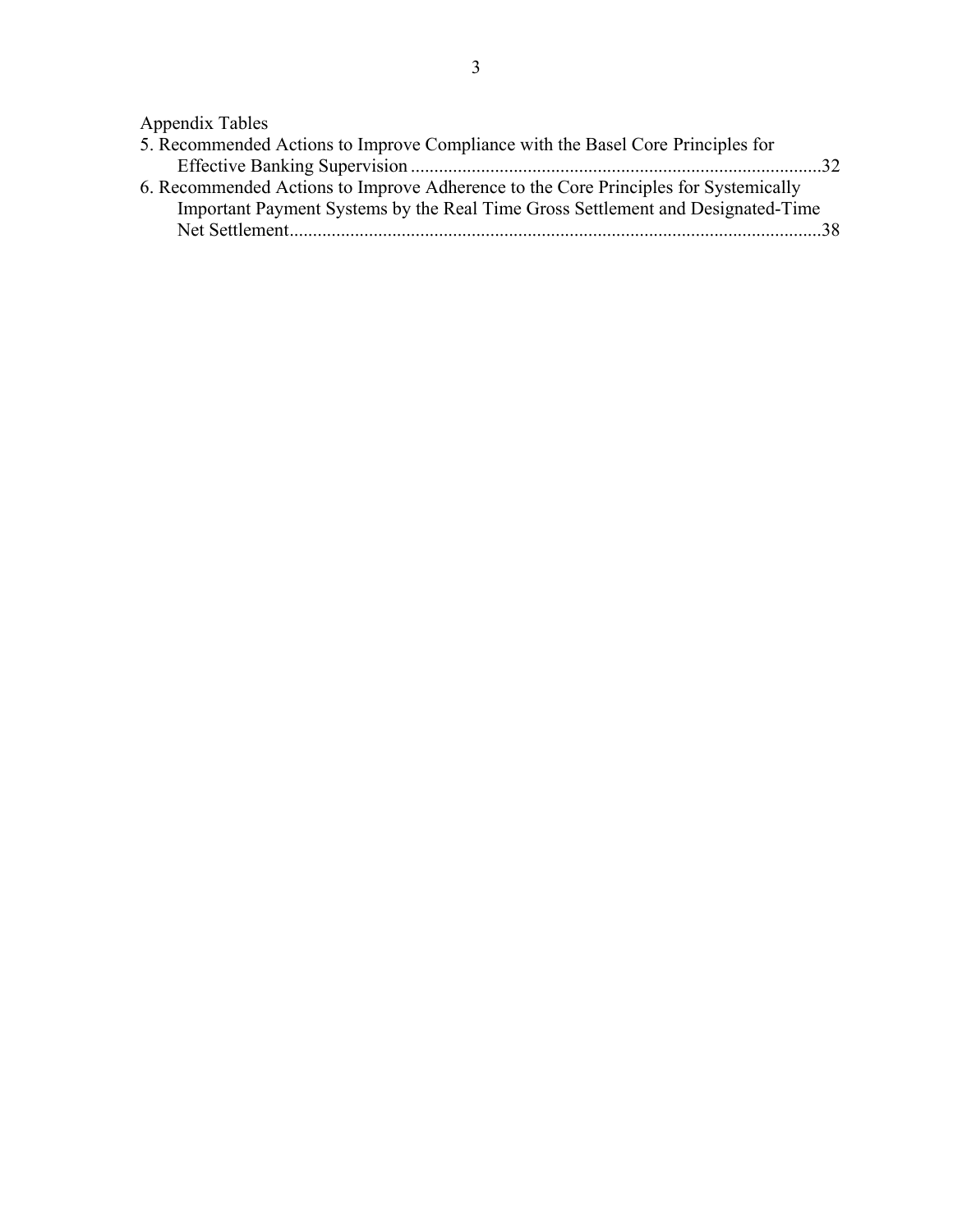### **GLOSSARY**

| <b>AIPS</b>    | <b>Automated Interbank Payment System</b>                  |
|----------------|------------------------------------------------------------|
| AML            | Anti-money laundering                                      |
| <b>BCP</b>     | Basel Core Principles for Effective Banking Supervision    |
| <b>BIS</b>     | <b>Bank for International Settlements</b>                  |
| <b>BRSD</b>    | Bank Regulation and Supervision Department                 |
| <b>CAR</b>     | Capital adequacy ratio                                     |
| <b>CCECC</b>   | Center for Combating Economic Crime and Corruption         |
| CP             | Core Principle                                             |
| <b>CPSIPS</b>  | Core Principles for Systemically Important Payment Systems |
| <b>CPSS</b>    | Committee on Payment and Settlement Systems                |
| <b>DNS</b>     | Designated-time net settlement                             |
| <b>FDI</b>     | Foreign direct investment                                  |
| <b>FSAP</b>    | <b>Financial Sector Assessment Program</b>                 |
| <b>IFRS</b>    | <b>International Financial Reporting Standards</b>         |
| IT             | Information technology                                     |
| <b>LFI</b>     | Law on Financial Institutions                              |
| MDL            | Moldovan leu                                               |
| <b>MOF</b>     | Ministry of Finance                                        |
| <b>MOU</b>     | Memorandum of understanding                                |
| <b>MSE</b>     | Moldova Stock Exchange                                     |
| <b>MTPL</b>    | Motor third party liability                                |
| <b>NBM</b>     | National Bank of Moldova                                   |
| <b>NBM</b> Law | Law on National Bank of Moldova                            |
| <b>NCFM</b>    | National Commission on Financial Markets                   |
| <b>NPL</b>     | Nonperforming loans                                        |
| <b>NSCM</b>    | National Securities Commission of Moldova                  |
| <b>NSD</b>     | <b>National Securities Depository</b>                      |
| <b>RTGS</b>    | Real time gross settlement                                 |
| <b>TA</b>      | Technical assistance                                       |
| T-bill         | <b>Treasury Bill</b>                                       |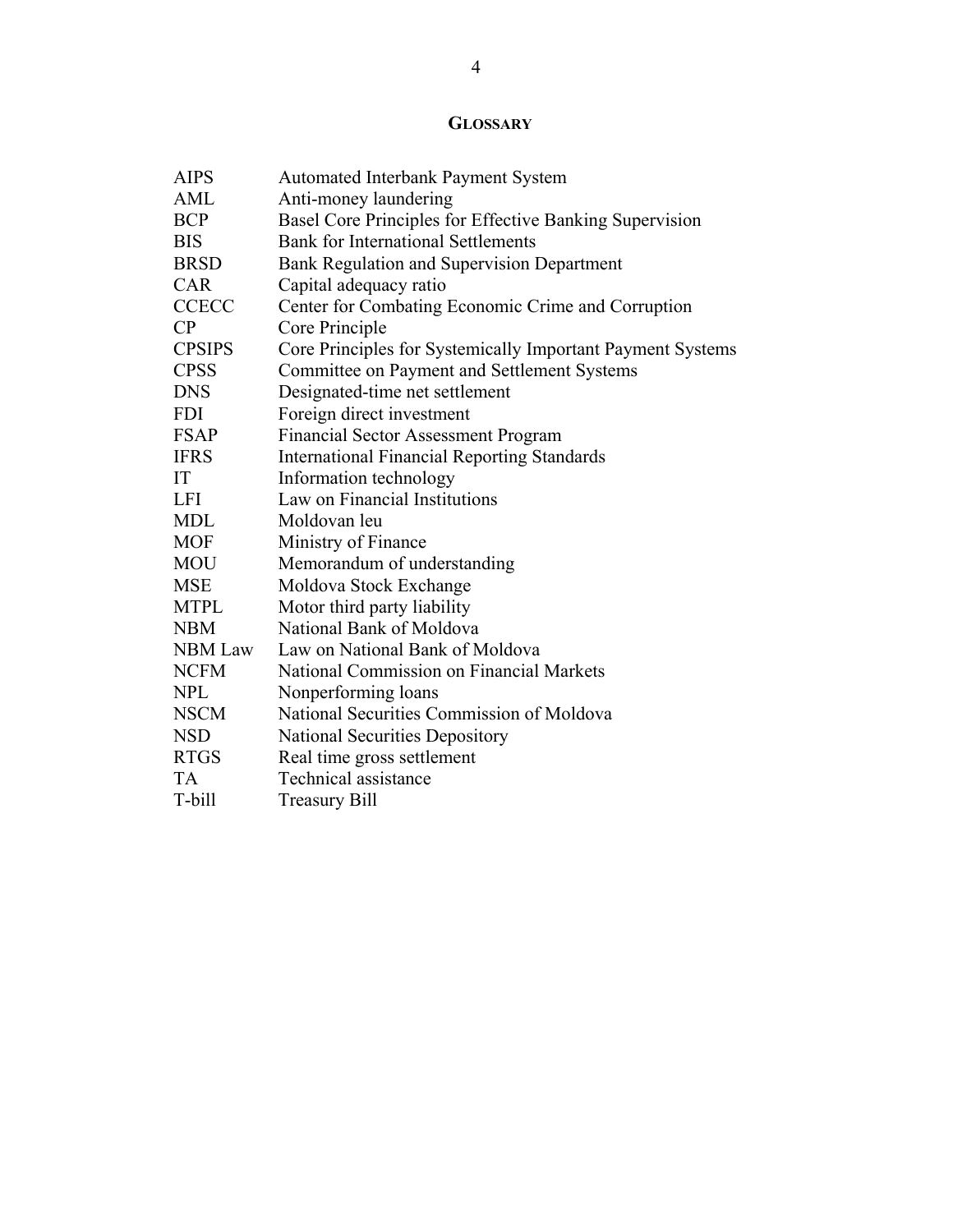#### **EXECUTIVE SUMMARY**

**The 2004 FSAP had identified governance (specifically bank ownership) as a significant source of financial sector vulnerability, but this update found that the bank supervisors have made successful efforts to address this problem.** Nevertheless, the assessment of the related principles of the Basel Core Principles for Effective Banking Supervision (BCP) indicates that despite these efforts, supervisors do not yet have full information on some owners in at least one of the systemically important banks, while in several other banks this information is incomplete. Recently, reputable foreign investors were allowed to purchase domestic banks, which is an encouraging sign, indicating that the authorities are determined to clean up the sector. Supervisors in other parts of the financial sector (particularly the insurance and the securities sectors) had much more limited success in clarifying ownership. One of the reasons for this is the recent overhaul of the regulatory and supervisory system, with the newly established National Commission on Financial Markets (NCFM) has yet to function in its full capacity.

**Monetary policy credibility and excessive domestic liquidity that led to inflation pressures and the possibility of unsound credit growth are the major, interlinked sources of vulnerability in the financial system today.** These sources of vulnerability are essentially macroeconomic in nature and their handling is largely outside the scope of the FSAP update (but is covered in the staff report). In addition, because dependence on remittances is one of the highest in the world (more than 30 percent of GDP), the financial system is vulnerable to potential volatility in these inflows. Simultaneously with enhancing monetary policy credibility by focusing on inflation and dealing with excessive domestic liquidity, the National Bank of Moldova (NBM) should make further improvements in its liquidity management capacity, tools, and transparency of monetary policy.

**Nevertheless, the effects of the above macroeconomic risks on the financial system appear manageable at present.** Stress tests aimed at simulating these possible shocks and even more extreme (but still within historical parameters) scenarios, show that the banking sector as a whole can withstand them. It should also be noted that the financial sector and particularly the banking sector withstood serious exogenous shocks during the past year-anda-half. The situation in some major banks, however, should be followed more closely with a view to timely supervisory/central banking intervention in case a shock simulated in stress tests occurs.

**The developmental needs of the financial sector are substantial, as evidenced by lagging benchmarks against Moldova's more advanced peers.** Overall, the share of the financial sector in the economy is still small, markets are shallow, and some elements of the infrastructure are missing (e.g., there is no central registry for securities). These indicators are worse for the insurance and securities sectors than for banking. To address the developmental needs while maintaining the soundness of the financial system, the supervisory and regulatory authorities have major tasks before them.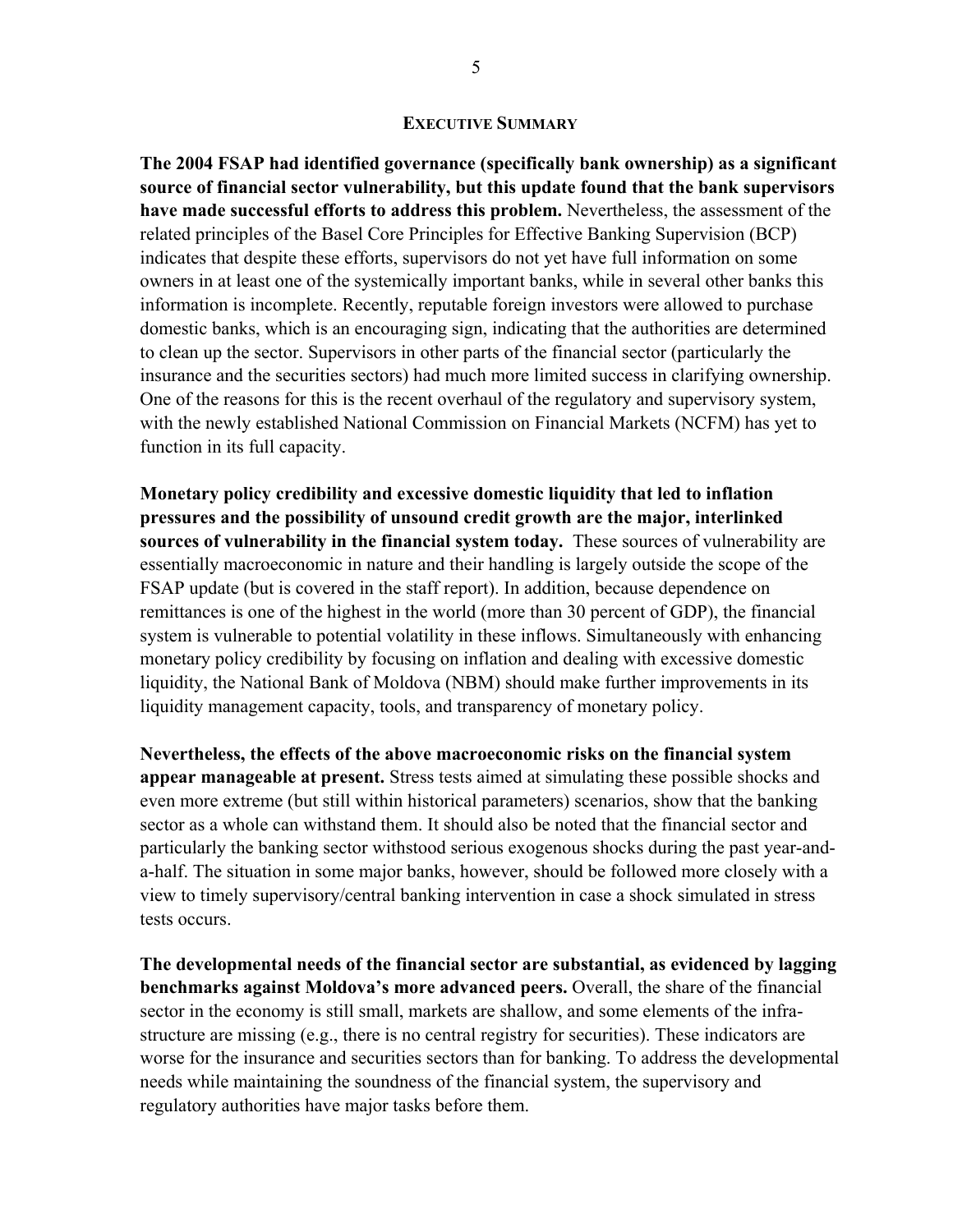**Financial sector supervision should be viewed by the institutions (primarily the NBM and the NCFM) as a joint task.** While unifying banking and nonbank financial sector supervision is not necessary at this time, the NBM and the NCFM face similar challenges:

- The supervisors continue to lack information on some of the ultimate beneficial owners of financial sector institutions. They should make further efforts to identify all such owners. This should be a priority for all financial sector supervisors, not just bank supervisors.
- The financial institutions in Moldova, as in many other countries, are becoming more intertwined by cross-ownership (several banks are part-owners of insurance companies). Financial products also cross financial subsectors (life insurance products that resemble bank products are already sold in Moldova). Both bank and nonbank supervisors should take these developments into account and develop practical mechanisms (including signing of Memoranda of Understanding, sharing experience, doing joint studies etc.) to cooperate with each other in sharing information and developing the capacity to analyze this information.
- The NBM and the NFCM should make joint efforts to modify the Law on The Core Principles of Regulating Entrepreneurial Activities to exempt the financial sector from some of its provisions that might impede supervisory actions by the obligation to immediately and automatically subject such actions to judicial review.

#### **The supervisory/regulatory authorities should enhance their capacity and effectiveness**

- After the 2004 FSAP, the NBM has begun to conduct stress testing. The challenge now is to build up the capacity to make adjustments to the stress testing scenarios to align them with the changing situation in the economy generally and the financial sector specifically. The capacity build-up and a reorganization (if needed) within the NBM to achieve the above goal should be one of the short-term priorities.
- The supervisor should recognize and react to the risks that the banking system faces. To this end, the NBM should implement an early warning system for potential domestic and external disruptions.
- The supervisor should be cognizant of, and enforce standards for the internal riskmanagement systems in banks. The recent investments of well-regarded foreign banks in the Moldovan banking system give an opportunity to the supervisors to spread these banks' knowledge of higher quality internal risk-management systems to other banks. This can be accomplished through regulatory changes and consultations with the banks.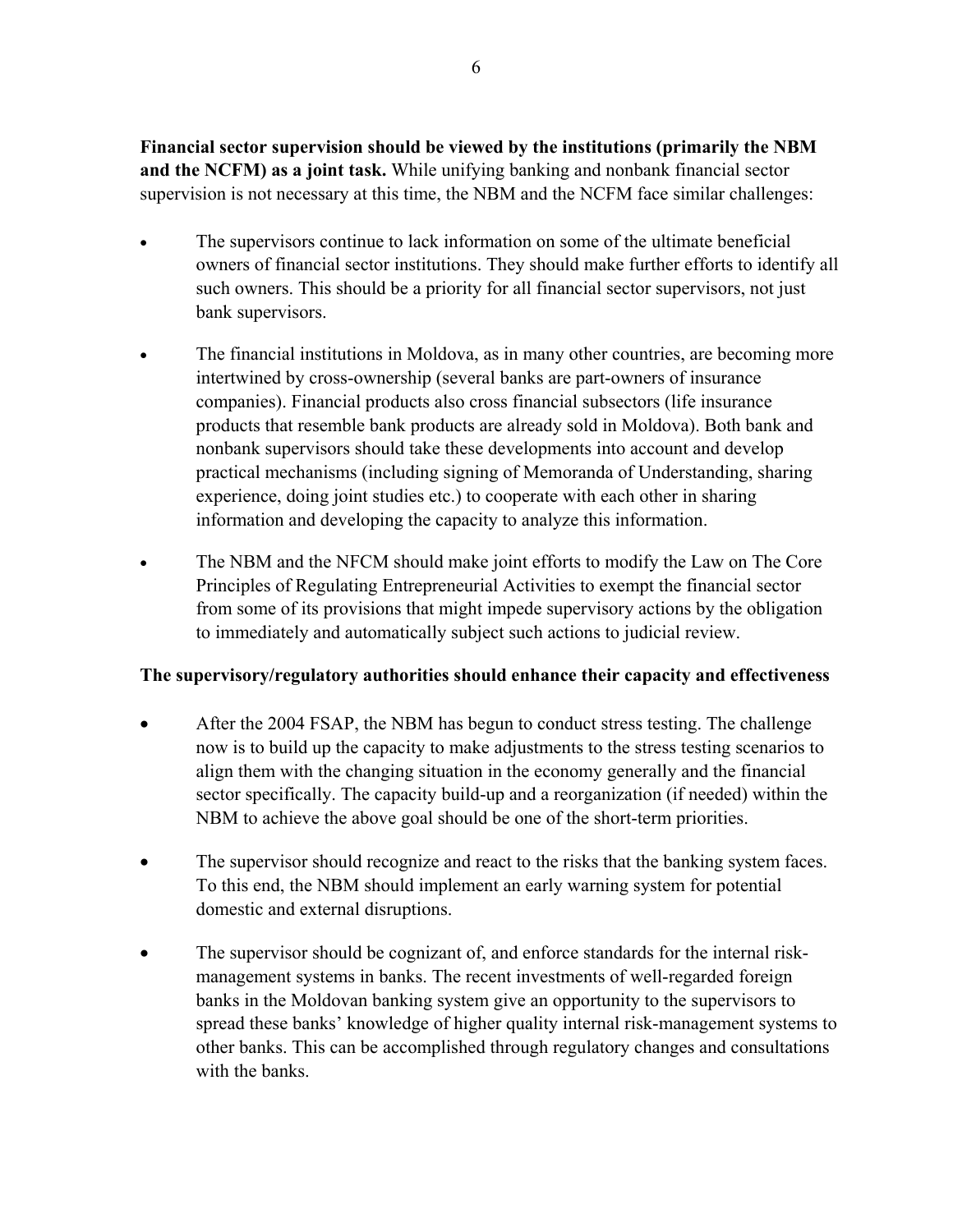#### **The NCFM should start effective operations as soon as possible**

- The NCFM was set up with the aim to significantly enhancing the quality of supervision of the nonbank financial sector. This task has been complicated by the differences in the risk profiles of various financial intermediaries and in supervisory cultures. For instance, the top priority for the insurance and securities sectors is not the same. While in the insurance sector the NCFM should focus on developing an adequate regulatory and supervisory regime, in the securities sector the main task is to develop a strategy to revitalize the securities markets and to extend its supervisory activities to cover leasing.
- The financing of the NCFM is based on fee payments by the supervised sectors. Because these sectors are small and there are large upfront costs to setting up the NCFM, it is doubtful that this financing will be sufficient in the short- to mediumterm. To meaningfully start operations, the NCFM should be guaranteed budgetary support, as needed.

#### **In addition to improvements in supervision, the infrastructure and the governance of the financial sector should also be enhanced:**

- *Infrastructure:* The setting up of a real time gross settlement system (RTGS) has been a major improvement for wholesale payments. The key issue now is to improve other elements of the national payment infrastructure, including settlement systems for the securities markets, for electronic payment instruments, and the domestic foreign exchange market.
- *Governance:* While the revision of the accounting and auditing laws has been accomplished, further actions are needed to improve governance, including a functioning central registry for company financial statements, requiring the posting of full financial statements of banks on their websites, and establishing full fiduciary duties for all company Board members and executive managers.

**The key recommendations stemming from this assessment are included in Box 1**. A number of other technical recommendations are discussed in the report.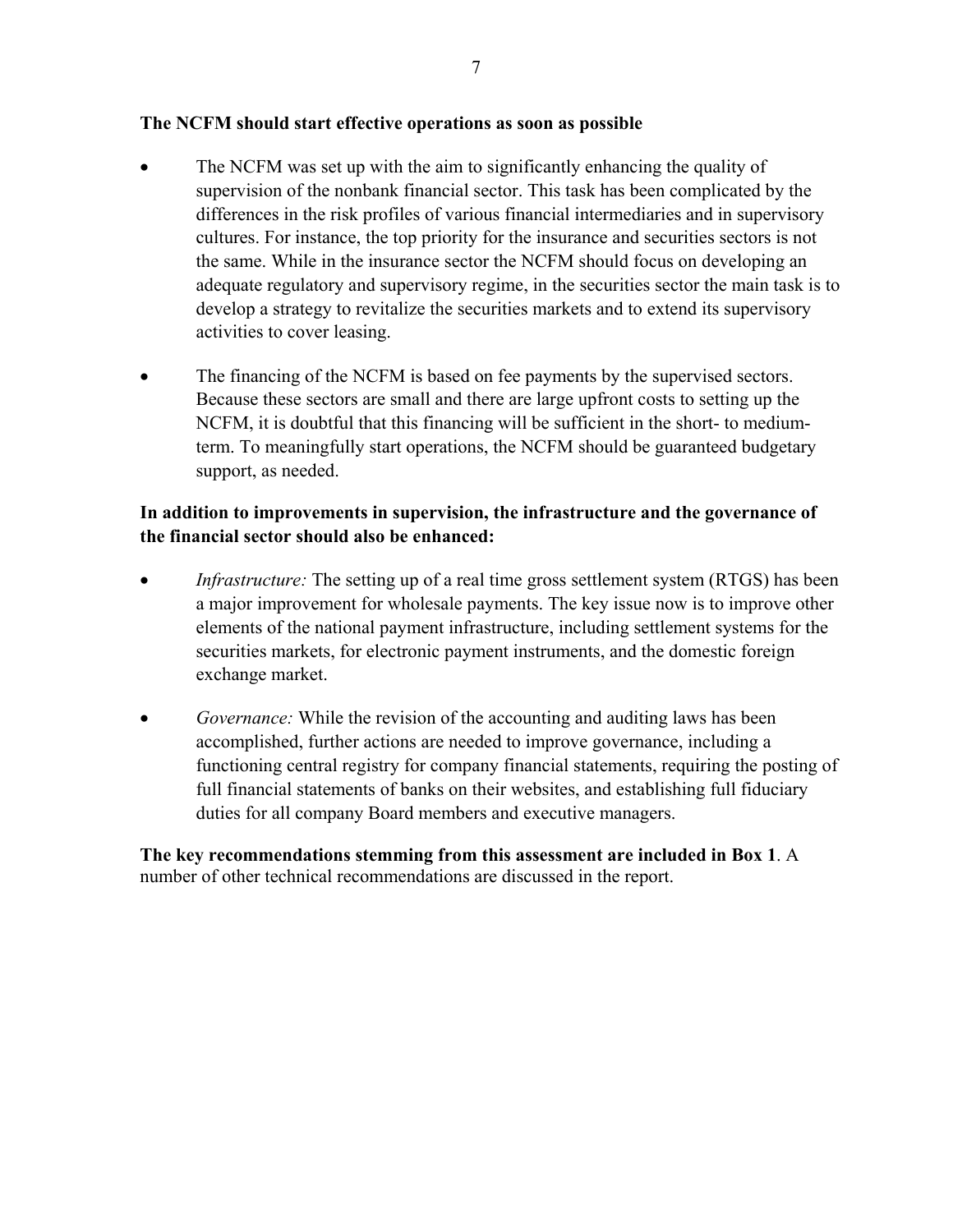#### **Box 1. Summary of Key Recommendations**

#### **A. High priority**

- *Tighten monetary policy to eliminate excess liquidity and reduce inflation* (details in the Staff Report).
- *Improve liquidity management* 
	- Develop the capacity to better forecast and manage liquidity, inter alia by the necessary staff increases and the development of forecast models.
	- Further increase the transparency of monetary operations.
- *Create the framework for effective cooperation between the supervisors* 
	- Make joint NBM and NCFM efforts to exempt the financial sector from the application of some provisions of the Law on The Core Principles of Regulating Entrepreneurial Activities
	- Sign Memoranda of Understanding between the NBM and the NCFM and separately between the central bank and all subsectoral supervisors.
	- Develop the joint handling of some of the supervisory databases.

#### • *Improve the effectiveness of bank supervision*

- Issue guidelines for the implementation of consolidated accounting requirements.
- Continue to make efforts to identify the beneficial owners of banks.
- Improve the capacity to adapt stress testing scenarios to the changing circumstances.
- Enhance bank risk management capacity by setting guidelines.

#### • *Start the effective operation of the NCFM*

- Review and redefine the licensing process for intermediaries under the NCFM.
- Ensure the necessary NCFM funding through the government budget, if needed.
- Upgrade staff technical capacity to implement and enforce insurance legislation.
- Move to a modern Central Securities Depository structure, including the registrar functions (and RTGS payments) for at least the listed companies.
- *Implement, with the leadership of the NBM, the National Net Settlement Service for leu transactions.*

#### **B. Medium term and developmental**

- *Upgrade nonbank financial supervision*
	- Set new prudential standards for all entities supervised by the NCFM based on international standards and best practices.
	- Develop statutory returns in the insurance sector that provide relevant information on solvency, reinsurance, claims, and expenses. Build technical capacity in the NCFM to analyze reinsurance programs; develop minimum reinsurer criteria.
	- Implement risk-based supervision principles for the capital markets sector.
	- Expand the NCFM's remit to include leasing.
- *Improve the financial sector environment* 
	- Expand the public disclosure statements of banks and require that the financial statements, bank charters, and statements of compliance with the Corporate Governance Code be posted on their websites.
	- Revise the insurance legislation to reduce the threshold for approval of shareholders by the supervisor and provide a detailed description of indirect holdings in the capital of insurers.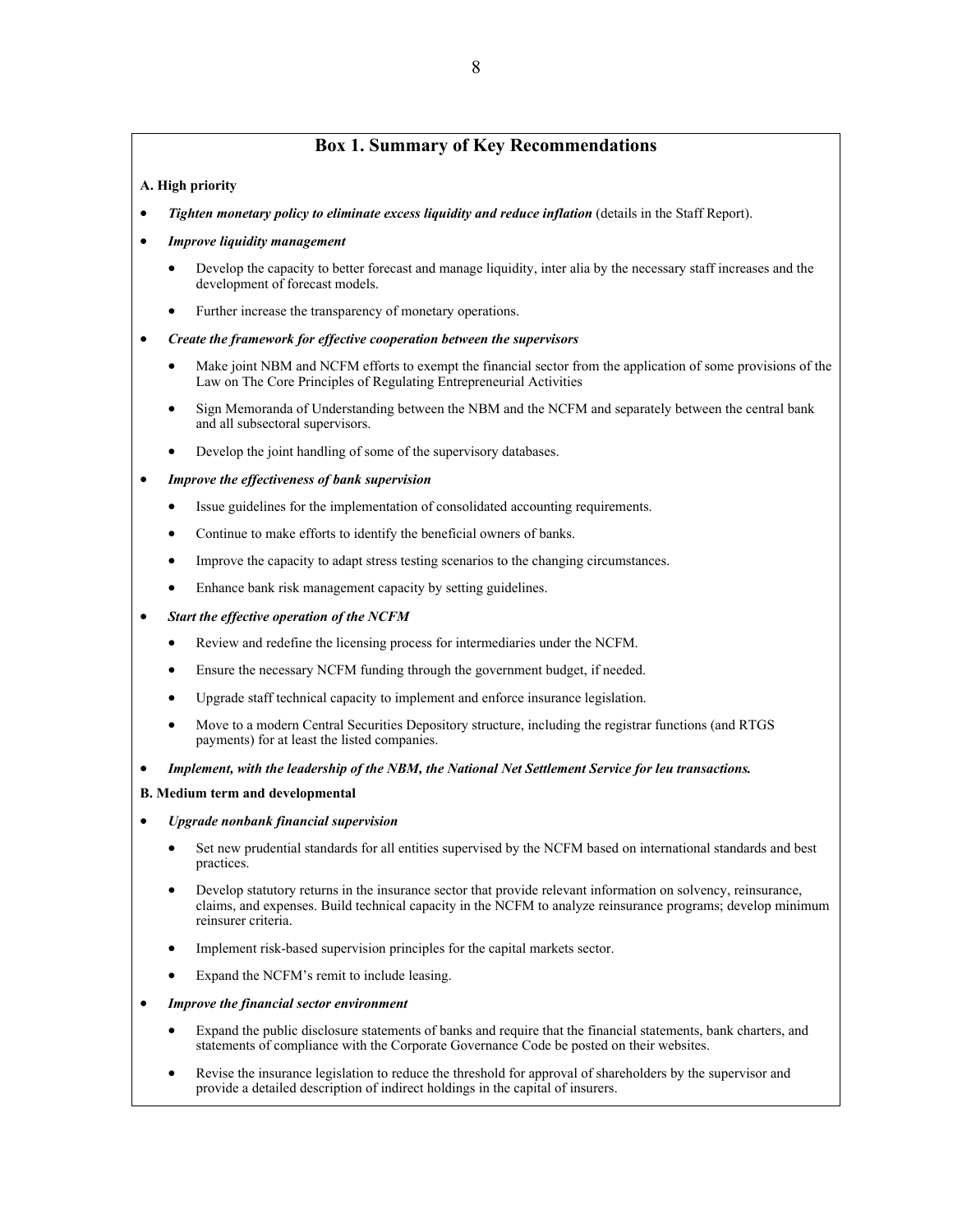#### **I. PROGRESS SINCE THE 2004 FINANCIAL SECTOR ASSESSMENT PROGRAM**

1. **The 2004 FSAP concluded that the key issues in the financial sector were related to weaknesses in the regulatory framework and gaps in its implementation**. For the banking sector, the most critical issues were considered to be: (i) the implementation of the "fit and proper" standards for owners of financial institutions; (ii) the privatization of Banca de Economii; and (iii) close cooperation among supervisory agencies. In the insurance sector, the focus was on improving the regulatory environment. The key recommendations for the securities markets aimed to consolidate various parts of the stock market and the capital market and stimulate market development. Payment system recommendations focused on improving the payment system infrastructure. In the area of governance and accounting, the recommendations concentrated on the development of the necessary legal framework.

2. **Since 2004, many recommendations provided under the 2004 FSAP have been implemented.** While the privatization of Banca de Economii has been slow, there has been major progress in addressing the issue of ownership structure of banks, including identifying the nature of connections between borrowers and shareholders, and requiring beneficial shareholders to fully disclose their ownership. The authorities should accelerate the privatization of Banca de Economii to private strategic financial investors, which will be important for improving competition in the banking sector. The regulatory framework has recently been improved, but there has been little progress in improving supervision, except in the banking sector. To ensure better oversight of the nonbank financial sector, in the second half of 2007 a new regulator/supervisor, the NCFM, was set up. This institution might be the long-term solution for the supervision of this sector, but at the time of the FSAP its operation was still ineffective, as the institution was grappling with basic issues of overhauling the regulatory framework and ensuring its own financing. The payment systems infrastructure has been strengthened by putting into operation an RTGS system. There were improvements in the legal framework for accounting practices.

#### **II. FINANCIAL SECTOR RISKS**

#### **A. Macroeconomic Risks and Vulnerabilities**

#### **Excessive domestic liquidity**

3. **Fuelled by growing inflows of foreign exchange from remittances and foreign direct investment (FDI), a liquidity overhang has persisted, calling for active and consistent monetary policy.** Reluctance to allow more exchange rate appreciation and to raise interest rates could undermine central bank credibility and entrench inflationary expectations. Potential fiscal pressures in the run-up to national elections in 2009 may also add to inflationary pressures. The continued strong growth in credit and broad money suggests that inflation risks are not contained, which might lead to an overall economic slowdown, negatively affecting the growth prospects of the banking system.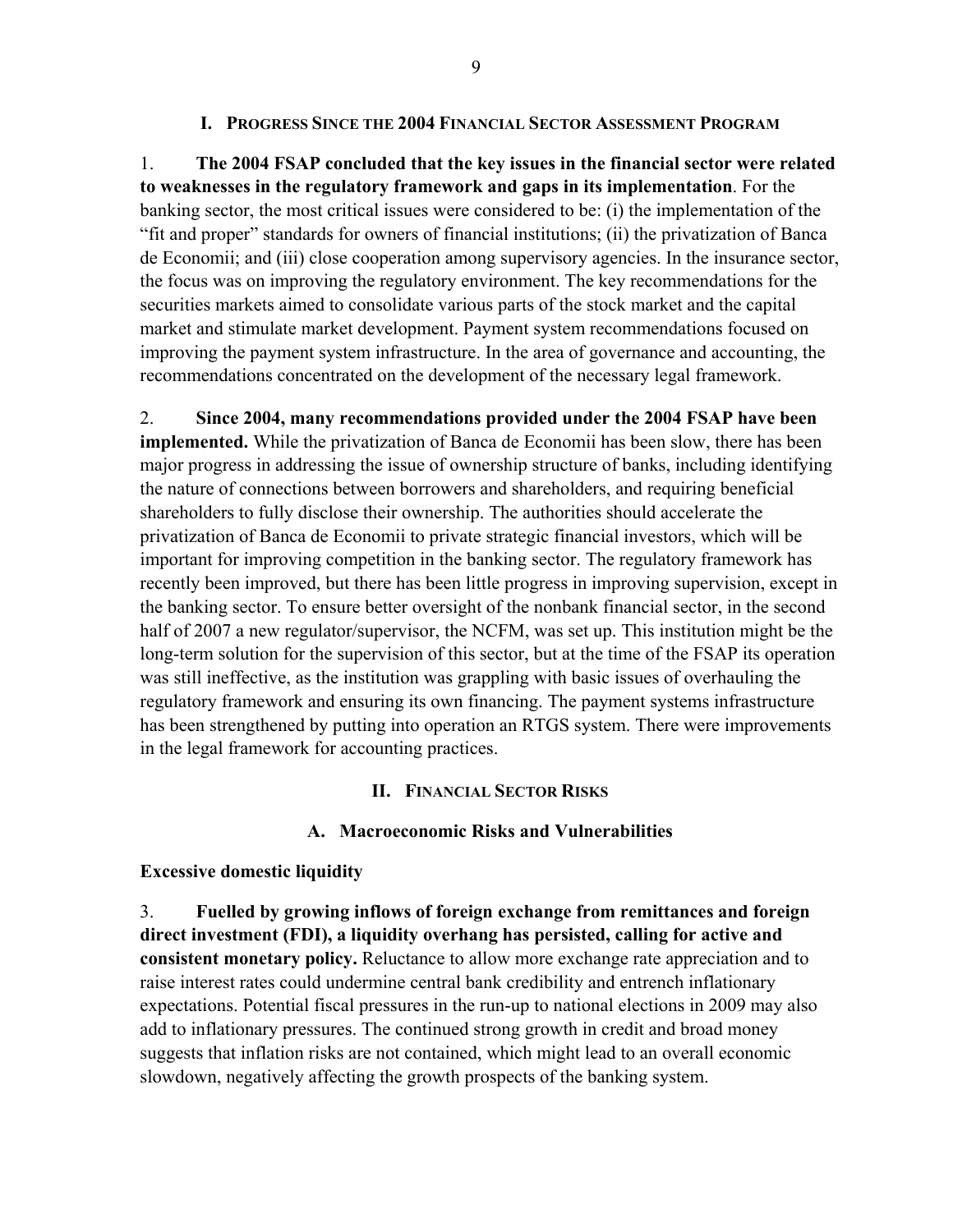#### **Rapid credit growth**

4. **The recent rapid expansion in bank credit, if unabated, might give rise to medium-term concerns (Tables 1, 2 and 3).** While this growth is from a very low base, possibly reflecting catch-up growth with no significant sign of carry trade, a continued rapid increase will require careful attention to preempt a deterioration in banks' credit portfolios. The danger is now that the banks' internal risk management systems are not good enough to preempt lending to ultimately unviable projects that would increase nonperforming loan (NPL) ratios in the medium term. The steps the bank supervisors can take to prevent future NPL increases are outlined in other parts of the report, including in the BCP Report on Observance of Standards and Codes. In this context too, it would be useful for the NBM to develop an early warning system that would signal any emerging macroprudential risks to the financial system, as recommended by an earlier IMF technical assistance mission.

### **Dependence on remittances**

5. **Economic growth has been robust in recent years, driven by consumer demand and construction activity that have been stimulated by remittances and, more recently, by growing FDI.** The inflow of remittances, which amounted to 33 percent of GDP in 2006, exerts appreciation pressure on the leu<sup>1</sup> and pumps liquidity into the system, fuelling inflation (13.4 percent at the end of 2007).

6. **While inflows of remittances have been robust and are unlikely to dry up suddenly, they still present risks**. Should economic conditions in Russia and the EU—the two main destinations for Moldovan emigrants—worsen, or enforcement of immigration and labor laws in those countries tightened, the inflow of remittances may slow down considerably. This would put the exchange rate under pressure and diminish the availability of financial resources for the financial sector. It could also increase credit risk, in so far as part of bank lending is based on the borrowers earning/receiving remittances. Based on stress test results (see below), this risk, however, seems to be manageable.

### **B. Monetary Policy Framework and Liquidity Management**

### **Uncertainties about the framework**

7. **With changes to the Law on the National Bank of Moldova (NBM Law), price stability has become the primary objective of monetary policy**. Direct lending to the government was prohibited, while a service agreement based on market principles was signed between the Ministry of Finance (MOF) and the NBM. The authorities have also

<sup>1</sup> <sup>1</sup> The exchange rate classification of the leu is managed floating with no preannounced path for the exchange rate.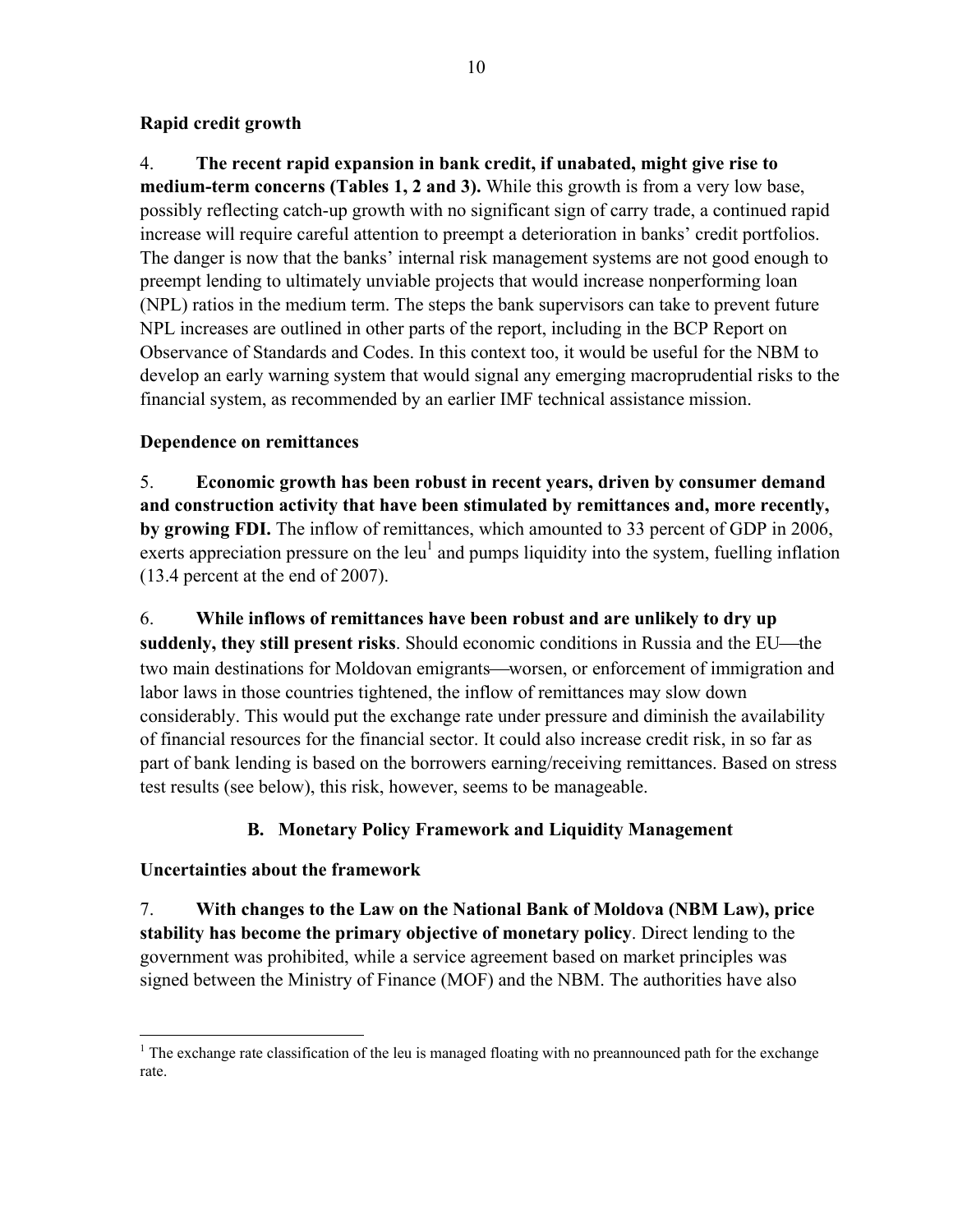|                                                      | 2004    | 2005    | Prel.<br>2006       | Proj.<br>2007                                             | 2008     |
|------------------------------------------------------|---------|---------|---------------------|-----------------------------------------------------------|----------|
|                                                      |         |         |                     |                                                           |          |
| I. Real sector indicators                            |         |         |                     | (Percent change; unless otherswise indicated)             |          |
| Gross domestic product                               |         |         |                     |                                                           |          |
| Real growth rate                                     | 7.4     | 75      | 4.0                 | 5.0                                                       | 7.0      |
| Nominal GDP (billions of lei)                        | 32,032  | 37.7    | 44.1                | 51.3                                                      | 58.8     |
| Nominal GDP (billions of U.S. dollars)               | 2,598   | 3.0     | 3.4                 | 4.2                                                       | 5.3      |
| Consumer price index (average)                       | 12.5    | 11.9    | 12.7                | 12.6                                                      | 11.4     |
| Consumer price index (end of period)                 | 12.6    | 10.1    | 14.1                | 13.4                                                      | 9.0      |
| <b>GDP</b> deflator                                  | 8.0     | 9.3     | 12.5                | 10.9                                                      | 7.1      |
| Average monthly wage (lei)                           | 1,116   | 1,320   | 1695                | $\ddotsc$                                                 | $\ldots$ |
| Average monthly wage (U.S. dollars)                  | 91      | 105     | 129                 | $\ddotsc$                                                 | $\cdots$ |
| Saving-investment balance                            |         |         | (In percent of GDP) |                                                           |          |
| Foreign saving                                       | 2.0     | 10.3    | 12.0                | 9.7                                                       | 10.3     |
| National saving                                      | 19.2    | 14.3    | 15.9                | 20.3                                                      | 20.0     |
| Private                                              | 13.6    | 6.8     | 7.9                 | 13.1                                                      | 13.0     |
| Public                                               | 5.5     | 7.5     | 8.0                 | 7.2                                                       | 7.0      |
| Gross investment                                     | 21.2    | 24.6    | 27.9                | 30.0                                                      | 30.3     |
| Private                                              | 16.2    | 18.4    | 20.2                | 22.3                                                      | 22.9     |
|                                                      |         |         |                     |                                                           |          |
| Public                                               | 5.0     | 6.2     | 7.8                 | 7.7                                                       | 7.5      |
| II. Fiscal Indicators (general government)           |         |         | (In percent of GDP) |                                                           |          |
| Primary balance (cash)                               | 2.7     | 2.6     | 1.3                 | 0.9                                                       | 0.7      |
| Overall balance (cash)                               | 0.8     | 1.3     | 0.2                 | $-0.3$                                                    | $-0.5$   |
| Overall balance (commitments)                        | 0.5     | 1.3     | 0.3                 | $-0.6$                                                    | $-0.5$   |
| Overall balance (commitments), excluding foreign-    |         |         |                     |                                                           |          |
| financed projects                                    | 2.0     | 2.2     | 1.1                 | 1.0                                                       | 0.7      |
| Stock of general government debt                     | 47.2    | 38.0    | 34.6                | 29.2                                                      | 22.2     |
| III. Financial indicators                            |         |         |                     | (Percent change; unless otherwise indicated)              |          |
| Broad money (M3)                                     | 37.7    | 35.0    | 23.6                | 39.8                                                      | 21.5     |
| Velocity (GDP/end-period M3; ratio)                  | 2.7     | 2.4     | 2.3                 | 1.9                                                       | 1.8      |
| Reserve money                                        | 39.7    | 31.8    | $-7.0$              | 46.4                                                      | 19.6     |
| Credit to the economy                                | 22.2    | 35.0    | 37.8                | 51.7                                                      | 22.0     |
| IV. External sector indicators                       |         |         |                     | (In millions of U.S. dollars; unless otherwise indicated) |          |
| Current account balance                              | $-52.9$ | $-307$  | -404                | -410                                                      | -552     |
| Current account balance (percent of GDP)             | $-2.0$  | $-10.3$ | $-12.0$             | $-9.7$                                                    | $-10.3$  |
| Remittances and compensation of employees (net)      | 660     | 869     | 1,119               | 1,548                                                     | 2,008    |
| Gross official reserves 2/                           | 470     | 597     | 775                 | 1,334                                                     | 1,743    |
| Gross official reserves (months of imports)          | 2.1     | 2.2     | 2.2                 | 3.0                                                       | 3.2      |
| Exchange rate (MDL/\$) period average                | 12.3    | 12.6    | 13.1                | 12.1                                                      | 11.0     |
| Exchange rate (MDL/\$) end of period                 | 12.5    | 12.8    | 13.1                | 11.3                                                      | 10.8     |
| Real effective exchange rate, change (percent)       | 12.8    | $-1.3$  | 0.0                 | 11.0                                                      | 16.3     |
| External debt/GDP (percent) 3/                       | 63.8    | 56.2    | 57.4                | 58.8                                                      | 55.0     |
| Debt service/exports of goods and services (percent) | 21.0    | 16.5    | 18.7                | 8.8                                                       | 11.1     |
| Social indicators, reference year                    |         |         |                     |                                                           |          |
| Per capita GNI, U.S. dollars:<br>880 (2005)          |         |         |                     | Population below poverty line, percent: 30.2 (2005)       |          |
| Life expectancy, male, years: 64.9 (2005)            |         |         |                     | Life expectancy, female, years: 71.9 (2005)               |          |
|                                                      |         |         |                     |                                                           |          |

### **Table 1. Moldova: Selected Macroeconomic Indicators, 2004–08 1/**

Sources: Moldovan authorities; and Fund staff estimates.

1/ Data exclude Transnistria.

2/ For 2005, includes the positive effect of reclassification of \$43 million.

3/ Includes private and public debt.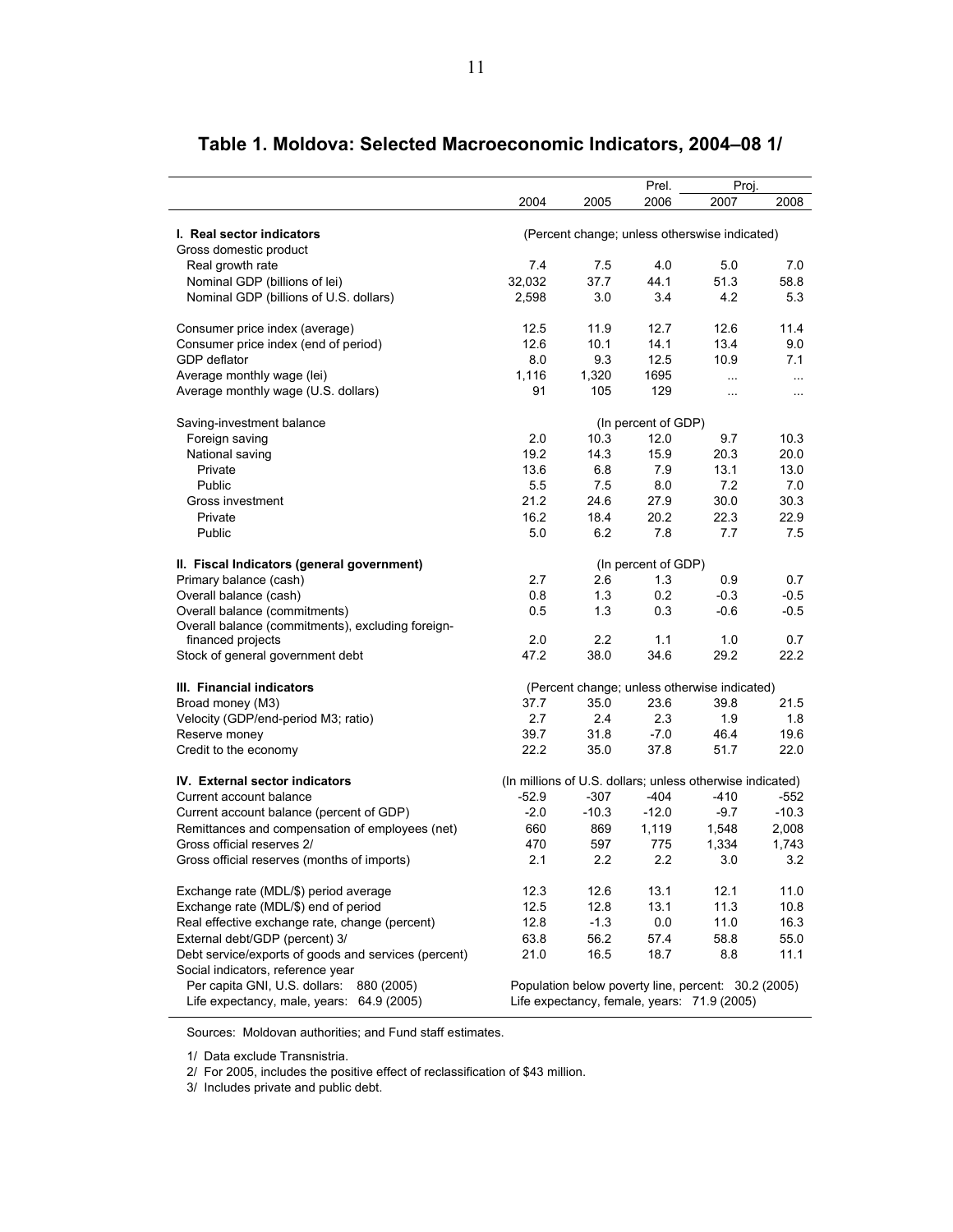|                                          | 2003 | 2004 | 2005 | 2006 | 2007 1/ |
|------------------------------------------|------|------|------|------|---------|
|                                          |      |      |      |      |         |
| Depth of the banking system              |      |      |      |      |         |
| Total banking assets/GDP 2/              | 38   | 42   | 48   | 52   | 54      |
| Lending/GDP                              | 22   | 23   | 27   | 31   | 33      |
| Deposits/GDP                             | 25   | 30   | 37   | 39   | 40      |
| Concentration 3/                         |      |      |      |      |         |
| Equity/Total banking system              | 41   | 42   | 42   | 40   | 40      |
| Total assets/Total banking system        | 51   | 52   | 52   | 48   | 48      |
| Total loans/Total banking system         | 50   | 50   | 48   | 46   | 46      |
| Deposits/Total banking system            | 56   | 57   | 55   | 51   | 52      |
| Ownership as a ratio of assets           |      |      |      |      |         |
| State ownership                          | 16   | 18   | 19   | 15   | 15      |
| Majority foreign owned, out of which     | 35   | 34   | 20   | 23   | 23      |
| Subsidiaries of foreign banks            | 5    | 4    | 4    | 12   | 22      |
| Capital adequacy ratio                   | 32   | 31   | 27   | 28   | 27      |
| Dollarization                            |      |      |      |      |         |
| Foreign currency loans/Total loans       | 43   | 42   | 37   | 38   | 40      |
| Foreign currency deposits/Total deposits | 46   | 42   | 39   | 49   | 48      |
|                                          |      |      |      |      |         |

**Table 2. Moldova: Selected Banking System Indicators, 2003–2007**

(In percent)

Source: National Bank of Moldova data; and staff calculations.

1/ Data as of June 30, 2007.

2/ For calculating 2007 ratios, the 2006 GDP was used.

3/ For the three largest banks.

developed a plan to securitize, by end-March 2008, the existing stock of nontradable government debt into treasury bills to provide the NBM with a portfolio of marketable securities for open market operations (equal to Moldovan Leu (MDL) 1.8 billion, or 3.6 percent of GDP). Although the new NBM Law clarifies policy objectives, eliminates monetary financing, prohibits the giving of instructions to the NBM, and strengthens legal consultation of the NBM prior to enacting legislation affecting the financial sector, there is still room for improvement in areas such as budgetary autonomy, the provision of legal protection for staff, and safeguards against conflicts of interest.

8. **The NBM still places more emphasis on exchange rate and interest rate stability than called for, given the new inflation focus of monetary policy.** Foreign exchange interventions to offset the trend of exchange rate appreciation and political resistance to any increase the interest rates are inconsistent with the pursuit of the NBM's price stability objective. The NBM's resistance to raising interest rates by a sufficient margin to absorb the liquidity overhang is undermining its credibility.

9. **Although the government has recently boosted the financial position of the NBM with a direct cash injection of MDL 250 million, there is a possibility for future losses, which may require another recapitalization.** In this regard, several operational weaknesses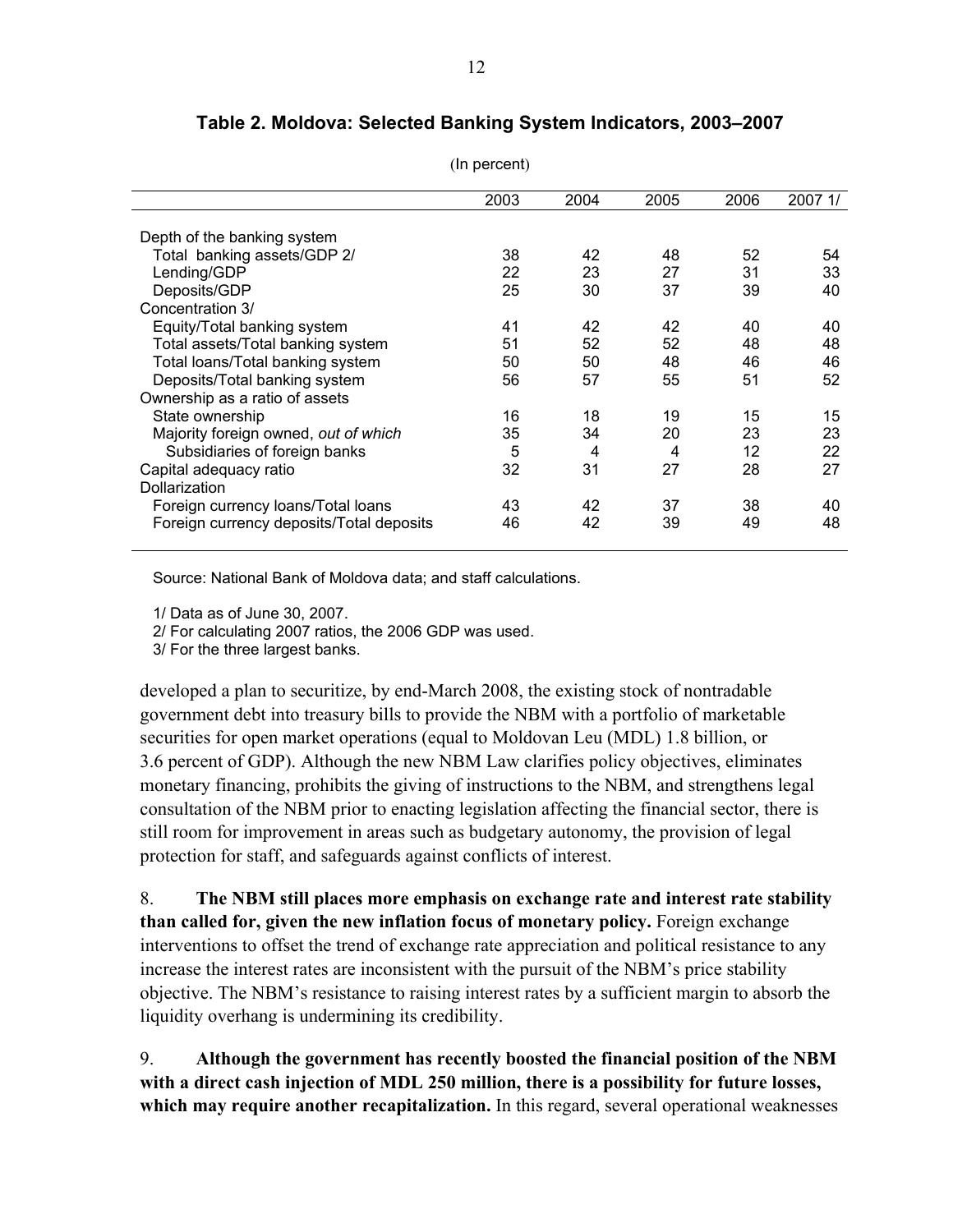### **Table 3. Moldova: Financial Sector Indicators, 2000–June 2007**

| (End-of-period; in percent, unless otherwise indicated) |  |
|---------------------------------------------------------|--|
|---------------------------------------------------------|--|

|                                                         | 2000           | 2001     | 2002           | 2003 | 2004           | 2005           | 2006         | 2007 1/        |
|---------------------------------------------------------|----------------|----------|----------------|------|----------------|----------------|--------------|----------------|
|                                                         |                |          |                |      |                |                |              |                |
| Banking system                                          |                |          |                |      |                |                |              |                |
| Size                                                    |                |          |                |      |                |                |              |                |
| Number of banks                                         | 20             | 19       | 16             | 16   | 16             | 16             | 15           | 15             |
| Total assets of the banking system (in percent of GDP)  | 29             | 31       | 35             | 38   | 42             | 48             | 52           | 54             |
| Credit to nongovernment sector (in percent of GDP)      | 14             | 16       | 19             | 22   | 23             | 27             | 31           | 33             |
| Capital adequacy                                        |                |          |                |      |                |                |              |                |
| Capital adequacy ratio 2/                               | 49             | 43       | 36             | 32   | 31             | 27             | 28           | 27             |
| Liquidity                                               |                |          |                |      |                |                |              |                |
| Liquidity ratio 3/                                      | 67             | 60       | 56             | 48   | 51             | 48             | 44           | 45             |
| Asset quality 4/                                        |                |          |                |      |                |                |              |                |
| Nonperforming loans as a share of total loans           | 21             | 10       | 8              | 6    | 7              | 5              | 4            | 4              |
| Nonperforming loans, net of loan loss provisions/Tier 1 |                |          |                |      |                |                |              |                |
| capital                                                 | 15             | 5        | 3              | 2    | 3              | 0              | -3           | $-3$           |
| Loans under supervision as a share of total loans       | 30             | 31       | 35             | 35   | 34             | 39             | 41           | 35             |
| Nonperforming and loans under supervision as a share    |                |          |                |      |                |                |              |                |
| of total loans                                          | 51             | 41       | 43             | 42   | 41             | 44             | 45           | 39             |
| Profitability                                           |                |          |                |      |                |                |              |                |
| Return on equity                                        | 25             | 14       | 17             | 20   | 18             | 15             | 21           | 25             |
| Return on assets                                        | $\overline{7}$ | 4        | 4              | 4    | 4              | 3              | 3            | $\overline{4}$ |
| Noninterest income/Total income                         | 39             | 35       | 40             | 38   | 35             | 34             | 31           | 29             |
| Interest rates                                          |                |          |                |      |                |                |              |                |
| Domestic currency average lending rate                  | 32             | 26       | 19             | 19   | 21             | 17             | 19           | 19             |
| Domestic currency average deposit rate                  | 24             | 18       | 13             | 14   | 16             | 11             | 13           | 15             |
| Interest rate spread, domestic currency                 | 9              | 8        | $\overline{7}$ | 5    | 6              | $\overline{7}$ | 5            | 4              |
| Foreign currency average lending rate                   | 15             | 12       | 12             | 11   | 11             | 11             | 11           | 11             |
| Foreign currency average deposit rate                   | 5              | 3        | 3              | 4    | 5              | 5              | 6            | 6              |
| Interest rate spread, foreign currency                  | 10             | 9        | 9              | 7    | 6              | 5              | 5            | 5              |
| 91-day T-bill (effective nominal yield)                 | 25             | 8        | 11             | 18   | $\overline{7}$ | $\overline{4}$ | 12           | 12             |
| Foreign currency deposits                               |                |          |                |      |                |                |              |                |
| Share of foreign currency deposits in broad money       | 28             | 28       | 31             | 34   | 31             | 30             | 36           | 36             |
| Insurance sector                                        |                |          |                |      |                |                |              |                |
| Number of insurance companies                           | 45             | 44       | 49             | 43   | 38             | 32             | 33           | 33             |
| Insurance premium as percent of GDP                     |                |          | $\mathbf{1}$   | 1    | $\mathbf{1}$   | 1              | 1            |                |
|                                                         |                |          |                |      |                |                |              | $\ddotsc$      |
| Capital markets sector                                  |                |          |                |      |                |                |              |                |
| Market capitalization in percent of GDP                 |                |          | 24             | 25   | 17             | 15             | 15           | $\ddotsc$      |
| Market turnover in percent of GDP                       | $\cdots$       | $\cdots$ | 3              | 3    | $\mathbf{1}$   | $\mathbf{1}$   | $\mathbf{1}$ | $\ldots$       |
|                                                         |                |          |                |      |                |                |              |                |

Source: National Bank of Moldova, National Commission on Financial Markets.

1/ June 30, 2007.

2/ Total regulatory capital over total risk-weighted assets.

3/ Liquid assets over total deposits.

4/ Uncertainty regarding the ultimate beneficial owners of banks suggests caution is in order regarding the reliability of this data.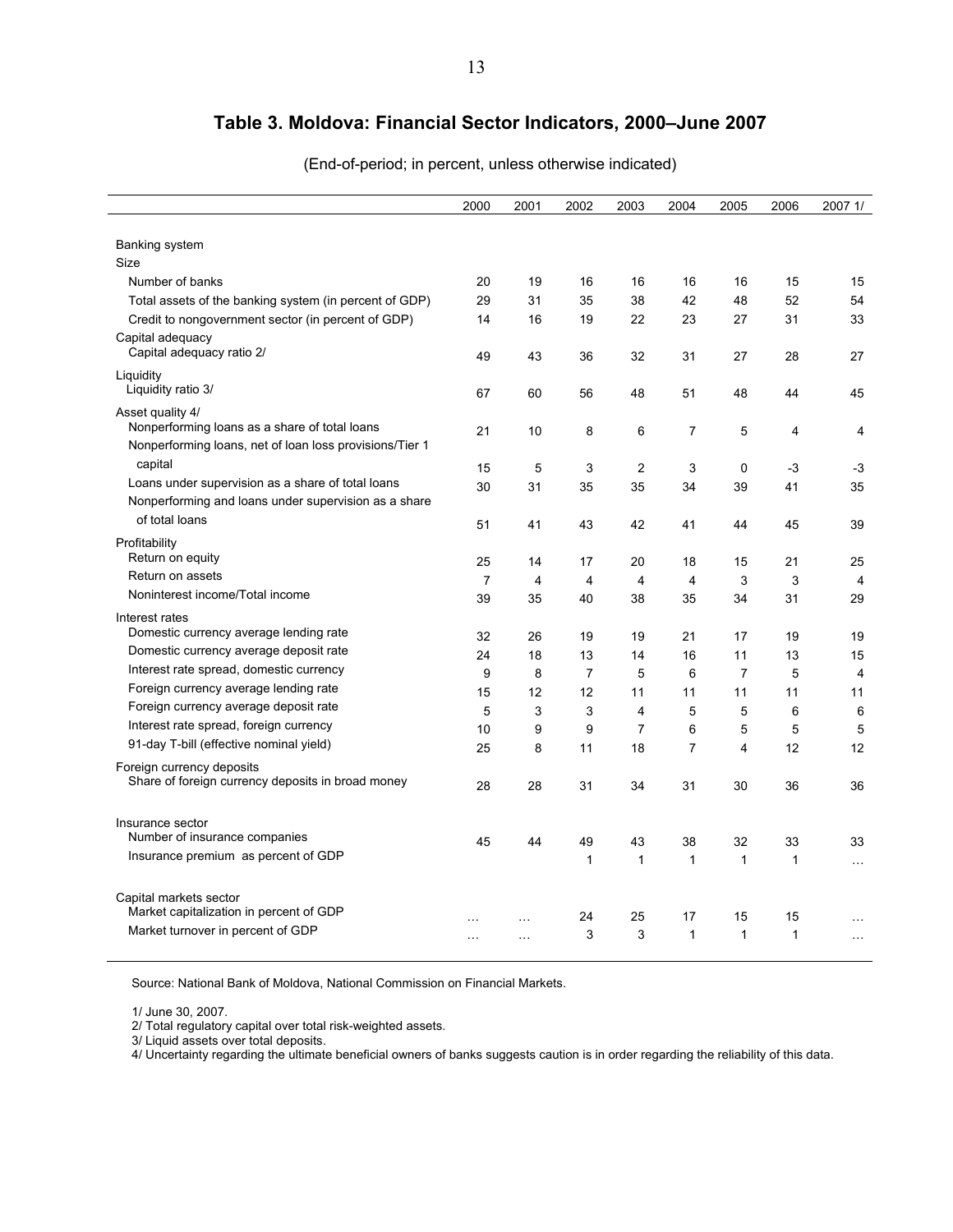have stemmed from high sterilization costs and revaluation losses associated with the exchange rate appreciation. Any perception by the market that the NBM may deviate from otherwise optimal policy choices to avoid financial losses will undermine its reputation.

10. **In addition to the above, and in spite of the efforts of the NBM to be transparent about the conduct of monetary policy, the market appears uncertain about the central bank's true intentions and objectives.**<sup>2</sup> It is in the NBM's interest to ensure that markets clearly understand the policy framework; otherwise the signaling function of monetary policy will be muted. To counteract inadequate competence in understanding macro-financial linkages in some of commercial banks, the NBM needs to improve its transparency practices and strengthen its communication strategy, including through a "public education campaign" of frequent press releases, public appearances, newspaper articles, and analytical publications. Unfortunately, even with the best efforts, the process of building confidence may take time, especially because not so long ago the NBM's declared and practiced monetary policy diverged substantially.<sup>3</sup>

### **Challenges in liquidity management**

#### *Managing excess liquidity*

 $\overline{a}$ 

11. **The main challenges facing the monetary authorities are to manage excess liquidity and improve the interest rate transmission mechanism.** Foreign exchange interventions have not been consistently sterilized. Although somewhat delayed, the recent increases in policy rates and reserve requirements were welcome steps to tame the growing inflation. Markets are segmented and retail lending and deposit rates are disconnected from money market instruments (Figure 1). $^{4}$  Lack of competition in the banking system and the shallowness of the market with a limited number of only short-term maturities distort the yield curve, which is the key building block of transmission.

12. **In the short run, the main impediment to transmission is excessive domestic liquidity**. The decision by the government to move the accounts of the National Social Insurance House, the National Health Insurance Company, and territorial budgets from

 $2^2$  For example, commercial banks were caught by surprise when the NBM "unexpectedly" raised its policy rate in September 2007 after keeping it practically unchanged since end-2006. Because of the confusion about the consistency of this policy action with the long-term goals of the central bank, many market participants perceived the move as temporary, despite the statement issued by the NBM that the tightening was a response to rising inflation.

 $3 \text{ In } 2004-2006$ , the NBM' declared policy goal was controlling inflation, while in reality this goal often clashed with the de facto pegged exchange rate.

<sup>&</sup>lt;sup>4</sup> Over the past two years, money market rates moved up from around 2 percent to about 13 percent, while retail lending rates have barely changed.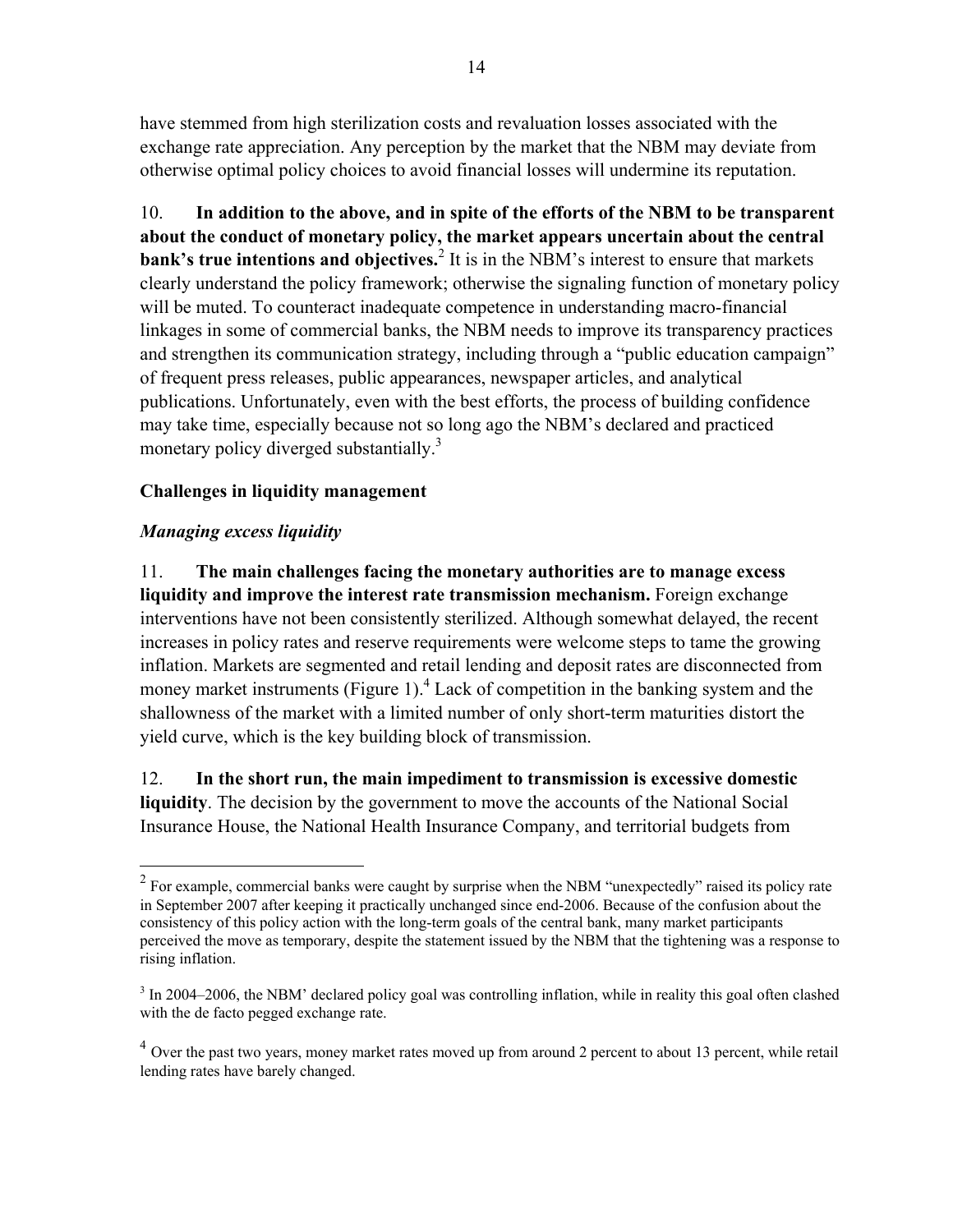commercial banks to the single treasury account at the NBM by end-2007 eases part of the liquidity pressure.<sup>5</sup> The interest rate pass-through will function if excess liquidity is mopped up and sterilization rates become high enough. This would also help to develop the financial markets, as not all banks would be structurally on the same side of the market.

#### *Weak forecasting capacity*

13. **Within the operating framework of reserve money targeting, the NBM's capacity to forecast and manage liquidity remains weak.** The NBM lacks proper models of the economy and enough staff to make reliable forecasts. Furthermore, even though coordination between the NBM and the MOF has improved as a result of regular meetings of the joint liquidity management committee, reserve money has continued to exhibit high volatility. This is partly due to inconsistency in the policy framework, which targets quantities (reserve money) by setting prices (interest rates) without having established a clear connection between the two.

#### *Improvement of monetary policy tools*

1

14. **The NBM's arsenal of monetary policy tools has been recently streamlined, but may require further improvement to fit policy needs.** The main liquidity management instrument is the sale of NBM certificates. The NBM uses a so-called "corridor" structure of



Figure 1. Moldova: Interest Rates, January 2005–July 2007

 $<sup>5</sup>$  According to information received from the authorities, this shift was accomplished as planned.</sup>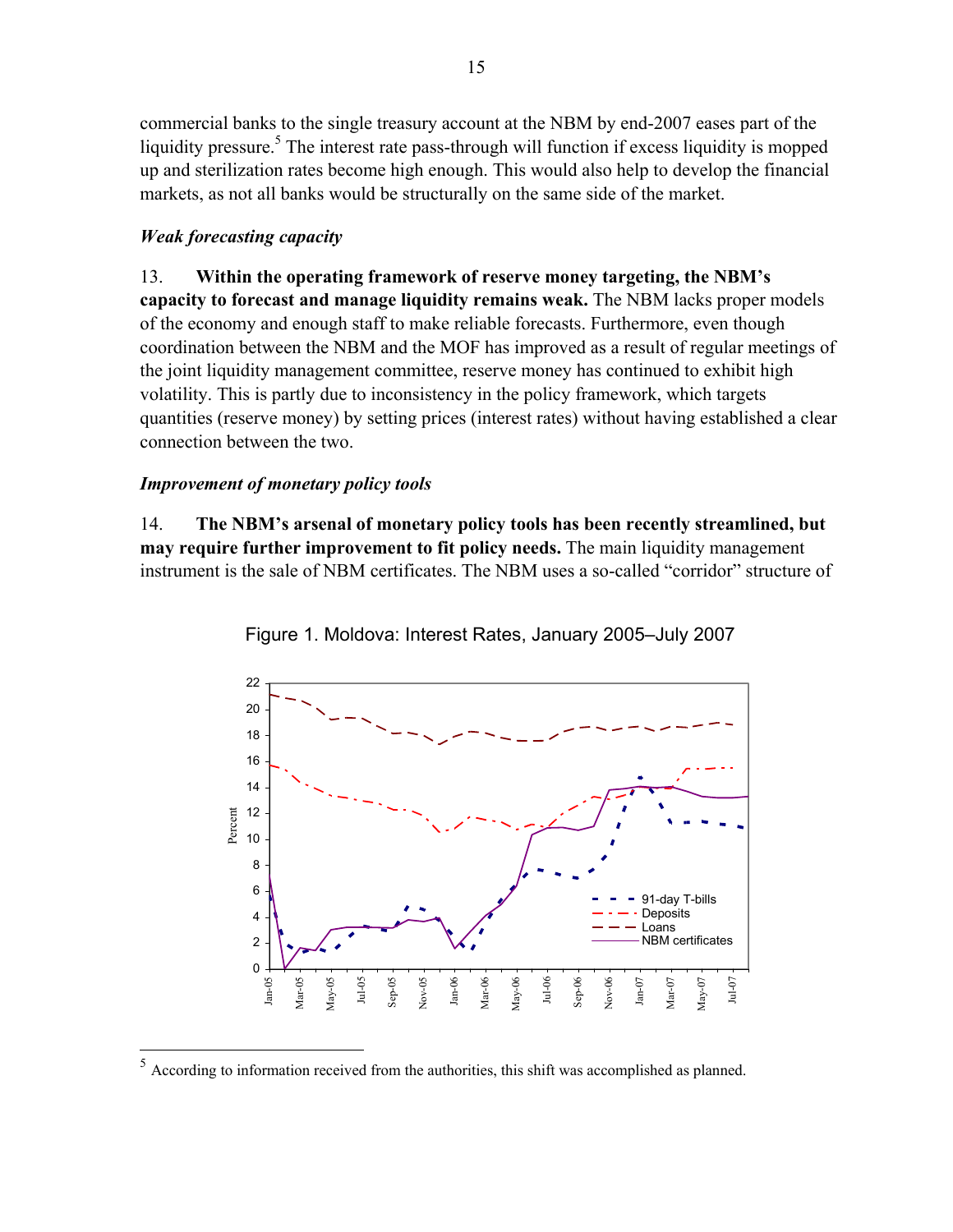policy rates whereby standing facilities of overnight deposits and credits form lower and upper bounds for market rates. The corridor, however, is too wide and its lower limit is too low to provide a floor to the interbank market rate: the overnight deposit rate is set at 2 percent, while seven-day NBM certificates are auctioned at 16 percent. The base rate is set by the NBM as a main policy reference rate. In practice, however, no transactions take place at this rate, which is therefore only used as an upper limit for sterilization operations. Finally, reserve requirements are intended to affect structural demand for money. The effectiveness of instruments could be improved by adopting a sterilization rate as a base rate to remove the ambiguity between the two, and shifting sterilization operations to shorter maturities.

#### **III. STRENGTHS AND VULNERABILITIES: INSTITUTIONS AND MARKETS**

#### **A. Banks**

#### **Overall performance and stability assessment**

#### *Implementation of the 2004 FSAP findings*

 $\overline{a}$ 

15. **The authorities have achieved some success in addressing the critical banking sector recommendations of the 2004 FSAP.** The critical issues were (i) the government's role in the banking system; (ii) the opaque ownership structure of a relatively large number of banks in the country; and (iii) the absence of reputable strategic investors. Preparatory work for the privatization of the state owned bank has commenced, but at a much slower pace than originally expected and the sale has not been completed yet. <sup>6</sup> To make ownership more transparent, in addition to reducing the threshold definition of significant shareholding.<sup>7</sup> the central bank also stepped up its efforts to collect information on all shareholders. One of the most significant developments in the banking sector has been the investments of reputable strategic investors. In addition to the existing subsidiary of a foreign bank, three new acquisitions occurred in  $2006-2007$ ,<sup>8</sup> but still accounting for only slightly more than 20 percent of the total assets.

<sup>6</sup> This was due to a situation of conflict of interest in the selected evaluation consultant.

 $<sup>7</sup>$  The threshold for significant shareholding was reduced to 5 percent from the previous 10 percent. Banks are</sup> obliged to submit information on their shareholders exceeding this limit. In case of noncompliance, the NBM limits the operations of the banks that do not support the enforcement of the regulation. In addition, the NBM requires that information be provided on shareholders with holdings between 1-5 percent. This requirement attempts to prevent connected parties from circumventing the regulation by splitting holdings into portions not exceeding 5 percent. In at least one case, the owners sold the shares as a result of an intensified NBM inquiry.

 $8$  Banca Comerciala Romana, owned by Erste Bank established a Moldovan subsidiary, Veneto Bank purchased Eximbank in 2006, Societe Generale acquired Mobiasbanca in 2007, and Unibank was purchased by an Austrian venture capital fund.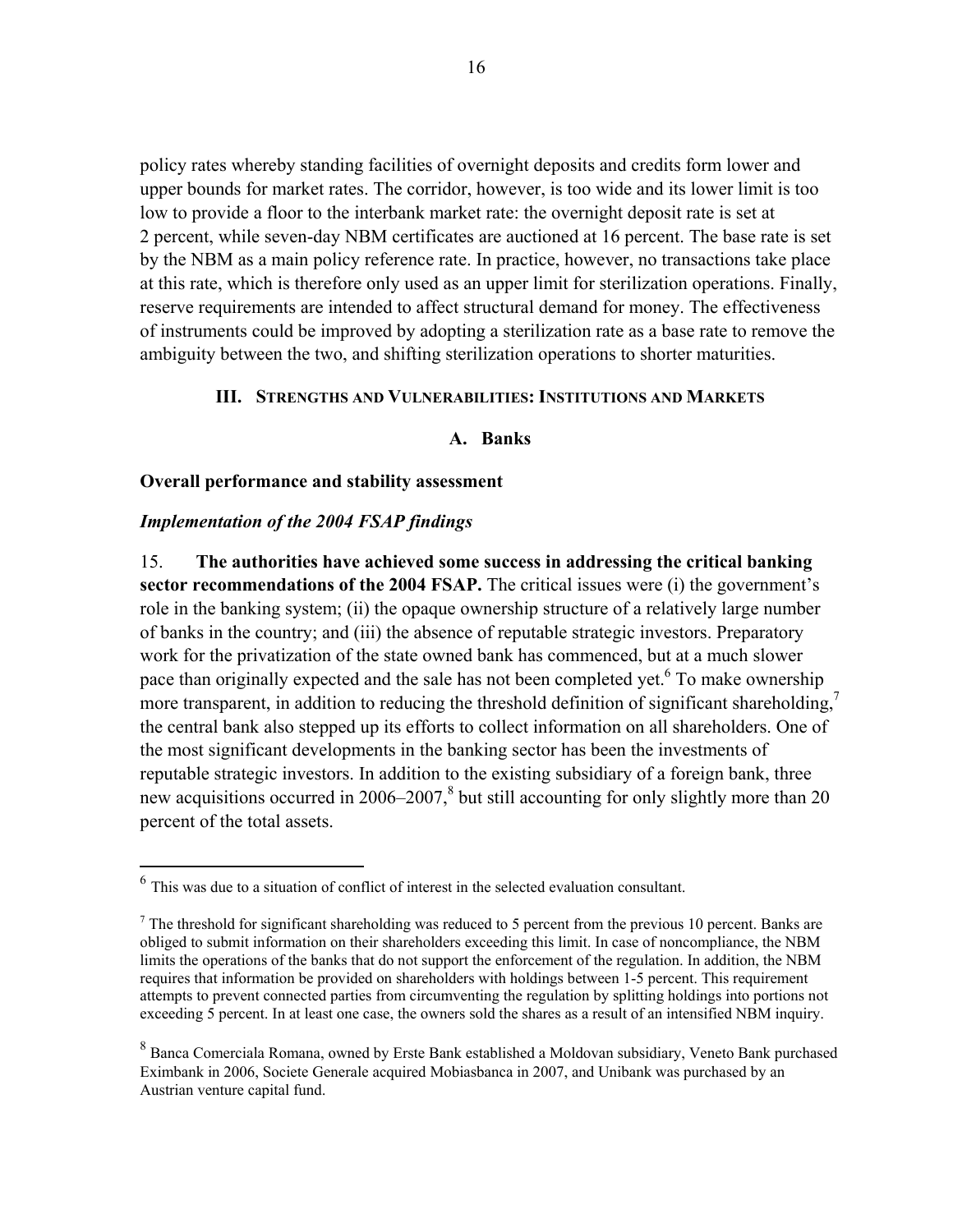#### *Present challenges*

 $\overline{a}$ 

16. **While the banking sector successfully weathered the external shocks of the wine export ban and the rise in gas prices in 2006, vulnerabilities remain.** These vulnerabilities are related to: (i) the remaining uncertainties in the ownership structure despite considerable efforts by the NBM; (ii) dollarization and lending in foreign exchange;

and (iii) the NBM's capacity constraints to analyze risks and vulnerabilities.

17. **The process of clarifying the ultimate beneficial owners has not been completed**. Information collection is still ongoing in the case of 30 shareholders of some banks, including the largest, systemically important banks (although the lack of information is more prevalent in the case of banks in the second and third subgroup<sup>9</sup>). This raises concerns not only in relation to large exposures, connected lending, and loan concentration, but also in establishing whether the owner can provide contingency funds in case of a bank run or other stress situations.

18. **Although the government intends to sell its share in the majority state-owned bank, the privatization process came to a halt after the selected evaluation expert had a conflict of interest**. In order to have a more level playing field and increase competition in the banking sector, the privatization process should continue, with the emphasis on selling to a strategic investor.

19. **Foreign strategic investors own slightly more than 20 percent of the banking sector's assets**. The investments of first-tier banks in Moldova are welcome. Nevertheless, while foreign participation has increased, the majority of foreign holdings belong to investors that are not internationally highly-rated financial institutions, with a significant percentage of the owners being residents in offshore centers. While those owners who have more than a 5 percent stake in a bank have been mostly found to be fit and proper, the ability and willingness of such owners to provide know-how and capital or liquidity support is not obvious. The supervisors could continue to exert pressure on the banks to consolidate ownership in individual banks through strategic investors.

20. **In addition, weaknesses in the operational environment are undermining the efficiency of the banking sector.** Uncertainties in policy implementation by the authorities complicate bank operations, and increase costs. Since monetary operations of the NBM are often unpredictable for banks, they tend to keep higher liquidity. The recent increase in the level of required reserves raises the cost of compliance, augmenting existing inefficiencies in the system. These inefficiencies are reflected first of all in very high returns on equity and returns on assets. The margins between deposit and lending rates have decreased recently,

<sup>&</sup>lt;sup>9</sup> Subgroups refer to a breakdown of the banking sector by size. Subgroup 1 comprises large banks with total assets over MDL 2 billion (5), Subgroup 2 comprises medium size banks with total assets from MDL 1 billion to MDL 2 billion (6), and Subgroup 3 comprises small banks with total assets up to MDL 1 billion (4).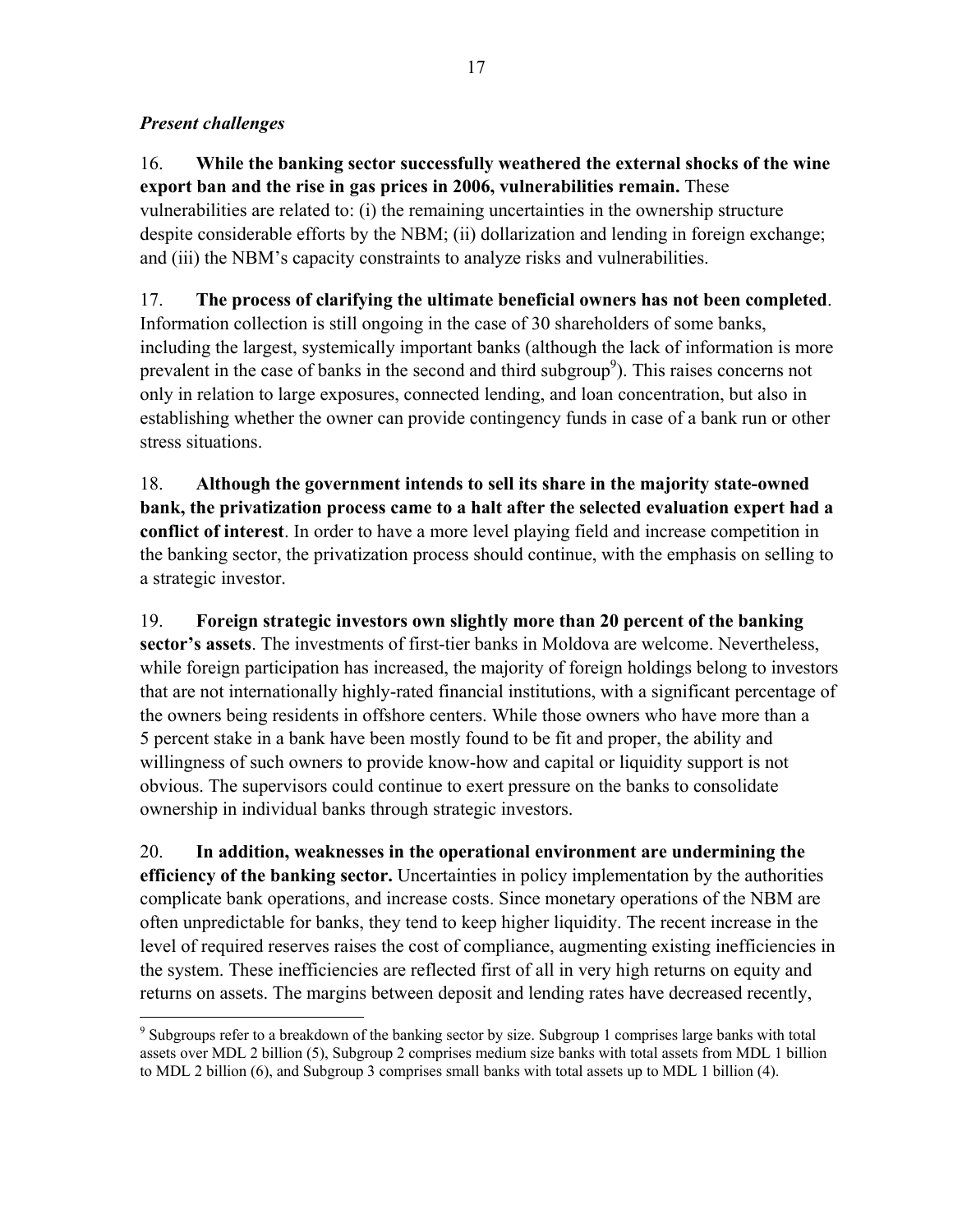mainly due to the increase in deposit rates reflecting banks' policy of attracting more deposits to finance an increased loan volume (Table 3). The high profitability of the banking sector may change in the medium term, if banks owned by foreign strategic investors move beyond the "cherry-picking" phase and induce competition in the banking sector.

21. **An outstanding issue already raised by banks during the 2004 FSAP is that they are not allowed to lend in foreign exchange to exporters, but only to importers, while there are no constraints on placing foreign exchange deposits.** Dollarization in Moldova is not outstandingly high compared to other countries in the region and in fact deposit dollarization has not even increased during the last year. Nevertheless, the NBM still has not allowed lending to exporters in foreign exchange, as it is concerned that the potentially higher demand for foreign currency loans could contribute to increased deposit dollarization since banks could increase dollar interest rates to attract more foreign currency deposits. The present situation, however, might pose risks for the banks because importers might not have a natural hedge and thus might face difficulties if the exchange rate of the leu were to depreciate. The NBM also anticipates that monetary policy would be constrained by the increasing ratio of domestic currency lending and deposit. Prudential rules could be adjusted to require the internalization of the risks emanating from the dollarization of banks' balance sheets $10$ 

22. **Staff recommends that exporters be allowed to borrow in foreign currency up to the amount of their export revenues.** Limited broadening of the use of foreign currency lending would not result in a significant increase in macroeconomic risk, as the banks' ability to extend foreign currency loans would remain constrained by the prudential rules on the extension of credits and the net open position limits.

23. **Although the NBM has made progress in developing and implementing a basic stress testing toolkit, the lack of capacity to change stress testing scenarios to accommodate newly emerging risk factors, is a vulnerability.** More work is needed to identify additional risk factors and properly assess credit and liquidity risks. The collection of relevant data, such as the level of borrowers' indebtedness, deposit concentration by currency, by type; NPLs by sector or currency; and remittance-based lending and remittance based income data should form the basis of this work. The NBM should examine whether a reorganization is needed to make better use of the research capacity in other departments in developing stress testing models.

### **Weaknesses indicated by the stress test results**

1

24. **The banking sector stress tests were conducted in coordination with NBM staff**, **using detailed bank-by-bank data as of end-June 2007.** The tests included sensitivity

 $10$  For example, higher liquidity requirement could be imposed on foreign currency deposits than lei deposits.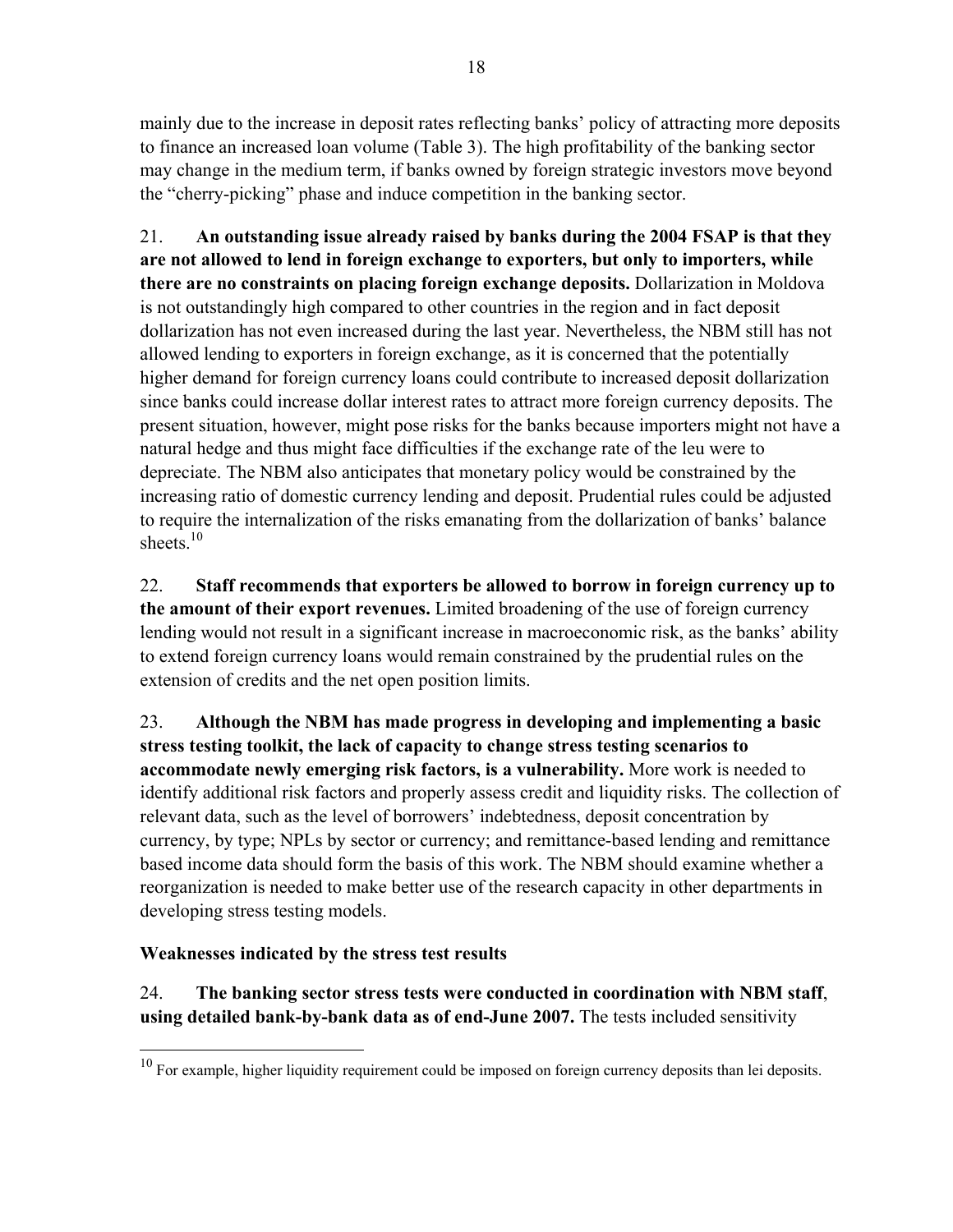analyses of the banking sector's vulnerability to credit, liquidity, interest rate, and exchange rate risks, as well as macroeconomic scenarios involving a combination of shocks. The stress tests were performed at the individual, group, and banking system level and the size of the each shock was chosen based on both historical and hypothetical changes in key risk factors. The results of the stress tests are reported for each banking subgroup and for the banking system as a whole in terms of additional capital and liquidity required to satisfy the minimum regulatory  $CAR^{11}$  and liquidity ratio.<sup>12</sup>

25. **Overall, the results of the stress tests indicate that the banking system as a whole can withstand credit, liquidity, and macroeconomic shocks (Table 4).13** The fundamental reason for this resiliency is the abundant capital cushion in banks, as evidenced by high capital adequacy ratios that insulate the banks from most of the risks. Even if extreme (but still historic) shocks were applied, banks would remain solvent, although three systemically important banks and several smaller banks will become undercapitalized. These banks should be monitored closely with a view to timely supervisory/central banking intervention in case a shock simulated in stress tests occurs (Box 2).

#### **B. Insurance Companies**

26. **The insurance sector is underdeveloped both relative to its potential, and compared to neighboring countries**. Several factors contribute to the low insurance penetration, including low per capita income, income distribution (growth of the life sector is heavily dependent on the size of the middle class), low understanding of insurance products, low public confidence in the sector, and lack of necessary prudential regulations and their implementation.

27. **At the same time, the de facto lack of enforcement of strict licensing criteria, including minimum capital levels, has led to the proliferation of insurance companies.** With the exception of motor third party liability (MTPL), all other aspects of the nonlife market and life insurance market are underdeveloped. The underdevelopment of the market

 $\overline{a}$  $11$  According to NBM regulation, the minimum capital adequacy ratio is 12 percent.

 $12$  The NBM's Liquidity Principle 2 states a minimum 20 percent ratio of current liquidity to total assets. Current liquidity comprises cash, deposits with the NBM, liquid securities and net bank lending and borrowing.

<sup>&</sup>lt;sup>13</sup> The mission received from the authorities bank-by-bank data, the reliability of which has been vetted by the supervisors both on-site and off-site.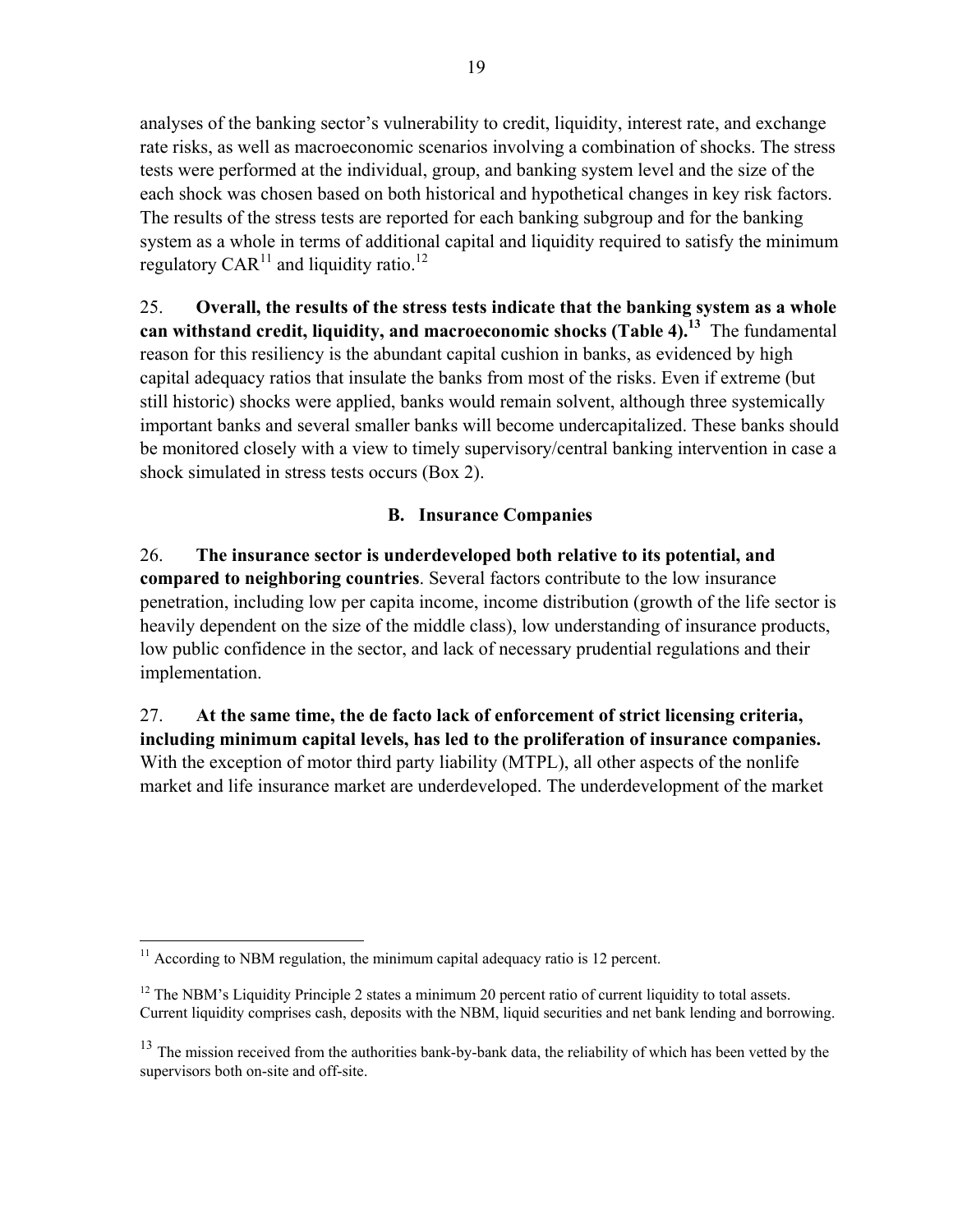### **Table 4. Moldova: Summary of Stress Testing Results**

(In percent and MLD millions, unless otherwise specified)

|                                                                                                                                                                                                                                   | <b>Total Banking</b><br>System    | Group I<br>Total assets >=<br>MLD 2000 million | Group II<br>: $1000 \le$ Total assets<br>< MLD 2000 million | Group III<br>Total assets <<br>MLD 1000 million |
|-----------------------------------------------------------------------------------------------------------------------------------------------------------------------------------------------------------------------------------|-----------------------------------|------------------------------------------------|-------------------------------------------------------------|-------------------------------------------------|
| Total assets as percent of total banking system assets<br><b>Baseline CAR</b>                                                                                                                                                     | 100<br>27                         | 67<br>23                                       | 22<br>27                                                    | 11<br>59                                        |
| Credit risk<br>Increase in NPLs to 17 percent of total loans<br>New CAR<br>Size of impact<br>Additional capital to meet min. CAR<br>Number of institutions falling below minimum requirements                                     | 23<br>903<br>16<br>$\mathbf{1}$   | 18<br>630<br>16<br>$\mathbf{1}$                | 24<br>171<br>$\Omega$<br>$\mathbf 0$                        | 56<br>90<br>$\mathbf 0$<br>$\mathbf 0$          |
| Increase in NPLs to 31 percent of total loans1/<br>New CAR<br>Size of impact<br>Additional capital to meet min. CAR<br>Number of institutions falling below minimum requirements                                                  | 17<br>1,861<br>340<br>4           | 12<br>1,298<br>336<br>3                        | 20<br>353<br>$\overline{4}$<br>$\mathbf{1}$                 | 53<br>186<br>$\mathbf 0$<br>$\Omega$            |
| Wine industry credit risk 2/<br>New CAR<br>Size of impact<br>Number of institutions falling below minimum requirements                                                                                                            | 24<br>628<br>$\Omega$             | 19<br>418<br>$\mathbf 0$                       | 25<br>157<br>$\Omega$                                       | 56<br>52<br>$\Omega$                            |
| Liquidity risk 3/<br>Baseline liquidity ratio                                                                                                                                                                                     | 33                                | 35                                             | 30                                                          | 28                                              |
| 5 percent of total deposits outflow<br>New liquidity ratio<br>Size of impact<br>Number of institutions falling below minimum requirements                                                                                         | 31<br>1.069<br>3                  | 34<br>367<br>$\Omega$                          | 25<br>493<br>$\mathbf{1}$                                   | 23<br>208<br>$\overline{2}$                     |
| 14 percent of total deposits outflow<br>New liquidity ratio<br>Size of impact<br>Number of institutions falling below minimum requirements                                                                                        | 26<br>2,751<br>7                  | 29<br>1,607<br>1                               | 20<br>796<br>$\overline{2}$                                 | 18<br>349<br>$\overline{4}$                     |
| 20 percent of total deposits outflow<br>New liquidity ratio<br>Size of impact<br>Number of institutions falling below minimum requirements                                                                                        | 19<br>4.796<br>11                 | 21<br>3,169<br>3                               | 15<br>1,111<br>3                                            | 12<br>515<br>5                                  |
| Combination of risks<br>Scenario I: Credit risk, interest rate risk and foreign exchange risk 4/<br>New CAR<br>Size of impact<br>Additional capital to meet min. CAR<br>Number of institutions falling below minimum requirements | 16<br>2,117<br>370<br>4           | 9<br>1,509<br>363<br>3                         | 19<br>389<br>7<br>1                                         | 55<br>219<br>$\mathbf 0$<br>$\Omega$            |
| Scenario II: Increase in Gas prices and deterioration in the credit<br>portfolio 5/<br>New CAR<br>Size of impact<br>Additional capital to meet min. CAR<br>Number of institutions falling below minimum requirements              | 21<br>1,230<br>73<br>$\mathbf{1}$ | 16<br>835<br>73<br>$\mathbf{1}$                | 21<br>300<br>0<br>0                                         | 56<br>95<br>$\mathbf 0$<br>$\mathbf 0$          |
| Scenario III: Remittances 6/<br>New CAR<br>Size of impact<br>Additional capital to meet min. CAR<br>Number of institutions falling below minimum requirements                                                                     | 19<br>1,448<br>53<br>$\mathbf{1}$ | 15<br>991<br>39<br>$\mathbf{1}$                | 20<br>338<br>10<br>$\Omega$                                 | 55<br>119<br>$\overline{4}$<br>$\Omega$         |

1/ Under this scenario, NPLs increase to 31 percent, the highest level observed during the Russian crisis in 1998-99.

2/ All loans g\ranted to winemakers and related industries are reclassified as nonperforming.

3/ Deposit outflows comprise of individual, corporate and interbank deposits. Asset repricing implies a 20 percent asset repricing on government securities. 4/ A 10 percentage point increase in interest rates combined with an increase in NPLs to 30 percent of total loans and a appreciation of the leu against the

U.S. dollar (30 percent).

5/ NPLs shocks were 45 (Energy portfolio) percent, 27 percent (industry and trade portfolio), and 30 percent (consumer) for each loan portfolio.

6/ A 30 percent increase of nonperforming loans in the consumer and real estate portfolios combined with a decline in net income of 10 percent.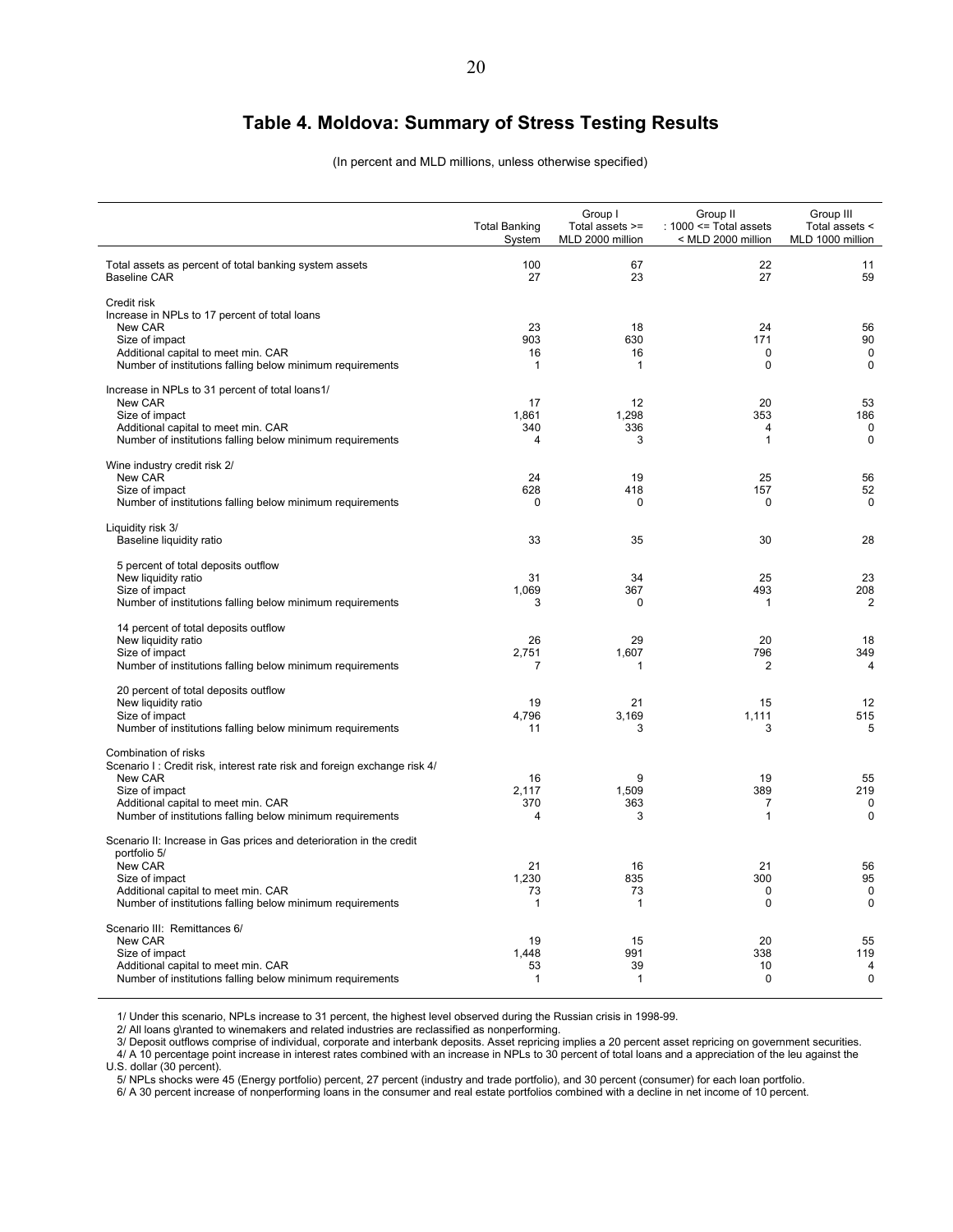#### **Box 2. Stress Tests Results**

Credit risk is manageable in case of an increase in nonperforming loans to 17 percent of total loans (levels experienced by some banks in 2004) or 31 percent (as experienced during the Russian crisis in 1998-99). While a number of banks in these scenarios would fall below minimum capital licensing requirements, they would still remain solvent.

Liquidity risk remains a vulnerability for some banks, despite high liquidity ratios and capital buffers. Even in a modest scenario (an outflow of 5 percent of total deposits) three banks fall below minimum liquidity requirements, while in a more extreme scenario of a total deposit outflow of 14 percent seven banks would not reach minimum liquidity requirements.

Plausible macroeconomic scenarios, combining single factor shocks, would lead to several banks falling below the minimum regulatory capital, while still remaining solvent. The scenarios included: (i) combining an increase in interest rates triggered by an increase in global rates, with a deterioration of the credit portfolio, and an appreciation of the leu against the U.S. dollar; (ii) combining the effects of an increase in gas prices and the consequent deterioration of the energy, industry, and consumer portfolios; and (iii) combining an increase to 30 percent of NPLs in the consumer and real estate portfolios with a decline in net income of 10 percent (the scenario aimed at assessing the banking system's vulnerability to remittance-based lending and remittance-based fees).

No significant sensitivity was detected to plausible interest rate, exchange rate (stressing for both appreciation and depreciation), and remittance shocks. In most scenarios, no bank falls under the minimum regulatory capital requirements. In addition, sensitivity in the banking system's net open position to fluctuations in the exchange rate against the U.S. dollar, euro, and Russian ruble is also relatively low.

is commensurate with the low level of technical infrastructure and the lack of protection of policy holders, both of which would be required for the development of sophisticated insurance products.

### 28. **The insurance industry would benefit from the creation of a nationwide**

**insurance association.** Such a body could enforce discipline in the MTPL market and reach consensus on a new rating system to replace the current tariff. Moreover, it could fulfill the responsibility of bridging the interests of the supervisor and the industry. The establishment of the Actuarial and Policyholder Protection Association is a positive first step toward creating a nationwide insurance association and creating a modicum of protection for policy holders.

### **C. Financial Markets**

### **Capital market**

29. **There is a strong need for building a well structured government bond market by implementing the technical changes outlined below and considering the possibility of**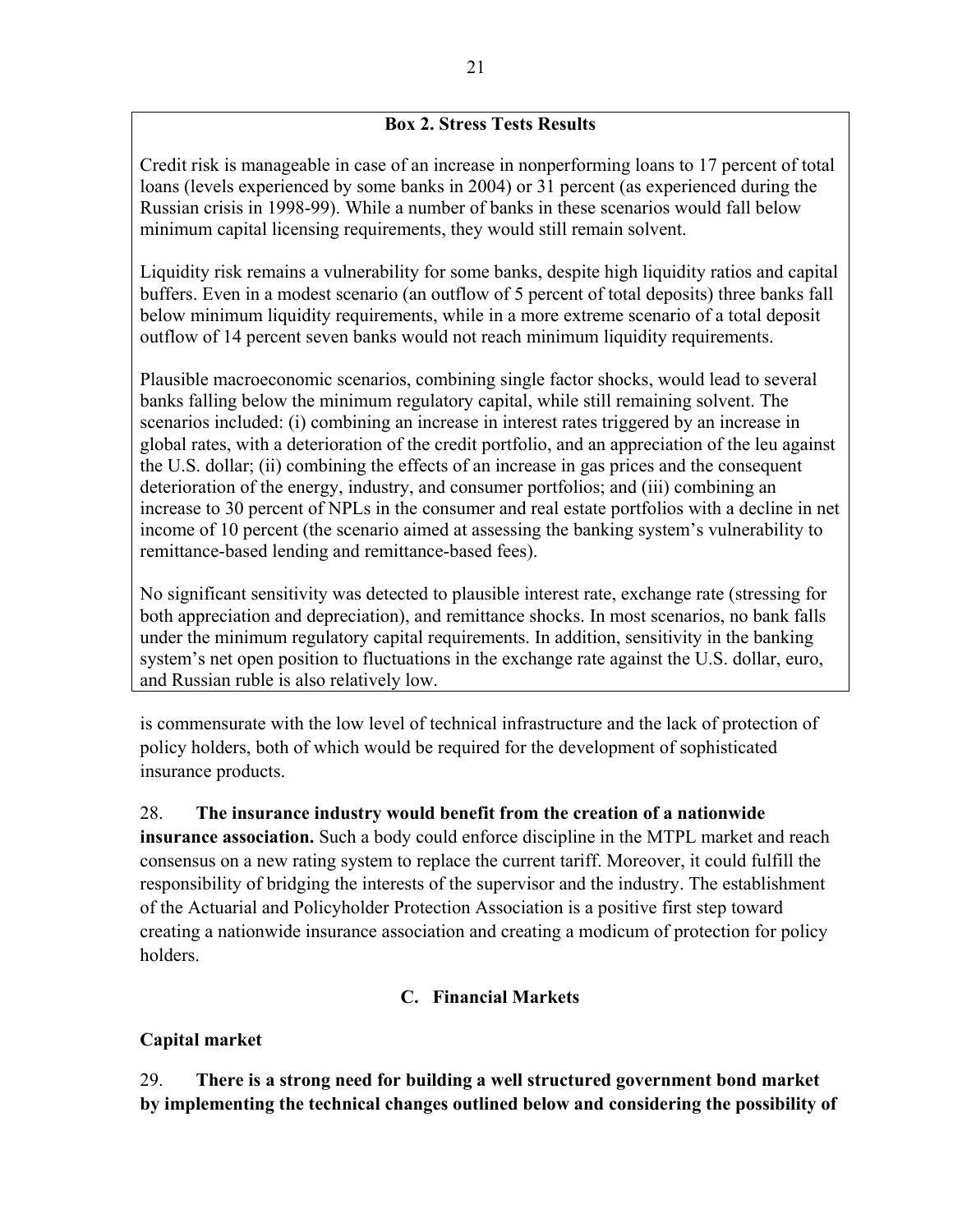**issuing government bonds even if the financing is not absolutely necessary.** As of now, there are very few bonds issued: there have been a few issues in the government bond market with maturities up to two and three years, but the outstanding amount is very small (only MDL 222 million) and there is no secondary market activity in them. There have also been a handful of small corporate bond private placement issues. No other bond types are present in the market. The main Moldovan securities are money market instruments in the form of NBM certificates and MOF Treasury bills (T-bills) with maturities up to one year but with most activity in the shorter 90 days segment. The situation will likely not change with the securitization of government debt owed to the NBM, as those securities will also be shortterm and will be used primarily for monetary operations.

30. **The Moldovan equity market still strongly reflects the voucher privatization process and is in an international context tiny and illiquid.** There are around 1,000 companies registered for trading on the exchange but the number of listed companies is only 17.The market should move to a model in which there is a much smaller number of companies that can actually provide a basis for a well-functioning and liquid capital market. The 1,000 nonlisted-but-traded companies should be segmented into relevant groups (e.g., a "candidate list for listing"). The stock exchange should also have clear plans for using the new "Public Interest Entity" concept or the newly adopted Corporate Governance Code as segmenting criteria, which could create a better focus on a relevant subset of the 1,000 companies.

31. **The infrastructure for the equities market is unnecessarily complex and there is a need to simplify it**. Nearly all the securities are dematerialized, but there is no central register of ownership. Instead, this task is handled by 14 registrars. The registrars use information technology (IT) systems to varying degrees and some have established joint IT solutions. The National Securities Depository (NSD) functions as a clearing/settlement and custody organization (with possibility for individual accounts) for the exchange but does not at present have a registrar license and thus does not operate as a "full blown" Central Securities Depository as is now the usual international practice. The NSD system is a "sister system" to the Moldova Stock Exchange (MSE) trading system and the two systems are connected so trades are automatically routed for settlement.

32. **The MSE operates an electronic trading system and the market functions through a daily fixing (auction) so there is no use of the electronic trading system for continuous trading during the trading day.** Also, there are no market maker schemes. The use of the trading system takes place through brokers going to the exchange's computer hall for entering orders, but discussions of introducing trading from the members' own offices has not led to results.<sup>14</sup> The system should be updated.

 $\overline{a}$ <sup>14</sup> MSE states that they would like to have decentralized trading, but that the members will not pay the costs for establishing the needed communication lines.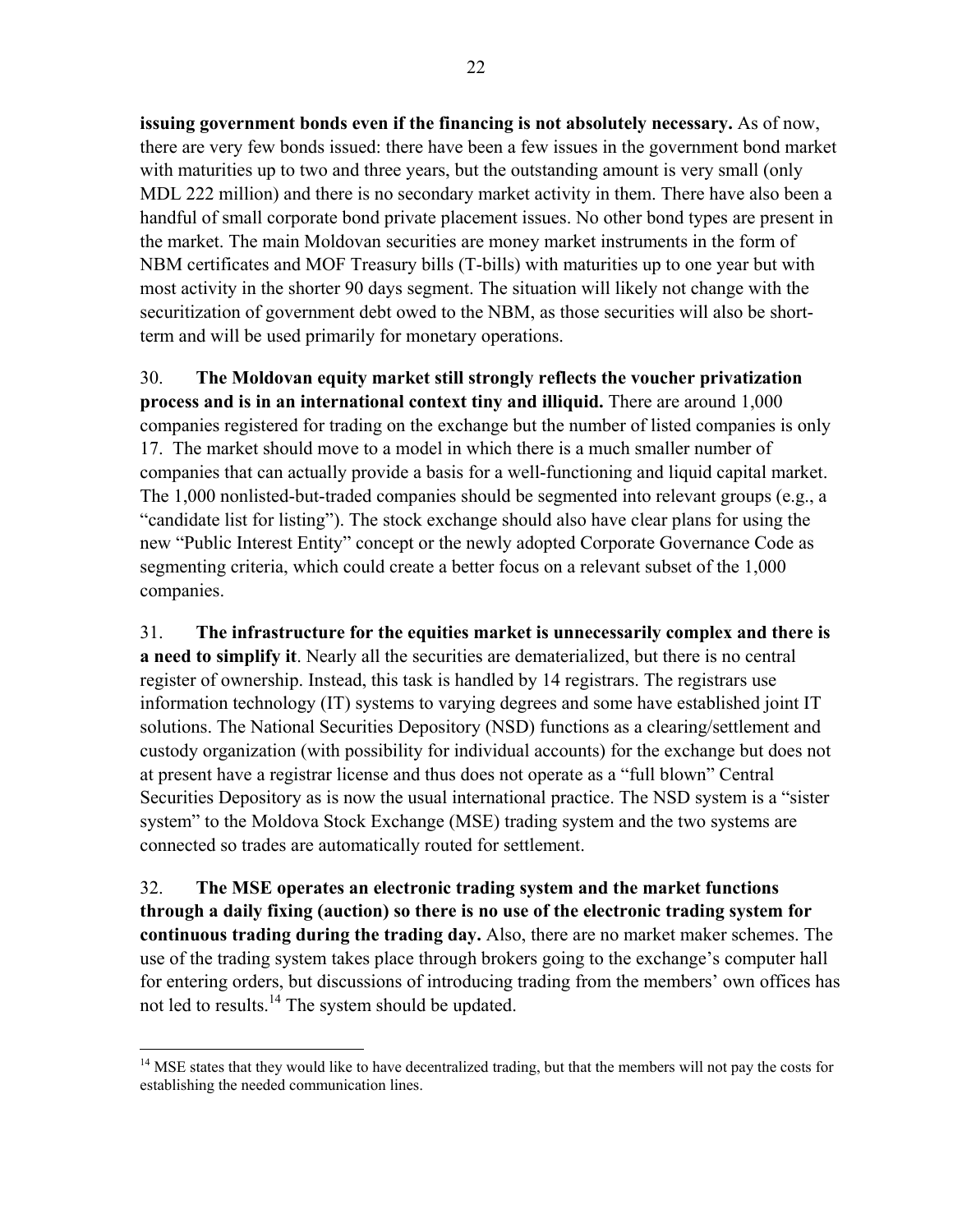33. **The money side of the settlement is, contrary to best international practice, not performed over central bank accounts, but uses a commercial bank instead.** Discussions for moving the money settlement to the NBM RTGS payment system have been ongoing for several years and need to be concluded as soon as possible.

### **D. Payment Systems**

34. **Only the RTGS is systemically important and was assessed against the ten Core Principles for Systemically Important Payment Systems developed by the Bank for International Settlements (BIS).** The designated-time net settlement (DNS) was assessed informally against the same standard.<sup>15</sup> Both are fully observant for the majority of the systemically important payment systems core principles. In some cases, a few improvements are still needed, as described in Appendix II, Table 6.

35. **In contrast to the RTGS, other elements of the domestic payment system infrastructure require improvements.** The NBM should do much more to support the development of cashless payment instruments and reduce the related transaction cost. It should view this part of the payment system as falling under its purview. For the domestic foreign exchange market, the NBM should examine the possibility of ensuring the transfer of proceeds of one currency only after it has also received the funds corresponding to the other leg. In the settlement of corporate securities, the settlement bank is supervised by the NBM, but there is no specific supervision of its settlement function.

### **IV. STRENGTHS AND VULNERABILITIES: THE FINANCIAL POLICY FRAMEWORK**

### **A. Governance**

36. **Since the time of the 2004 FSAP, progress has been made to improve corporate governance in Moldova, but there is room for further improvement**. Of the 14 corporate governance recommendations in the FSAP, over two-thirds have been fully or partially implemented, particularly those related to the accounting and auditing laws. The Law on Joint Stock Companies should be revised to establish full fiduciary duties for all board members and executive managers; permit only the shareholders' meeting (and not the board of directors) to approve capital increases; and set adequate policies and procedures for approval of large related-party transactions. These changes would facilitate better risk management in financial entities.

37. **Governance in banks has also improved due to expanded NBM regulations, but should be strengthened further.** The NBM's regulations follow the EU Directive on transparency related to ownership and control, but the NBM still can not always enforce the

<sup>1</sup> <sup>15</sup> This was done in response to the NBM's request.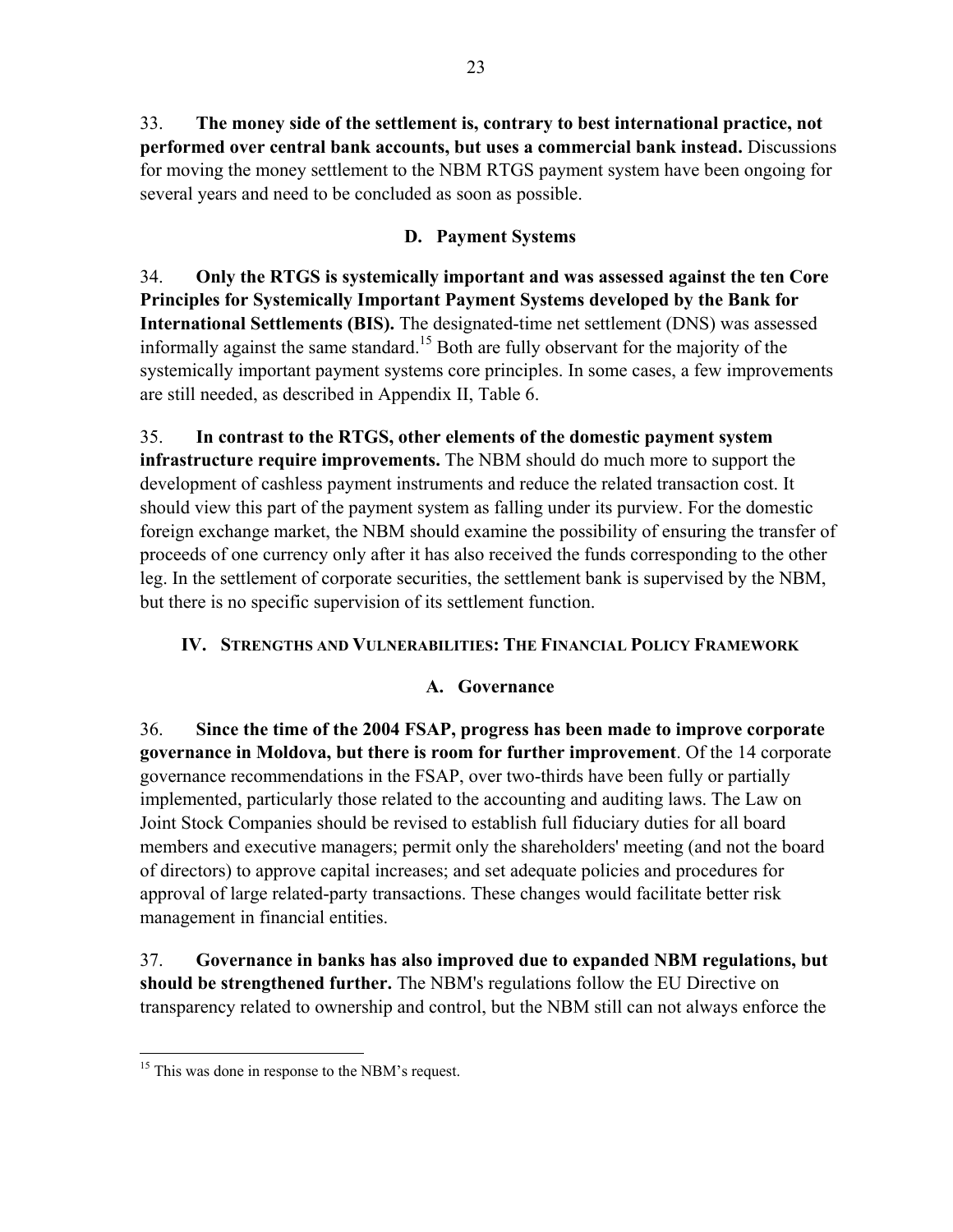rules for the identification of all ultimate shareholders of banks. In addition, the information available to the public includes names of legal entities incorporated in offshore zones, whose ownership is not transparent. The presence of such owners reduces public confidence in the banking sector. The "fit and proper" provisions for significant shareholders also follow EU norms but do not include "suspicion" or "bad reputation" as is used by banking supervisors in some EU member states. Banks should be required to provide additional information to the public, including posting on their websites their full financial statements, the bank charters, and an annual statement of the extent of conformity of their disclosure with the Corporate Governance Code, recently approved by the NCFM.

38. **The accounting and auditing laws have been revised recently and are a powerful step forward in improving corporate governance in Moldova.** The legislation requires the use of International Financial Reporting Standards for all "public interest entities," including listed companies and financial institutions from January 1, 2009. The annual report also requires an annual statement of the extent of disclosure with the Corporate Governance Code.

39. **A functioning central registry where third parties can obtain information on company financial statements (as well as company charters) would improve risk management and build the foundation of strong corporate governance.** If enacted, the new legislation envisages that the National Statistical Bureau will collect company financial statements and make data available to the public. In the mission's view, the Registration Chamber would be a more effective solution: it already has records on all legal entities in Moldova and the software and systems needed.

### **B. Supervision and Regulation**

#### **Banking supervision**

 $\overline{a}$ 

40. **The 2004 FSAP reported that Moldova's system of bank supervision and regulations were reasonably comprehensive and, with certain exceptions, adhered to the BCPs then in effect.**<sup>16</sup> There were 19 recommendations suggesting room for further improvement. Almost all the recommendations have been implemented, either through new regulations, more forceful and effective use of existing supervisory powers, or better practices. Legal protection for supervisors, however, is still absent from the NBM Law and the Law on Financial Institutions (LFI).

### 41. **The conclusion of the present BCP assessment is that bank supervision and regulation remain reasonably comprehensive and, with some exceptions, adhere to the BCPs as revised in October 2006 (Appendix I Table 5).** The remaining most significant

<sup>&</sup>lt;sup>16</sup> In October 2006 (i.e., two years following the 2004 FSAP), the BCPs were revised. While certain of the original Core Principles underwent minor modification, significant changes were made to those dealing with risk, where a more expansive treatment is now in effect.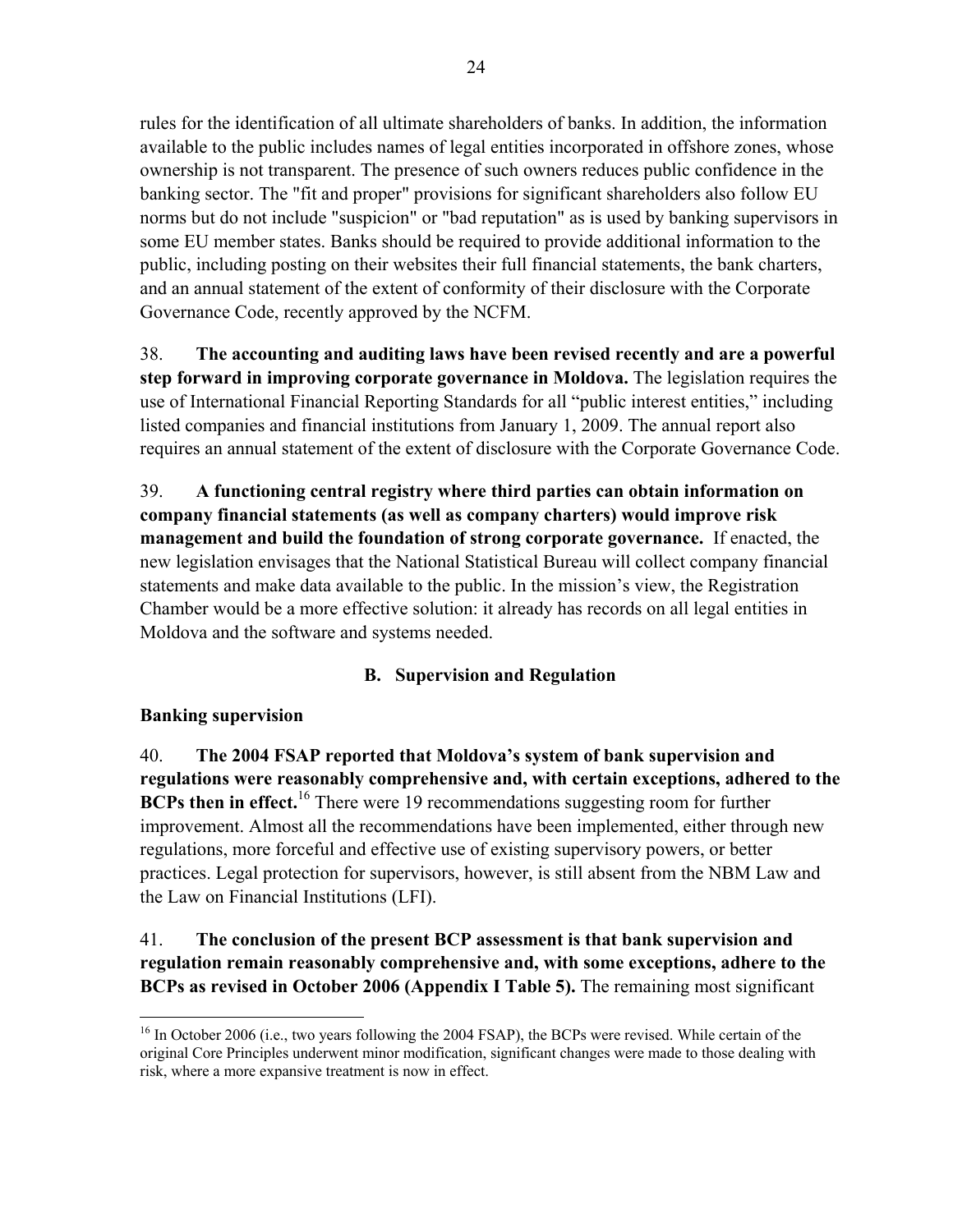weaknesses concern (i) the lack of a formal memorandum of understanding (MOU) and effective cooperation with the NCFM, which would be especially timely taking into account the existence in Moldova of some financial products (like life insurance) that resemble bank products; (ii) lingering problems with extracting full information on owners of some banks; (iii) deficiencies in the areas of large exposure limits and connected lending (related to the lack of full information on some bank owners); and (iv) weaknesses in consolidated supervision that include the lack of power for the NBM supervisors to extend supervision to bank holding companies or banks' sister companies and the necessity to set up communication mechanisms with the respective "home" supervisors of the four Western European banks that have established subsidiaries in Moldova since the 2004 FSAP.

42. **An emerging risk is the possibility that a new law (if implemented unchanged) will limit the NBM's (and other supervisors') current supervisory powers.** The Law on The Core Principles of Regulating Entrepreneurial Activities (the so-called Guillotine Law) standardizes the licensing procedures for the whole economy, without due regard to the special needs of financial sector supervisors. At the time of writing this report, it is not fully clear whether the law is applicable to the financial sector. If it is, the provisions should be changed expeditiously, in line with the PRGF program document (Box 3).

43. **The NBM currently lacks both information and capacity to analyze all aspects of the systemic vulnerabilities in the banking sector.** There is no prudential database for credits extended in foreign exchange to the economy or the borrowers' natural hedge, if any.

### **Box 3. Provisions of the Law on the Core Principles of Regulating Entrepreneurial Activities**

The law was adopted in July 2007 to become effective as of Jan 1, 2008. In late December 2007 amendments to exclude the financial sector from Articles 11 and 17 were passed by Parliament, but have not been enacted since then. According to the law, the following rules would apply to the whole economy: (i) prior court approval of the suspension of licenses; and (ii) suspension of the effectiveness of supervisory measures under judicial review. In addition, several other provisions in the law could negatively affect the activities of the financial sector supervisory/regulatory bodies.

The law would apply to all financial sector supervisors, including the NBM's bank and foreign exchange licensing activity, as well as for any licensing activity of the NCFM. As a consequence, the supervisory powers would be greatly weakened not only because decisions would easily be contested, but also in light of the lengthy juridical processes prevalent in Moldova.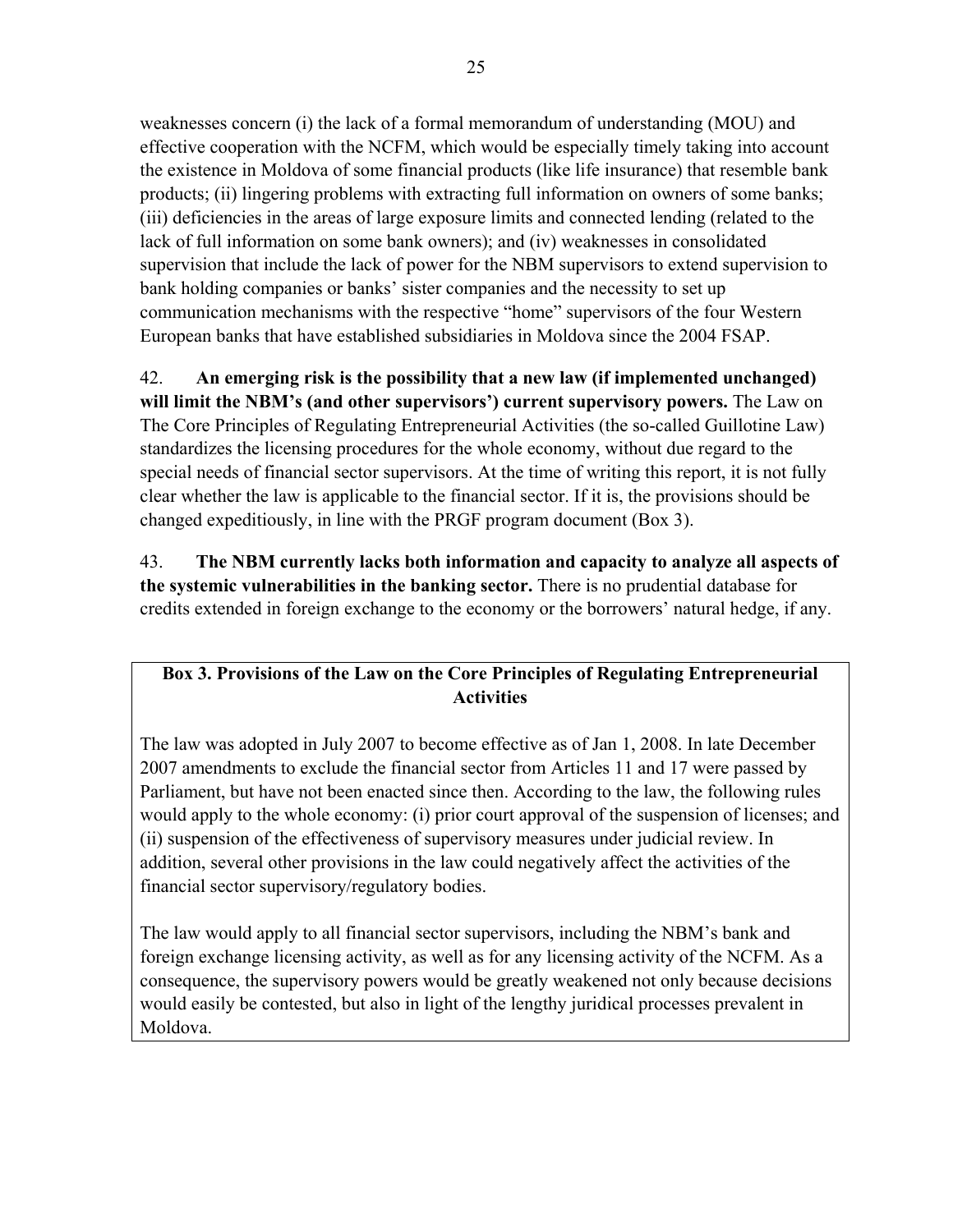There is no systematically gathered information on domestic and foreign currency deposits for large depositors shown separately by currency. The NBM should develop an efficient and effective means to extract useful supervisory information, particularly regarding large loans and loans to banks' related parties, from its loan database already compiled from on-site and off-site supervision.

44. **The NBM reporting formats should be revised and made consistent with the 2007 Accounting Law.** The NBM has enough time to make these revisions. According to this law, all public interest companies (including banks) will be required to maintain their financial statements in accordance with International Financial Reporting Standards (IFRS) from January 1, 2009.

### **Unified supervision of nonbank financial institutions**

45. **Consolidation of regulatory and supervisory responsibilities under the NCFM is a positive step,17 but is not complete, as some institutions are not covered.** While the NCFM's responsibility specifically includes securities, insurance, pensions and investment funds, microfinance institutions, and savings and loan associations, the leasing subsector has not been included and this omission needs to be addressed.

46. **The transfer of licensing authority from the Licensing Chamber to the NCFM planned for October 1, 2008, is another important step, which provides an opportunity to review and redefine the licensing process.** The NCFM needs to be well prepared, including issuing or amending existing licensing regulations and having the staff and IT systems necessary for effective execution of this function. The licensing of the savings and loan associations will be a special challenge in light of the large number of such institutions.

# 47. **The creation of appropriate on-site supervisory capacity and prudential**

**requirements is of particular importance.** On-site supervision was not previously practiced by some supervisors (e.g., the supervisor for insurance or nonbank credit institutions) and the previous regulatory and supervisory authorities did not set specific risk-related or industrywide standards, other than minimum capital.

# 48. **The enforcement power of the NCFM should be better defined and**

**strengthened, along the lines applicable to bank supervision.** New laws (or amendments to existing laws) should specifically address NCFM enforcement powers, including powers to license (including suspension or withdrawal thereof), obtain documents, supervise, investigate, impose specific sanctions such as fines, which would applied to all entities under its supervision. As noted above, the present version of the Guillotine Law should be revised.

 $\overline{a}$  $17$  The authorities have requested World Bank TA to assist them in developing the NCFM.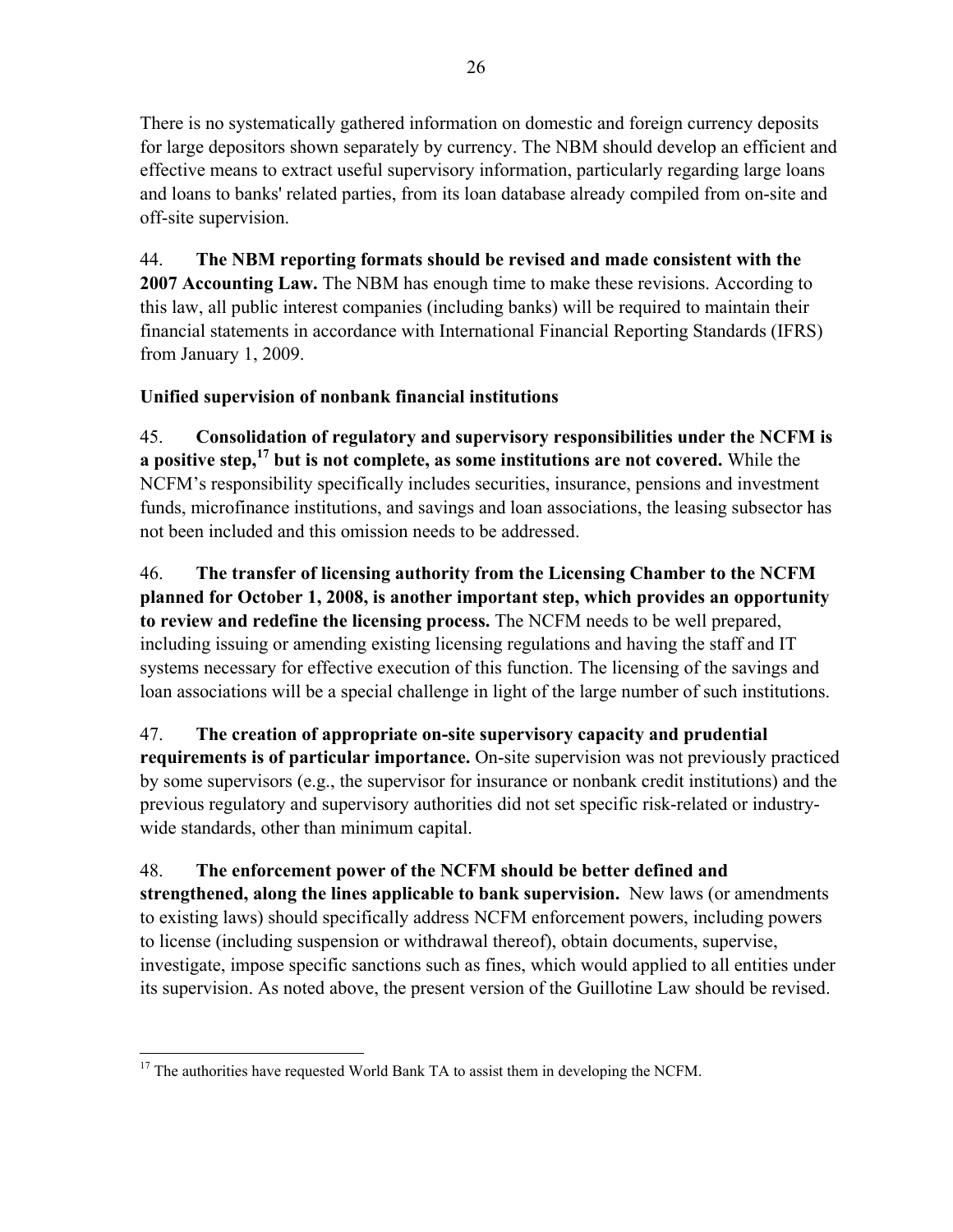49. **The NCFM should be provided with sufficient and stable financing.** It is envisaged as a self-financing body that will collect taxes and other payments from financial market participants. The sources of NCFM funding include fees, issuance and trading charges from the securities sector, capital or turnover-based fees of supervised entities, service fees and penalties. Self-financing in shallow and unstable markets, such as those under the NCFM jurisdiction, might not work. It is difficult to predict the volume of transactions or services and almost impossible to make reasonable projections, while the NCFM is likely to have high initial expenses. A realistically high level of self-financing should be encouraged as a matter of principle. However, the necessary level of NCFM funding must be available without putting the institution at risk. As in other countries, if there is a shortfall in the amount to be collected by the NCFM, the state budget should cover the difference to keep the NCFM fully functioning. Once the NCFM is effectively performing its institutional functions, the financial markets stabilize, and their volume increases, state budget support may no longer be needed.

#### *Insurance sector supervision*

50. **Insurance supervision problems include weaknesses in the licensing procedure and the lack of proper on-site insurance supervision.** The analysis of the financial information submitted by the companies, which is the first stage of ongoing supervision, is weak and does not provide a good basis to identify potential problems, provide early detection, and promote corrective action before problems become more serious. Off-site surveillance should be complemented by an on-site inspection program. Both the implementation and enforcement of the insurance legal framework need to be strengthened to ensure the soundness of the insurance market and protect policyholders.

51. **Due to the lack of regulations prescribing proper solvency rules and hence the lack of information, the mission was not in a position to analyze the solvency of the sector.** Ensuring the solvency of the sector requires publication and enforcement of prudential regulations based on international best practices as soon as possible. The absence of technical regulations is an important weakness insofar as implementation delays allow companies to be out of conformity with the current law, despite the clause in the insurance law that establishes that technical regulations should be fully in place as of November 2007.

#### *Securities regulation and supervision*

52. **The tools and methods for undertaking off-site and on-site supervision should be improved.** To gauge the state if securities supervision, an informal assessment of International Organization of Securities Commissions principles was undertaken (a full assessment was not possible because of ongoing major changes in the legal and regulatory framework). The assessment showed that the use of risk-based methods is at present very weak.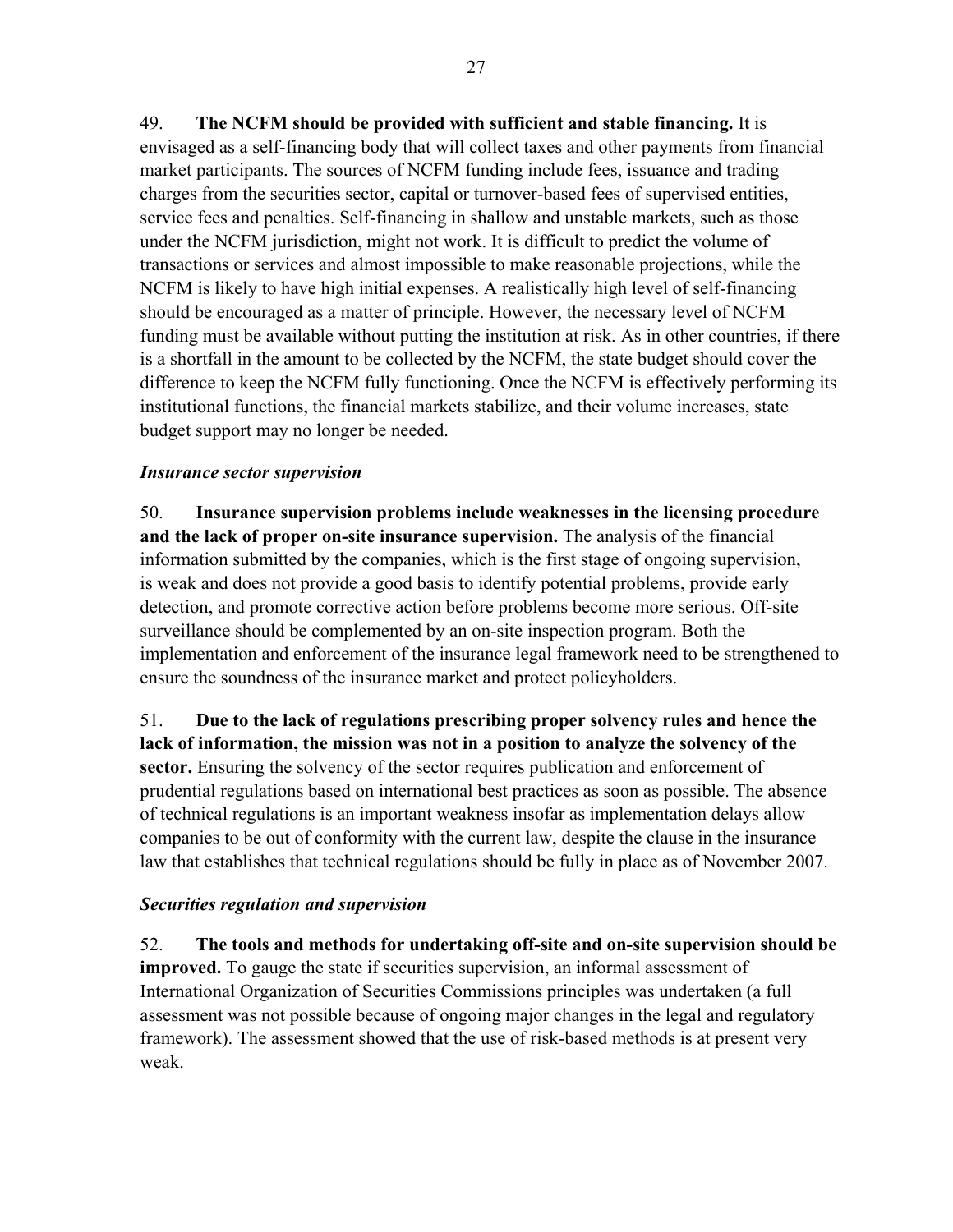53. **The supervision of securities intermediaries should become risk-based.** Many laws have been adopted in the last half year or are in the pipeline. Rather than overregulating, the NCFM strategy should now be to switch from very detailed regulations and focus on regulating the key risk areas. Moreover, focus should be on collecting data that will support the development of meaningful risk ratios and early warning signals. Also, calculating sector averages and encouraging self assessments may be a useful strategy.

### *Payment system oversight*

54. **Several steps could be taken to improve the oversight of the payment system.** The NBM as a payment system supervisor performed more poorly in relation to the four Central Bank Responsibilities than the ten Core Principles for Systemically Important Payment Systems. The fulfillment of the four Central Bank Responsibilities will require significant improvements to be rated satisfactorily. The NBM should therefore:

- define minimum measurable requirements that the Automated Interbank Payment System (AIPS) system has to comply with to ensure its safety and efficiency;
- enhance the focus of its oversight;
- extend its oversight over the Securities Settlement System in order to guarantee the integrity of the payment system infrastructure; and
- monitor international payment flows not only from the point of view of balance of payments and anti-money laundering, but also to analyze payment system efficiency, transparency, risks, and consumer protection.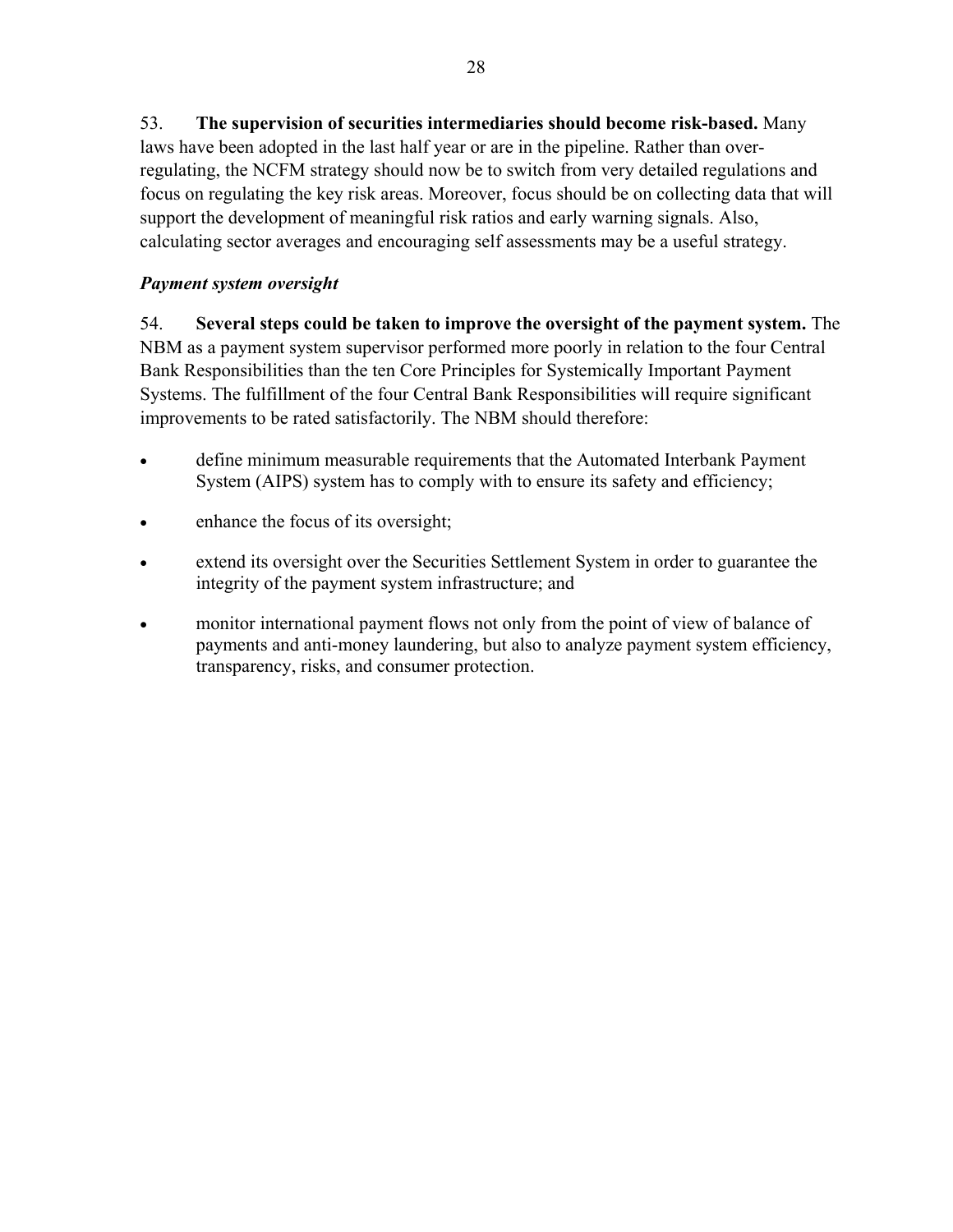#### **Appendix I. Observance of Financial Sector Standards and Codes: Summary Assessments**

This section contains summary assessments of Moldova's adherence to the Basel Core Principles for Effective Banking Supervision and the Basel Core Principles for Systemically Important Payment Systems and Payment System Oversight. The detailed assessments have been undertaken in October 2007 as part of the Joint World Bank/IMF FSAP Update and have served as a basis for the summary assessments.

The assessments have been used to gauge the risks and vulnerabilities as well as the developmental needs of the financial sector. In the areas not yet fully aligned with these international codes, the FSAP team made recommendations to the authorities, who expressed their willingness to implement these suggestions as soon as feasible.

While appreciating the progress achieved in banking supervision, the assessors noted the need for continuing action to obtain transparency on the suitability of banks' significant beneficial shareholders, the ownership structure, and the source of initial capital. The assessors recommended that the Law on the National Bank of Moldova include legal protection for supervisors and that the NBM set up agreement for cooperation with the NCFM. New regulations or the revision of existing ones are still needed in the areas of a capital charge on market risks and anti-money laundering (AML) legislation. Supervisory practices should be developed further in the direction of risk-oriented supervision, by requiring that banks undertake effective analysis of risk and by developing a tool to extract and combine details on large credits. Finally, the NBM should formalize contacts with supervisors of those Western European countries whose banks have a presence in Moldova.

Regarding the payment systems, the assessor focused on the AIPS operated by the NBM that consists of the RTGS (the systemically important payment system element) and the DNS. The assessor found that the RTGS and the DNS systems largely comply with the Core Principles, but there is much less compliance with the additional Supervisory Responsibilities of the Central Bank in Applying the Core Principles. Hence most of the recommendations aim at ensuring that the NBM formulate proper oversight objectives, separate this function from the operational parts, and extend its oversight as a minimum to the Securities Settlement System.

### **A. Basel Core Principles for Effective Banking Supervision**

#### **General**

55. **This detailed assessment of Observance with the BCP is the second external comprehensive assessment of the system of banking supervision in Moldova**. The assessment was conducted by Keith Bell, World Bank expert and Walter Zunic, IMF expert in October 2007. The NBM cooperated fully with the assessment team and provided extensive clarification in the form of documents and oral explanations. Their assistance is gratefully acknowledged.

#### **Institutional setting**

56. **The Law on the National Bank of Moldova specifies that the NBM, through its Bank Regulation and Supervision Department (BRSD), is responsible for banking supervision in Moldova**. It is the sole authority for carrying out banking supervision for banking institutions licensed under this law. The objective of the NBM is to maintain the financial stability of the banking system with a view to protecting the interests of depositors.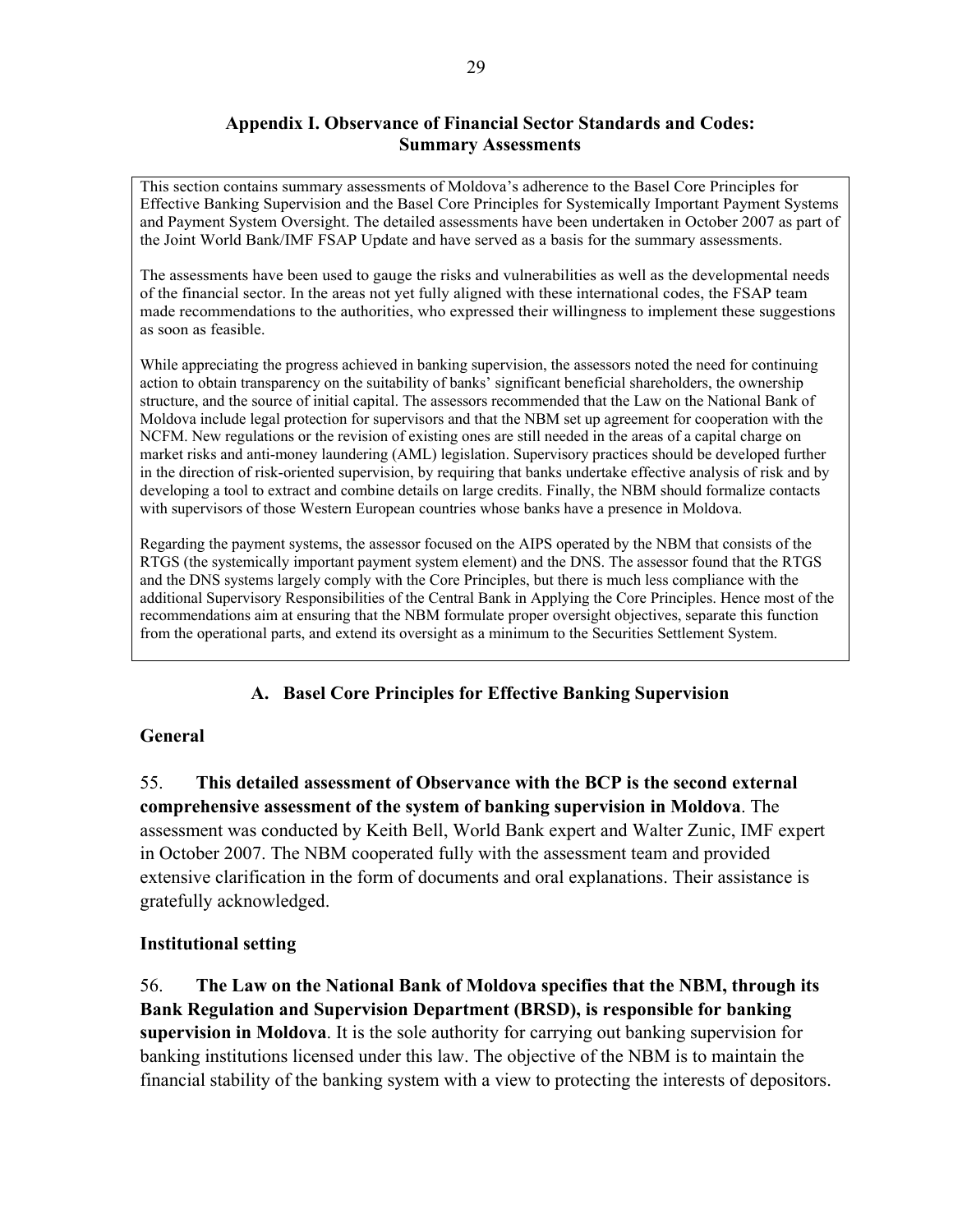57. **While being overwhelmingly dominant in the financial sector, the banking sector is still relatively small.** The assets of the sector amount to 54 percent of the GDP, while lending represents only 33 percent of GDP (in 2004 these figures amounted to 42 percent and 23 percent, respectively). The relatively low level of financial intermediation is partially due to the early stage of market development and the widespread use of cash in the economy. Despite the continuous growth of deposits in banks indicating the increase of confidence in the banking sector, cash holdings are still prevalent and are supported also by the inflow of remittances through official and nonofficial channels.

58. **The concentration of the banking sector has slightly decreased and compares favorably to its peers.** All 15 banks are universal and have licenses that allow them to compete in almost all areas of operation. Despite recent foreign acquisitions, majority residents owned banks control two third of the banking sector's assets. Foreign participation in the banking sector's assets increased from 49 percent in 2004 to 64 percent in 2006, but a large part of nonresidents own only minority shares in banks. Majority foreign owned banks represent only 23 percent of the sector's total assets. In addition to small stakes in other banks, one of the largest banks, with 15 percent of the banking sector assets, is in majority state ownership. In line with regional trends, banking sector assets and liabilities are highly dollarized.

### **Main findings**

59. **Objectives, independence, powers, transparency, and cooperation (Core Principle (CP) 1):** The NBM Law and the LFI, supplemented by regulations, recommendations, and internal manuals and guidelines, provide a sound basis for banking supervision. Supervisory independence exists in practice. A reference to legal protection for supervisors, however, is still absent from the NBM Law and the LFI. An information-sharing mechanism has been established by the exchange of letters between the NBM and the newly created NCFM. However, no formal MOU has been put in place and the issue of effective cooperation remains unaddressed. A deficiency noted in the 2004 FSAP—the participation of the Ministers of Economy and Finance at meetings of NBM's Council, where decisions of the BRSD are discussed—has not been addressed in the recent amendments of the NBM Law, but it is unclear how frequently this occurs. A Collaboration Agreement between the NBM and the Center for Combating Economic Crime and Corruption (CCECC) was signed in June 2005 and remains in effect.

60. **Licensing and structure (CPs 2–5)**: The infrastructure and the process of licensing are adequate, and previously reported deficiencies in identifying bank shareholders below the significant interest threshold have been largely eliminated. In 2005, the threshold definition of "significant interest" (i.e., beneficial interest) was reduced, as recommended in the 2004 FSAP, to 5 percent from 10 percent of a bank's equity or voting rights and the NBM has strived to obtain all necessary information on the shareholders of all active banks with reasonable success. "Fit and proper" provisions of the legislation now approximate the EU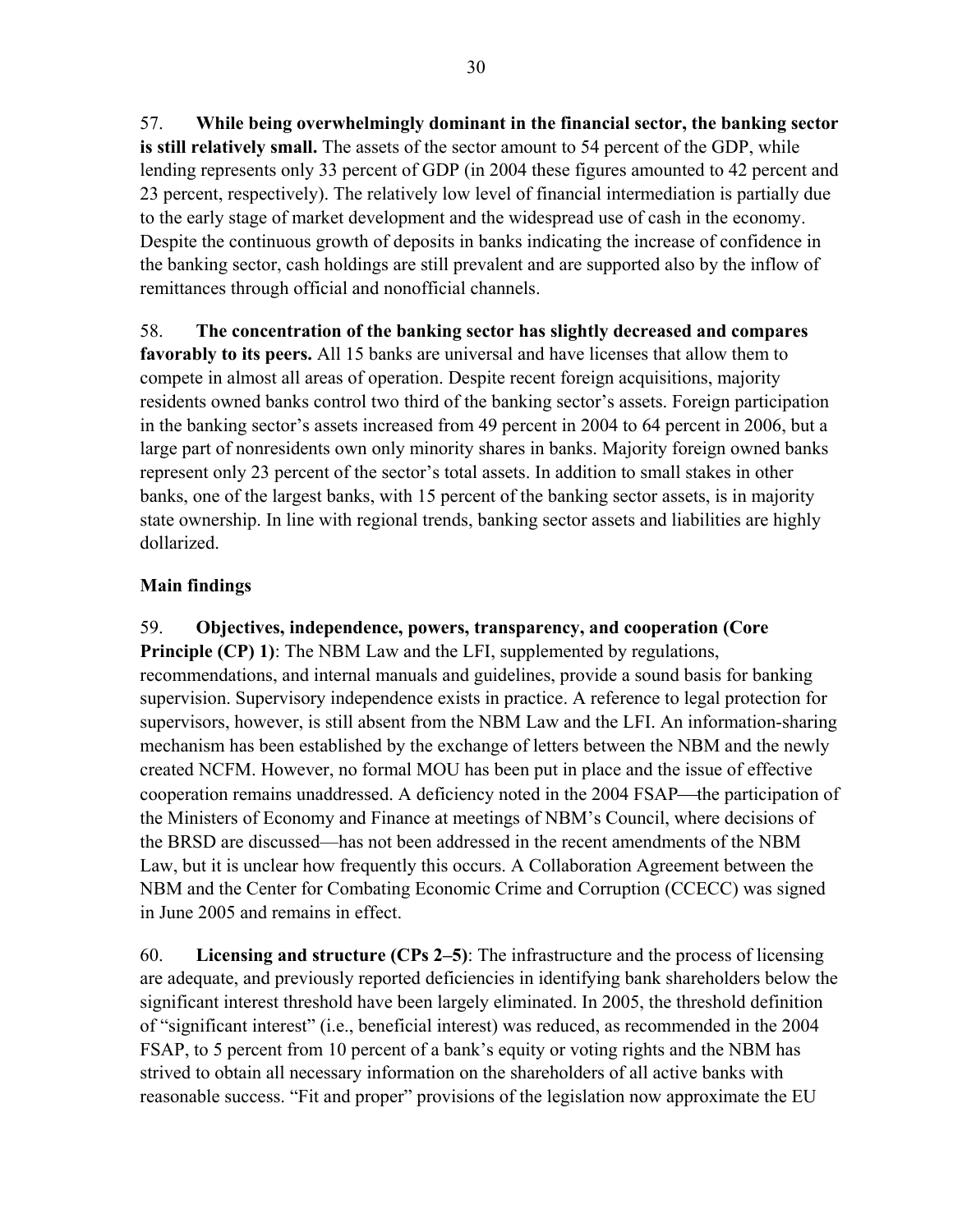standard. However, in one case the NBM has still not been able to extract information on holders of 27 percent of the shares of a licensed bank, and in some other cases only incomplete information was obtained.

61. **Prudential regulation and requirements (CPs 6–18):** The essential elements for effective ongoing prudential regulation and supervision are in place, albeit with deficiencies in the areas of large exposure limits and connected lending (see comments on incomplete information on owners). An important remedial supervisory power of the NBM, however, is in jeopardy. The so-called "Guillotine Law" will limit the NBM's current powers. While the NBM will still be able to restrict a bank's operations, its action will almost immediately be made subject to court review. The rules and regulations regarding capital adequacy generally conform to the Basel Capital Accord of 1988, but do not include a capital charge for market risk, except for foreign exchange risk. Although banks' trading portfolios are relatively small and their CARs well in excess of the 12 percent required minimum, a capital charge on market risk should be considered. In case of credit risk, the lack of information on some shareholders' identities obstructs the analysis to determine the extent of banks' exposures to closely related borrowers. The current assessment recognizes that the NBM has undertaken significant efforts to address weaknesses highlighted in the 2004 BCPs assessment in the area of country risk, market risk, liquidity risk, operational risk, and interest rate management.

62. **Methods of ongoing supervision (CPs 19–21):** Supervision is carried out through a combination of offsite surveillance and full and limited-scope on-site monitoring. The NBM conducts comprehensive annual on-site inspections of all banks and, when warranted, performs limited-scope on-site inspections to detect and analyze specific problems. In addition, the off-site unit reviews periodic financial information submitted by banks and performs financial analyses of individual banks and of the banking system. The NBM should develop an efficient and effective means to extract useful supervisory information, particularly regarding large loans and loans to banks' related parties, from its loan database already compiled from on-site and off-site supervision. In the context of consolidated supervision, while banks currently have a very limited number of subsidiaries, more explicit powers are needed to allow the NBM to extend supervision to bank holding companies or banks' sister companies. Further, with the enactment of the 2007 Accounting Law, all public interest companies (including banks) will be required to maintain their financial statements in accordance with IFRS from January 1, 2009. This will require promptly reworking NBM reporting formats.

63. **Accounting and disclosure (CP 22):** The 2007 Accounting Law represents a major change for financial reporting and auditing practices in Moldova, particularly for the banks and will, upon implementation, largely align practice with that currently in effect in the countries of the EU. As part of the implementation process, it would be useful for the NBM to undertake formal discussions with both external auditors and with the banks themselves, in order that implementation proceeds smoothly. As a start, the NBM should consider revision of its own reporting formats to accommodate reporting under IFRS.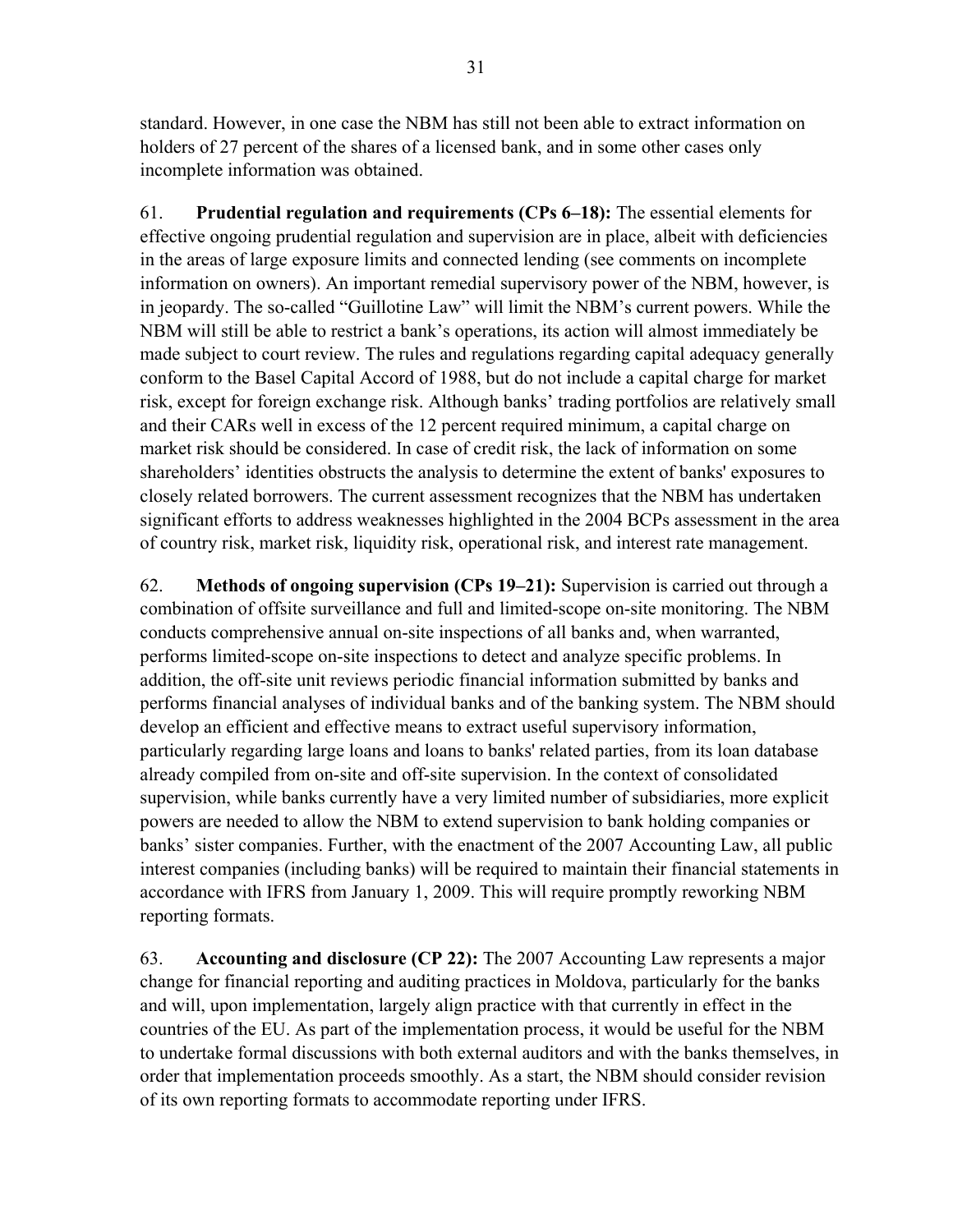64. **Remedial measures (CP 23):** The LFI provides the NBM a broad range of remedial powers to which it can have recourse at its discretion and there is evidence that such powers are used. Nevertheless, as mentioned earlier, if the "Guillotine Law" comes into effect unchanged, certain of these powers of the supervisor will be curtailed.

65. **Consolidated cross-border supervision (CPs 24–25):** The NBM now has full authority to supervise domestic banks' foreign subsidiaries. There are currently no foreign subsidiaries of Moldovan banks. However, considering the expansion of trade with the EU, this could change. In order to provide a basis for consolidated supervision, should Moldovan banks establish subsidiaries elsewhere, the NBM has exchanged letters enabling exchange of supervisory information with regulators in Belarus, Kazakhstan, Romania, and Russia. Foreign banking institutions are subject to similar regulatory requirements applicable to all other banks operating in Moldova. In this regard, the NBM should consider setting up communication mechanisms with the respective "home" supervisors of the four western European banks that have established subsidiaries in Moldova since the 2004 FSAP.

#### **Main recommendations**

#### **Table 5. Recommended Actions to Improve Compliance with the Basel Core Principles for Effective Banking Supervision**

| Reference Principle                                                  | Recommended Action                                                                                                                                                                                                                                                                                                                                                                                                                                                                                                                                                                                                                                         |
|----------------------------------------------------------------------|------------------------------------------------------------------------------------------------------------------------------------------------------------------------------------------------------------------------------------------------------------------------------------------------------------------------------------------------------------------------------------------------------------------------------------------------------------------------------------------------------------------------------------------------------------------------------------------------------------------------------------------------------------|
| 1 Objectives, independence, powers,<br>transparency, and cooperation | • CP 1(2): Ensure that publication of the BRSD's<br>objectives is matched with a subsequent report<br>measuring performance against them.<br>• CP 1(2): Separate the budget of the BRSD from the<br>overall budget of the NBM.<br>• CP 1(4): Amend the "Guillotine Law" to preserve the<br>NBM's powers to suspend a bank's activities without<br>requirement for immediate review of the action by the<br>court (see CP 23, below).<br>• CP 1(5): Amend the NBM Law to include legal<br>protection for supervisors.<br>• CP 1(6): Set up an agreement for cooperation between<br>the NBM and the NCFM (i.e. above and beyond the<br>exchange of reports). |
| 3. Licensing criteria                                                | • Continue aggressive action to obtain transparency on<br>suitability of banks' significant, beneficial shareholders,<br>the ownership structure and the source of initial capital.                                                                                                                                                                                                                                                                                                                                                                                                                                                                        |
| 4. Ownership                                                         | • See above.                                                                                                                                                                                                                                                                                                                                                                                                                                                                                                                                                                                                                                               |
| 6. Capital adequacy                                                  | • Begin revision of reporting formats to accommodate<br>implementation of IFRS consolidated accounting in<br>2009.<br>• Implement a capital charge for market risk.<br>• Require pre-payment dividend notification to the NBM.                                                                                                                                                                                                                                                                                                                                                                                                                             |
| 7. Risk management process                                           | • Ensure all banks upgrade their risk management<br>policies and processes.                                                                                                                                                                                                                                                                                                                                                                                                                                                                                                                                                                                |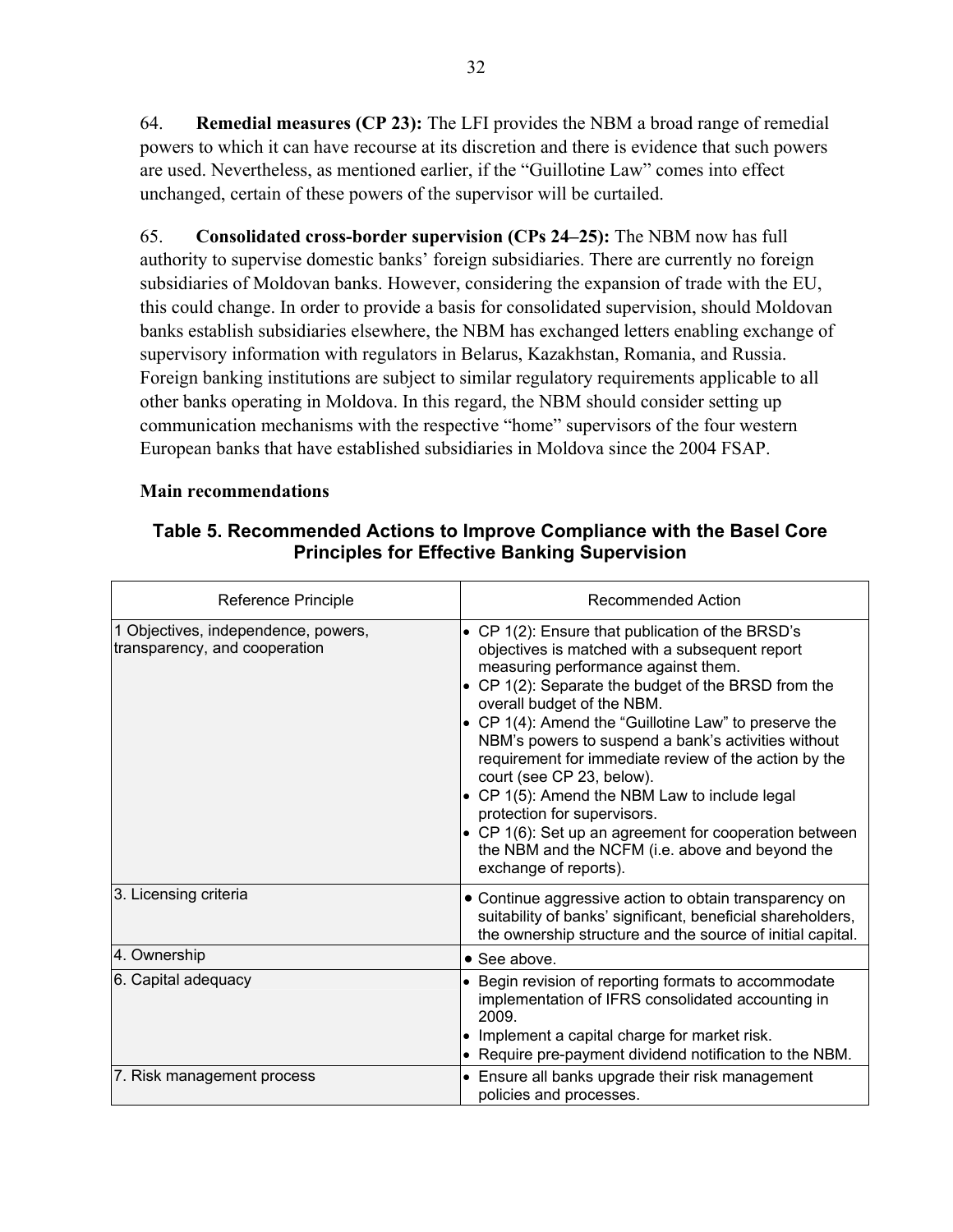| Reference Principle                                               | <b>Recommended Action</b>                                                                                                                                                                                                                                                                                                                                                                                                                                                                                                                                                                                                                                           |
|-------------------------------------------------------------------|---------------------------------------------------------------------------------------------------------------------------------------------------------------------------------------------------------------------------------------------------------------------------------------------------------------------------------------------------------------------------------------------------------------------------------------------------------------------------------------------------------------------------------------------------------------------------------------------------------------------------------------------------------------------|
| 8. Credit risk                                                    | • The NBM's on-site inspectors should ensure that banks<br>undertake effective analysis of risk under currently valid,<br>alternative stress test scenarios (see also CP 14).<br>• The NBM should facilitate that the banking industry<br>establish a Credit Registry-to be financed by, owned<br>by and operated solely by financial institutions-and<br>that it is operational without delay.                                                                                                                                                                                                                                                                     |
| 9. Problem assets, provisions, and reserves                       | • Consider implementing greater detail by "time buckets"<br>for delinquency reporting (i.e. 30, 60, 90+ days) rather<br>than the 30-60 and 60+days now in effect.<br>• Determine impact of banks' required implementation of<br>IFRS and particularly use of International Accounting<br>Standards 36 "Impairment of Assets".                                                                                                                                                                                                                                                                                                                                       |
| 10. Large exposure limits                                         | • Increase yield from currently available prudential<br>reporting by developing a tool (to be used by both on-<br>site and off-site supervision) to extract and combine<br>detail on large credits (see also CP 20).<br>• Continue aggressive action to have banks ascertain<br>links between borrowers and shareholders. Absence of<br>this information obstructs the analysis to determine the<br>extent of banks' exposures to closely related borrowers.<br>• Recommend that the internal control unit of each bank<br>establish limits covering both deposits accepted (i.e. the<br>"wholesale"/ "retail" deposit liabilities mix) and "due<br>from" deposits. |
| 11. Exposures to related parties<br>12. Country and transfer risk | See CP 10 (items 1 and 2).<br>• Ensure accurate implementation of the new NBM<br>recommendation covering off-balance sheet exposures<br>in foreign currency.                                                                                                                                                                                                                                                                                                                                                                                                                                                                                                        |
| 13. Market risks                                                  | • Continue to promote adequate policies and practices for<br>risk management and encourage banks to perform<br>effective stress testing covering significant risks.<br>• Implement a capital charge on market risk (see CP 6,<br>item 2).                                                                                                                                                                                                                                                                                                                                                                                                                           |
| 14. Liquidity risk                                                | • The NBM's on-site inspectors should ensure that banks<br>undertake effective analysis of risk under currently valid,<br>alternative stress test scenarios (see also CP 8).                                                                                                                                                                                                                                                                                                                                                                                                                                                                                        |
| 18. Abuse of financial services                                   | • Revise the NBM's existing "Recommendations"/<br>"Regulations" to reflect amended AML legislation.<br>• Banks should have in place a system that ensures that<br>customers using exchange facilities at more than one<br>branch on the same day in exchanging foreign currency<br>below US\$5,000 equivalent are properly identified in<br>order to ensure their transactions do not exceed the<br>legal daily limit for exchanging foreign currency.                                                                                                                                                                                                              |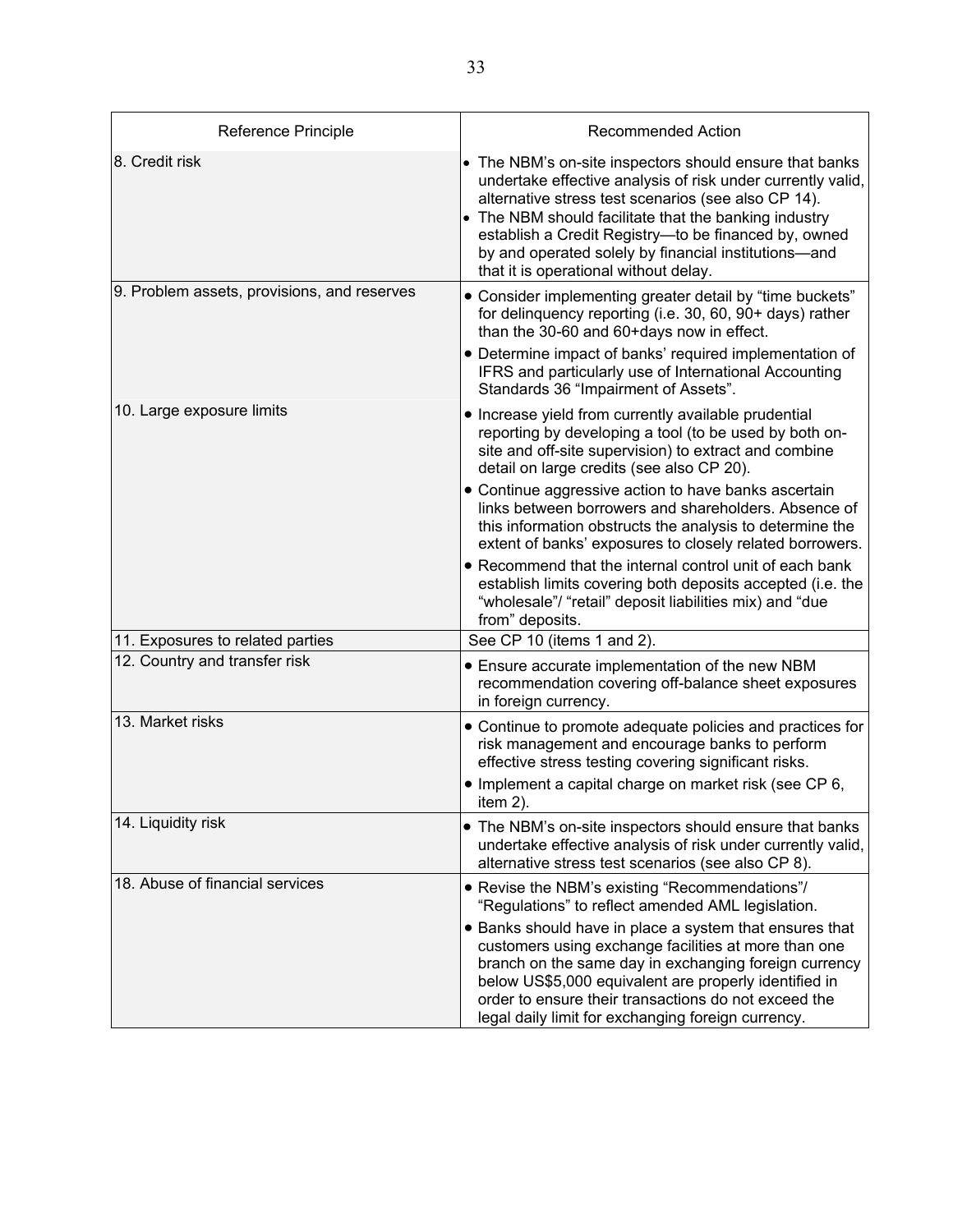| Reference Principle                             | Recommended Action                                                                                                                                                                                                                                                                                                                                                                                                             |
|-------------------------------------------------|--------------------------------------------------------------------------------------------------------------------------------------------------------------------------------------------------------------------------------------------------------------------------------------------------------------------------------------------------------------------------------------------------------------------------------|
| 19. Supervisory approach                        | . The NBM should introduce an early warning system to<br>enhance its ability to respond in a timely and effective<br>manner to potentially disruptive capital movements. All<br>pertinent areas of the NBM should contribute<br>information for the successful implementation of this<br>system.<br>• Require banks to notify BRSD promptly of substantive                                                                     |
|                                                 | change in overall condition or of any materially adverse<br>change (including breach of legal or statutory<br>requirements).                                                                                                                                                                                                                                                                                                   |
| 20. Supervisory techniques                      | • Increase yield from currently available prudential<br>reporting by developing a tool (to be used by both on-<br>site and off-site supervision) to extract and combine<br>details on large credits (see CP 10, item 1).                                                                                                                                                                                                       |
| 22. Accounting and disclosure                   | · Issue "Recommendations"/"Regulations" for<br>implementation of consolidated accounting<br>requirements in 2009 (see CP 6, item 1).                                                                                                                                                                                                                                                                                           |
|                                                 | • Begin revision of reporting formats to accommodate<br>implementation of IFRS consolidated accounting in<br>2009 (see CP 6, item 1).                                                                                                                                                                                                                                                                                          |
| 23. Supervisors' corrective and remedial powers | • Amend the "Guillotine Law" to preserve the NBM's<br>powers to suspend a bank's activities without<br>requirement for immediate review of the action by the<br>court (see CP 1(4), above).                                                                                                                                                                                                                                    |
|                                                 | • Consider revision of statute to provide for "early<br>remedial action" regime with defined thresholds.                                                                                                                                                                                                                                                                                                                       |
| 24. Consolidated supervision                    | • Revise statute to provide capacity to conduct<br>consolidated supervision.                                                                                                                                                                                                                                                                                                                                                   |
|                                                 | • The BRSD already requires and reviews financial<br>statements-and a "large exposures" report-of any<br>legal entities in which a bank has a proprietary interest<br>of 25 per cent or more (i.e., "downward"). This should<br>be extended to making periodic analysis of the financial<br>condition of a bank's parent or controlling owner and of<br>any significant "sister" companies (i.e., "upward" and<br>"sideways"). |
| 25. Home-host relationships                     | • The NBM should formalize contacts with supervisors of<br>those western European countries whose banks have a<br>presence in RM.                                                                                                                                                                                                                                                                                              |

#### **Authorities' response to the assessment**

66. **The authorities are in broad agreement with the BCP assessment and are determined to further improve the legal framework for banking and its supervision, and the supervisory methods**. They also expressed their appreciation that the assessors noted the progress that took place in the area of bank supervision. Similarly to the comments given by them to the 2004 FSAP, they have noted that the budget requirements for bank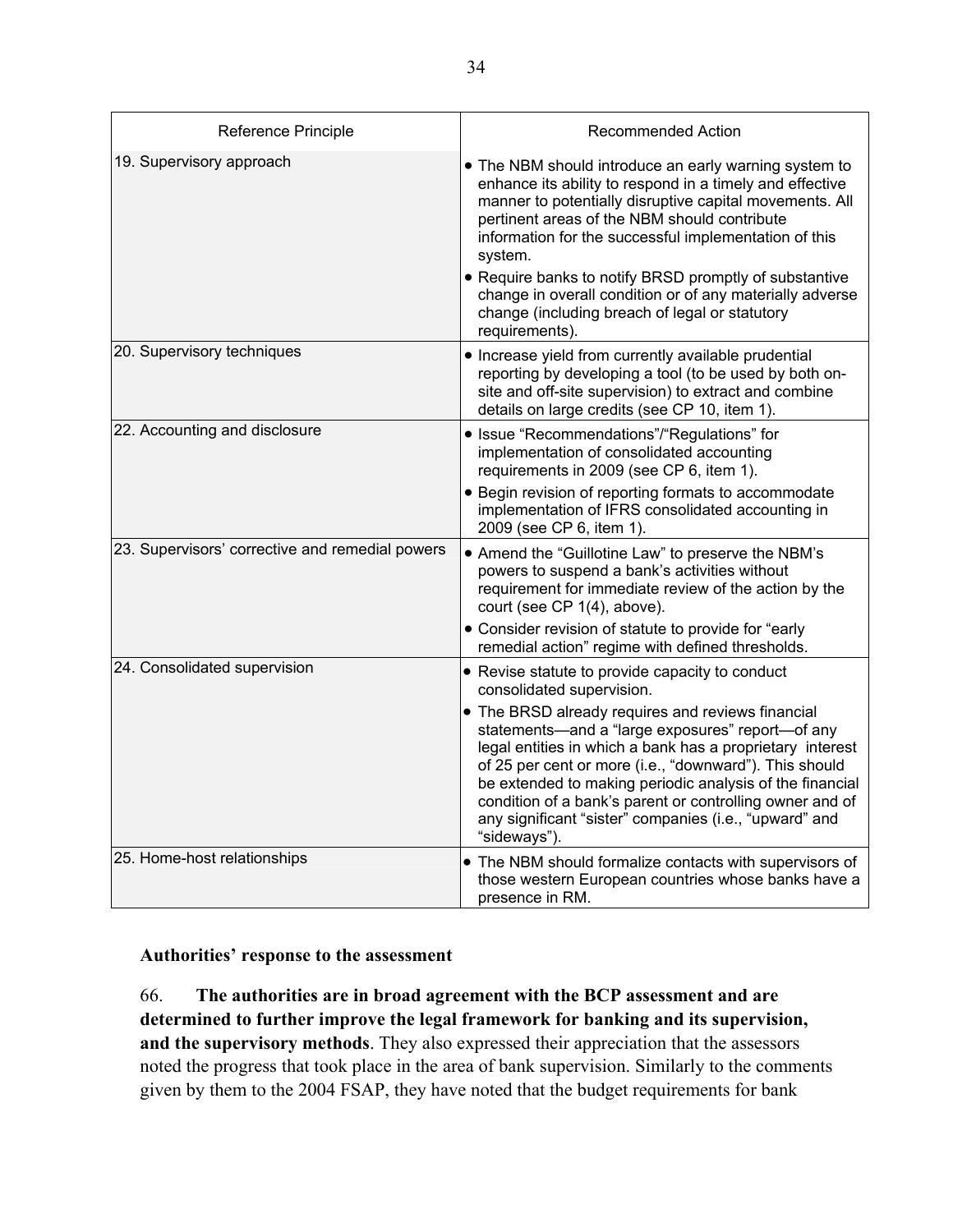supervision are fully met from the operating budget of the NBM and it would be inconvenient to determine a budget for the supervisors outside the aggregate. They disagreed with the recommendation that the NBM should ensure the setting up a credit registry by the banks (CP 8), contending that this is the tasks for the banking system and not its supervisor.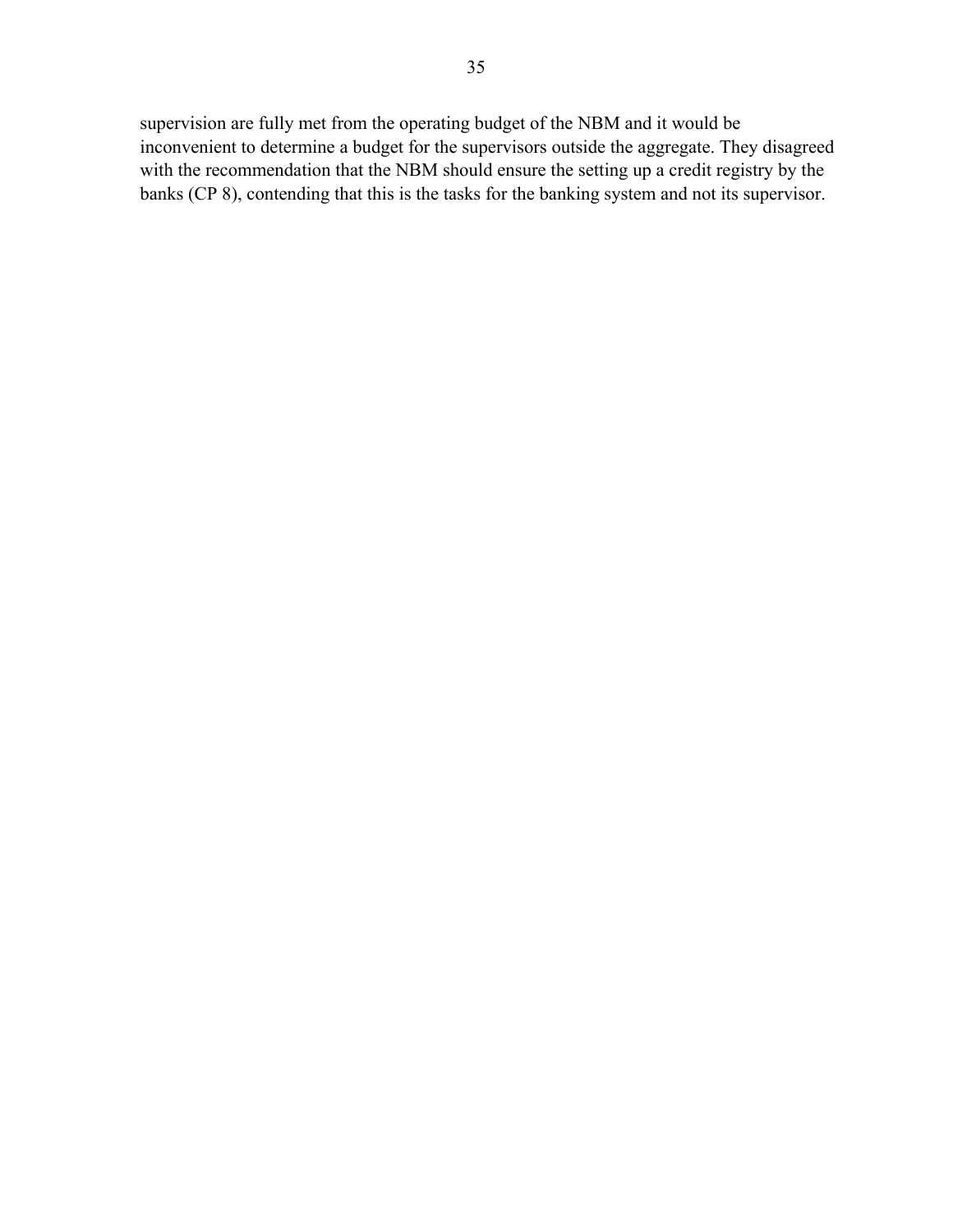#### **Appendix II. Assessment of Basel Core Principles for Systemically Important Payment Systems and Payment System Oversight**

### **General**

67. **The assessment of the Moldovan payment and settlement system was performed as part of the FSAP for Moldova.**18 The main objective of the assessment was to determine the level of observance with the BIS Committee on Payment and Settlement Systems (CPSS) Core Principles for Systemically Important Payment Systems (CPSIPS), and to suggest areas where further reforms may be appropriate. The staff of the NBM and other institutions cooperated fully with the mission and provided all the necessary clarifications and documents.

68. **The assessment was focused on the AIPS operated by the NBM.** The AIPS has two main components: The RTGS for large value and time critical payments, and the DNS system for low value payments. In general, the RTGS system accounts for about 5 percent of transactions and 85–90 percent of the total amount. Nevertheless, the NBM requested that compliance be assessed for both the RTGS and the DNS system (the latter informally).

### **Payment settlement system infrastructure**

69. **While banks provide most of the payment services to the general public, the NBM plays the principal role in establishing regulations and basic rules governing the functioning of the AIPS.** According to the NBM Law, the NBM may organize settlement facilities for interbank obligations and is responsible for overseeing payment systems to ensure their efficiency. The AIPS operates only in domestic currency. Foreign exchange transactions are based on SWIFT and correspondent relations.

70. **According to the Moldovan regulations, all domestic interbank payments must be carried out through the AIPS.** In addition to the NBM, there are 17 participants in the AIPS, including 15 commercial banks, the Treasury of the MOF, and the Tiraspol Settlement Centre. Each payment system participant has a current account at the NBM. Commercial banks may open and use direct correspondent accounts with each other in local currency only for the settlement of payment cards and securities market transactions.

71. **Cash is still the major payment instrument in Moldova, particularly for payments among individuals**. In recent years, banks have introduced more advanced payment instruments, such as internet banking and payment card schemes. Currently,

 $\overline{a}$ <sup>18</sup> The assessment was conducted by Mr. Alexander Shishlov, Head of Payment System Development Department, Kazakhstan Interbank Settlement Centre of the National Bank of Kazakhstan.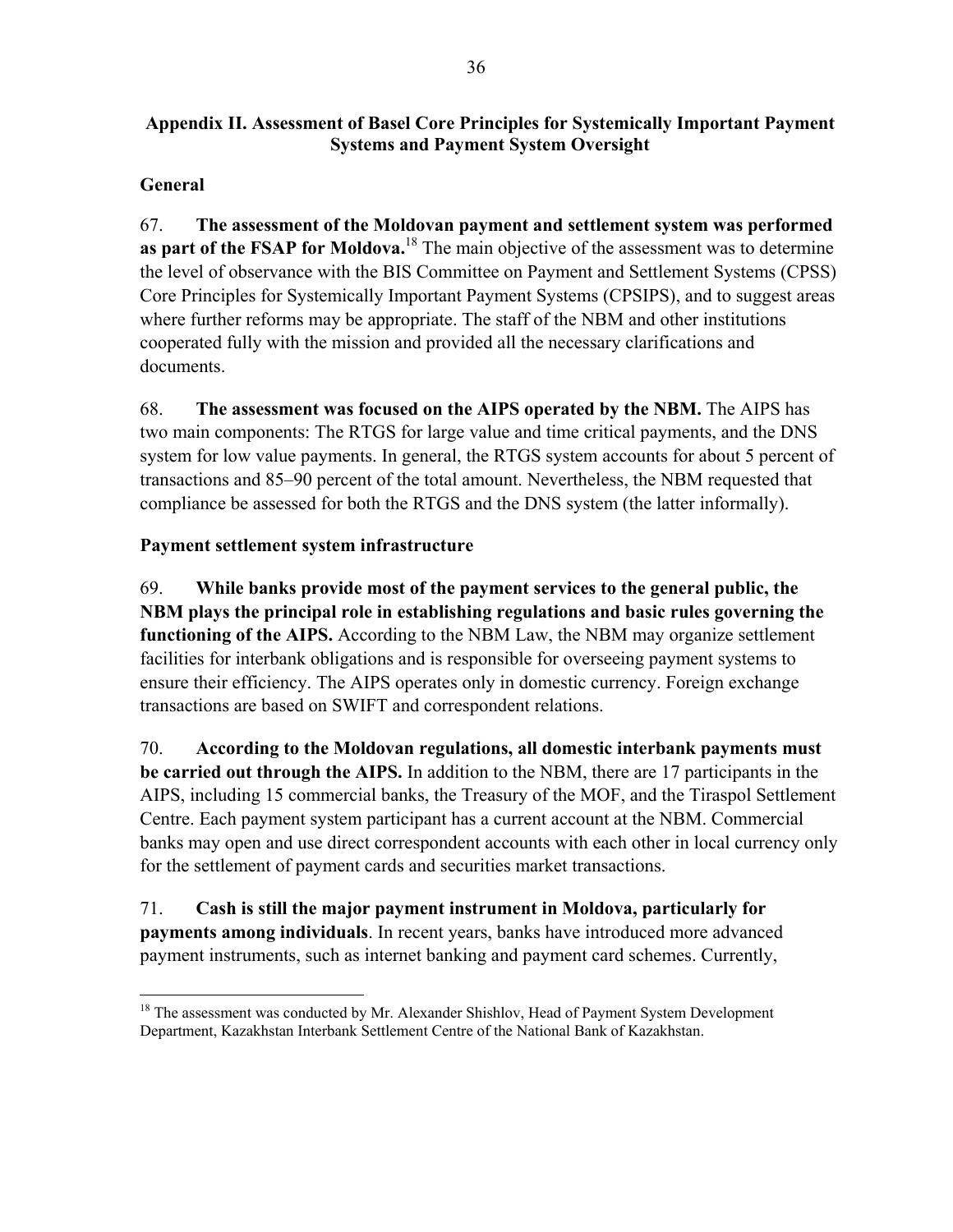12 commercial banks issue payment cards of international brands (VISA and MasterCard), which are used mostly for cash withdrawals from automated teller machines. Credit transfers are the major payment instruments among legal entities. Checks are not used in the payment system.

#### *Main findings regarding systemically important payments systems*

72. **Legal Foundation (CP 1):** The payment system legal framework in Moldova is complete and comprehensive. The NBM Law stipulates that the NBM may assist banks in organizing facilities for clearing and settlement of interbank payments, issue rules and regulations, and oversee the payments system to achieve its efficient and reliable functioning. The LFI includes the basis for opening banks, branches, their liquidation and licensing. The electronic digital signatures have legal validity according to the Law on Electronic Documents and Digital Signatures. The Law on Insolvency allows only the NBM to initiate bank insolvency procedures, followed by the revocation of the banking license. Hence the zero-hour rule is not applicable. Furthermore, the Civil Code of Moldova includes general definitions of netting arrangements. In addition to these laws, the necessary implementation regulations are also in place.

73. **Understanding and management of risks (CPs 2–3):** The AIPS has clear rules and procedures for the clearing and settlement of payment instructions. These are properly documented and are available to all participants of the system. The rules and procedures clearly describe the responsibility of all participants and the financial risks to which they may be exposed and how the various risks are monitored and managed. The large value payment system RTGS is designed as a pure real time gross settlement system. Participants therefore are not exposed to any credit risks. Moreover, participants have access to real time information regarding their balances at the NBM, their payments, and queues. In the DNS system, to limit the credit risk exposure, a payment value must not exceed MDL 50,000. The queuing system in the RTGS offers multiple options to the participants so that they are able to arrange their payments in a way that best solves their liquidity problems. Moreover, current compulsory reserve requirements stand at 15 percent for bank liabilities in both local and foreign currencies and these may be used for settlement purposes during the operational day. The AIPS is monitored by the NBM and participants in real time. Participants are clearly informed of the risks and the consequences of a default.

74. **Settlement (CPs 4–6):** Finality in the AIPS is technically and legally achieved. The RTGS provides a real-time settlement, while in the DNS there are two settlement sessions with T+0 finality. As for the timely completion of daily settlements, in the RTGS netting mechanisms are not used. In the DNS, the following measures are available: (i) mandatory financial acceptance criteria, which should be met before the payment acquires a status "accepted for settlement" (this approach guarantees the full coverage of debit position by liquidity in the RTGS); (ii) the NBM intraday collateralized overdrafts; (iii) limitation of maximum payment value (MDL 50 000); and (iv) twice a day settlement.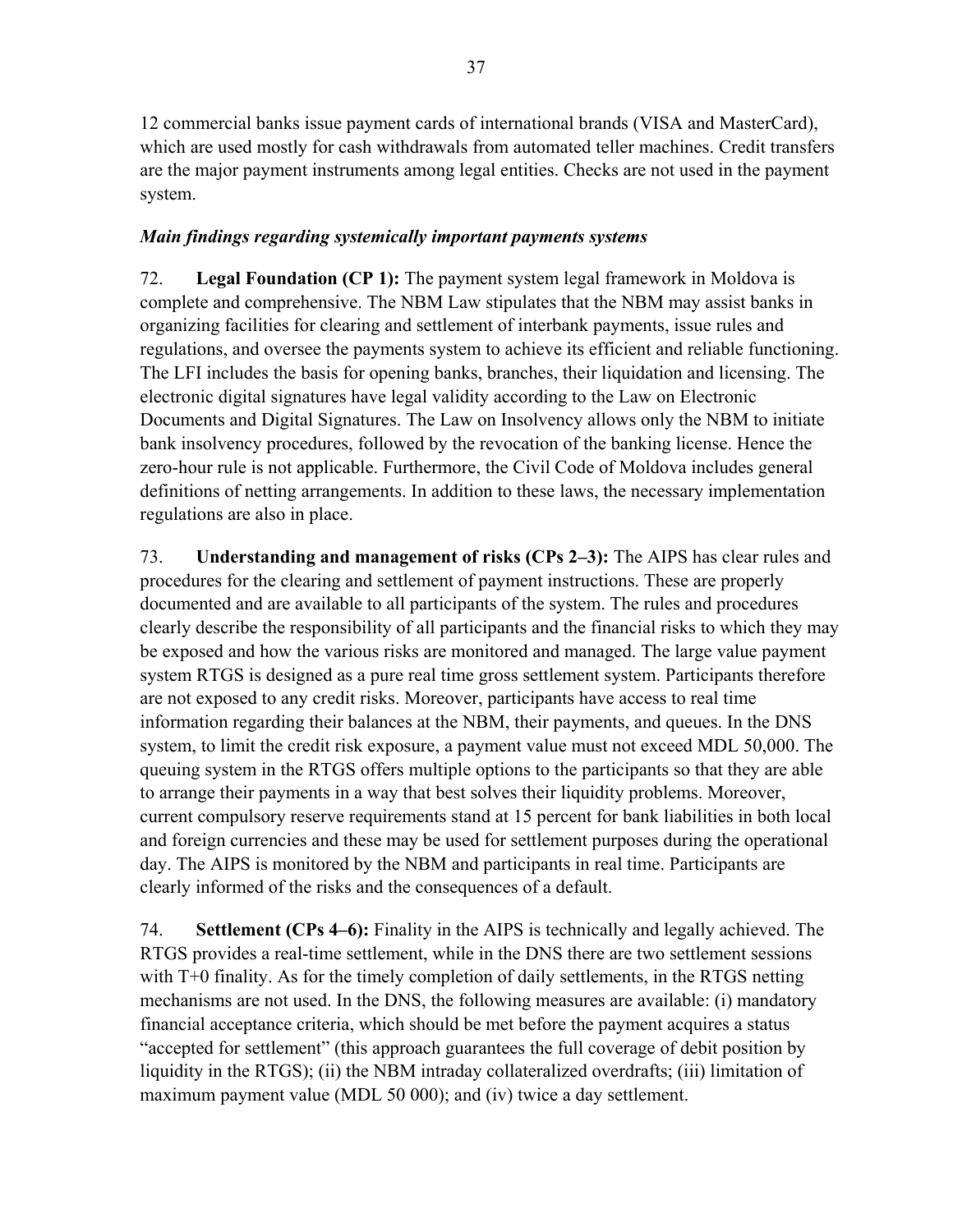75. **Security and operational reliability, and contingency arrangements (CP 7):** A full back-up processing is located outside the main building and there are rules for emergency situations, as well as a Business Continuity Plan. The Business Continuity Plan arrangements are tested annually or on ad hoc basis if changes were made. The payment center and the back-up are linked via fiber-optic channel and data replication is organized in hot mode. Moreover, the NBM established special requirements for the organization of the working place in banks, which are subject to close oversight by the NBM.

76. **Efficiency and practicality of the system (CP 8):** In general terms the AIPS is efficient. The system operates with modern payment instruments (i.e., electronic credit transfers) and its architecture allows for fully electronic straight through processing for both interbank payments as well as for payments on behalf of third parties. The efficiency of the RTGS is supported by a real time access to the information about balances and payments and the queuing mechanism, allowing participants to efficiently manage their payments in queues, where first-in-first-out principle, prioritization, and cancellation are applicable. However, the DNS queue management is limited to message cancellation initiated by participants during the collection period. Prioritization and the first-in-first-out principle are not applicable. Moreover, the operational day schedule for the DNS looks inefficient, as the second session ends at 8 pm and there is no time left for the submission of rejected payments for execution with the same value date to the RTGS as customer payments cannot be accepted any longer.

77. **Criteria for participation (CP 9):** Participation criteria are fair, objective, and publicly available.

78. **Governance of the payment system (CP 10):** The NBM has made reasonable progress in developing its oversight capacity in the payment system area, but further improvements are needed, especially in defining the objectives of the oversight and establishing a measurable set of criteria for assessing oversight.

### **Table 6. Recommended Actions to Improve Adherence to the Core Principles for Systemically Important Payment Systems by the Real Time Gross Settlement and Designated-Time Net Settlement**

| Reference Principle    | Recommended Action                                                                                                                                                                                                                                                                                                                                                                                                                                      |
|------------------------|---------------------------------------------------------------------------------------------------------------------------------------------------------------------------------------------------------------------------------------------------------------------------------------------------------------------------------------------------------------------------------------------------------------------------------------------------------|
| 3. Management of risks | Prices in the RTGS and the DNS are fixed during<br>the day. According to statistics provided by the<br>NBM, the volume of payments in AIPS is unequally<br>distributed during the day, sharply rising from 12 pm<br>until the end of the day. Considering the steady<br>growth of the volume of payments in AIPS, a new<br>price incentive scheme should be applied by the<br>NBM to smooth the payment flow and attract<br>liquidity early in the day. |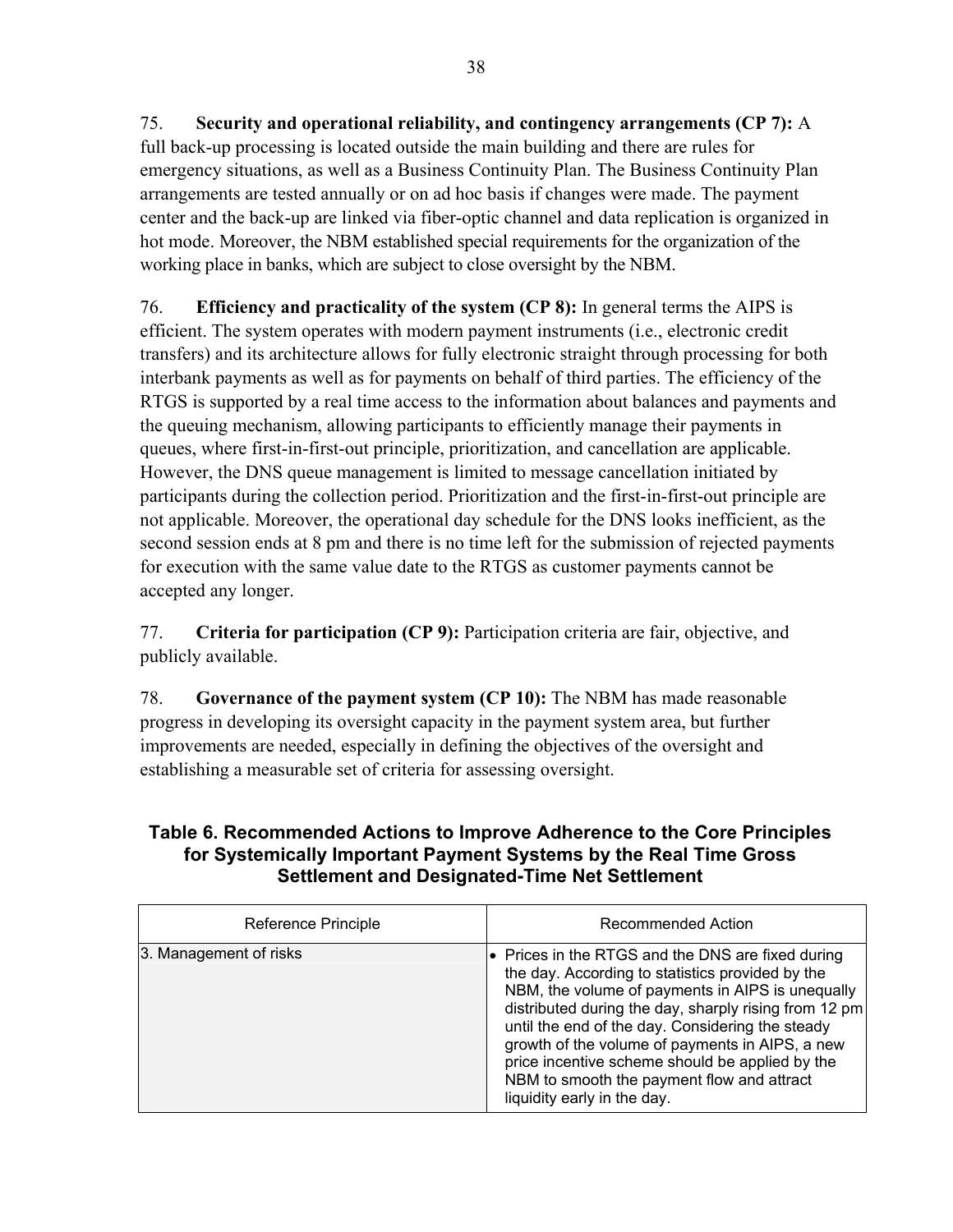| Reference Principle                          | Recommended Action                                                                                                                                                                                                                                                                                                                                                                                                                                                                                                                                                                                                                                                               |
|----------------------------------------------|----------------------------------------------------------------------------------------------------------------------------------------------------------------------------------------------------------------------------------------------------------------------------------------------------------------------------------------------------------------------------------------------------------------------------------------------------------------------------------------------------------------------------------------------------------------------------------------------------------------------------------------------------------------------------------|
| 7. Security and operational reliability      | Business continuity plan tests should involve<br>$\bullet$<br>payment system participants to ensure adequate<br>reaction from their side in case of emergency.                                                                                                                                                                                                                                                                                                                                                                                                                                                                                                                   |
| 8. Efficiency and practicality of the system | The NBM has to improve the adherence of the DNS<br>$\bullet$<br>queue management procedures to best<br>international practices. Moreover, those procedures<br>must be transparent for the DNS participants.<br>Specifically, by conducting the second settlement in<br>the DNS earlier during the operational day<br>participants would have a chance to settle rejected<br>payments in the same value date in the RTGS.                                                                                                                                                                                                                                                         |
| 10. Governance of the payment system         | In order to guarantee the proper operations of the<br>system, the NBM should have well defined<br>oversight objectives, continue to further develop<br>and implement a clear oversight concept, and<br>establish a set of measurable minimum<br>requirements.<br>The Oversight Division should have a direct<br>reporting line with a higher authority (e.g., the vice<br>governor responsible for payment systems) to<br>ensure full separation of operations from the<br>oversight.<br>The NBM should define minimum measurable<br>I۰<br>requirements that the AIPS system has to comply<br>with to ensure its safety and efficiency and change<br>the focus of its oversight. |

## **Central bank's responsibilities**

| Reference Principle | Recommended Action                                                                                                                                                                                                                                                                                                                                                                                                                                                                                                                                                                       |
|---------------------|------------------------------------------------------------------------------------------------------------------------------------------------------------------------------------------------------------------------------------------------------------------------------------------------------------------------------------------------------------------------------------------------------------------------------------------------------------------------------------------------------------------------------------------------------------------------------------------|
| Responsibility A    | • Oversight function should be more clearly<br>separated from the operational function. A clear<br>set of minimum requirements for the AIPS<br>should be defined to ensure its safety and<br>efficiency.<br>$\bullet$ The scope of oversight should be extended to<br>the securities settlement systems and to the<br>retail area (card systems, remittances).<br>$\bullet$ The NBM should prepare a White paper on<br>payment system oversight in the country to<br>redefine the oversight role and discuss the<br>outcomes to the relevant stakeholders in the<br>financial community. |